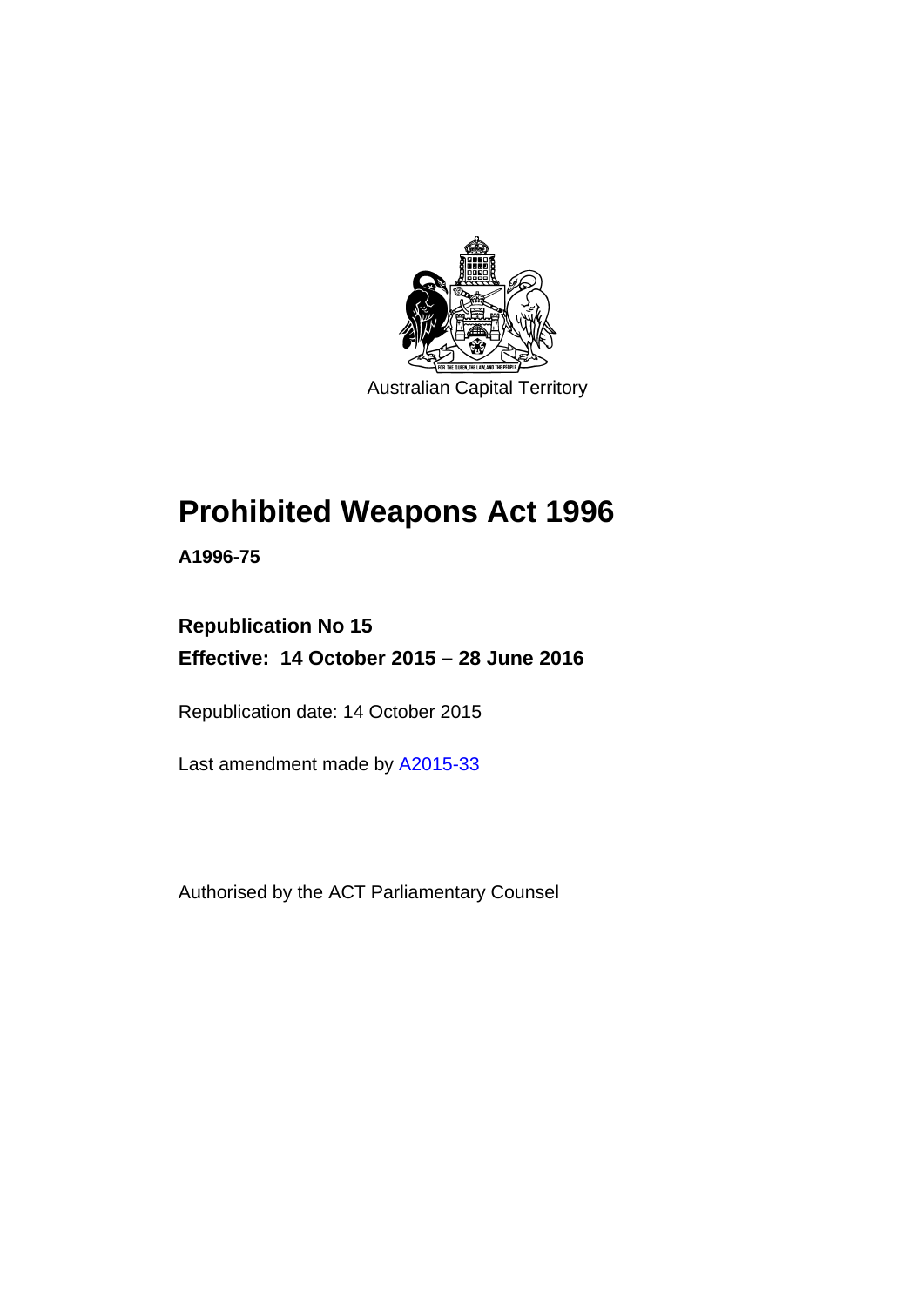### **About this republication**

### **The republished law**

This is a republication of the *Prohibited Weapons Act 1996* (including any amendment made under the *[Legislation Act 2001](http://www.legislation.act.gov.au/a/2001-14)*, part 11.3 (Editorial changes)) as in force on 14 October 2015*.*  It also includes any commencement, amendment, repeal or expiry affecting this republished law to 14 October 2015.

The legislation history and amendment history of the republished law are set out in endnotes 3 and 4.

#### **Kinds of republications**

The Parliamentary Counsel's Office prepares 2 kinds of republications of ACT laws (see the ACT legislation register at [www.legislation.act.gov.au](http://www.legislation.act.gov.au/)):

- authorised republications to which the *[Legislation Act 2001](http://www.legislation.act.gov.au/a/2001-14)* applies
- unauthorised republications.

The status of this republication appears on the bottom of each page.

#### **Editorial changes**

The *[Legislation Act 2001](http://www.legislation.act.gov.au/a/2001-14)*, part 11.3 authorises the Parliamentary Counsel to make editorial amendments and other changes of a formal nature when preparing a law for republication. Editorial changes do not change the effect of the law, but have effect as if they had been made by an Act commencing on the republication date (see *[Legislation Act 2001](http://www.legislation.act.gov.au/a/2001-14)*, s 115 and s 117). The changes are made if the Parliamentary Counsel considers they are desirable to bring the law into line, or more closely into line, with current legislative drafting practice.

This republication does not include amendments made under part 11.3 (see endnote 1).

#### **Uncommenced provisions and amendments**

If a provision of the republished law has not commenced, the symbol  $\mathbf{U}$  appears immediately before the provision heading. Any uncommenced amendments that affect this republished law are accessible on the ACT legislation register [\(www.legislation.act.gov.au\)](http://www.legislation.act.gov.au/). For more information, see the home page for this law on the register.

#### **Modifications**

If a provision of the republished law is affected by a current modification, the symbol  $\mathbf{M}$ appears immediately before the provision heading. The text of the modifying provision appears in the endnotes. For the legal status of modifications, see the *[Legislation Act 2001](http://www.legislation.act.gov.au/a/2001-14)*, section 95.

#### **Penalties**

At the republication date, the value of a penalty unit for an offence against this law is \$150 for an individual and \$750 for a corporation (see *[Legislation Act 2001](http://www.legislation.act.gov.au/a/2001-14)*, s 133).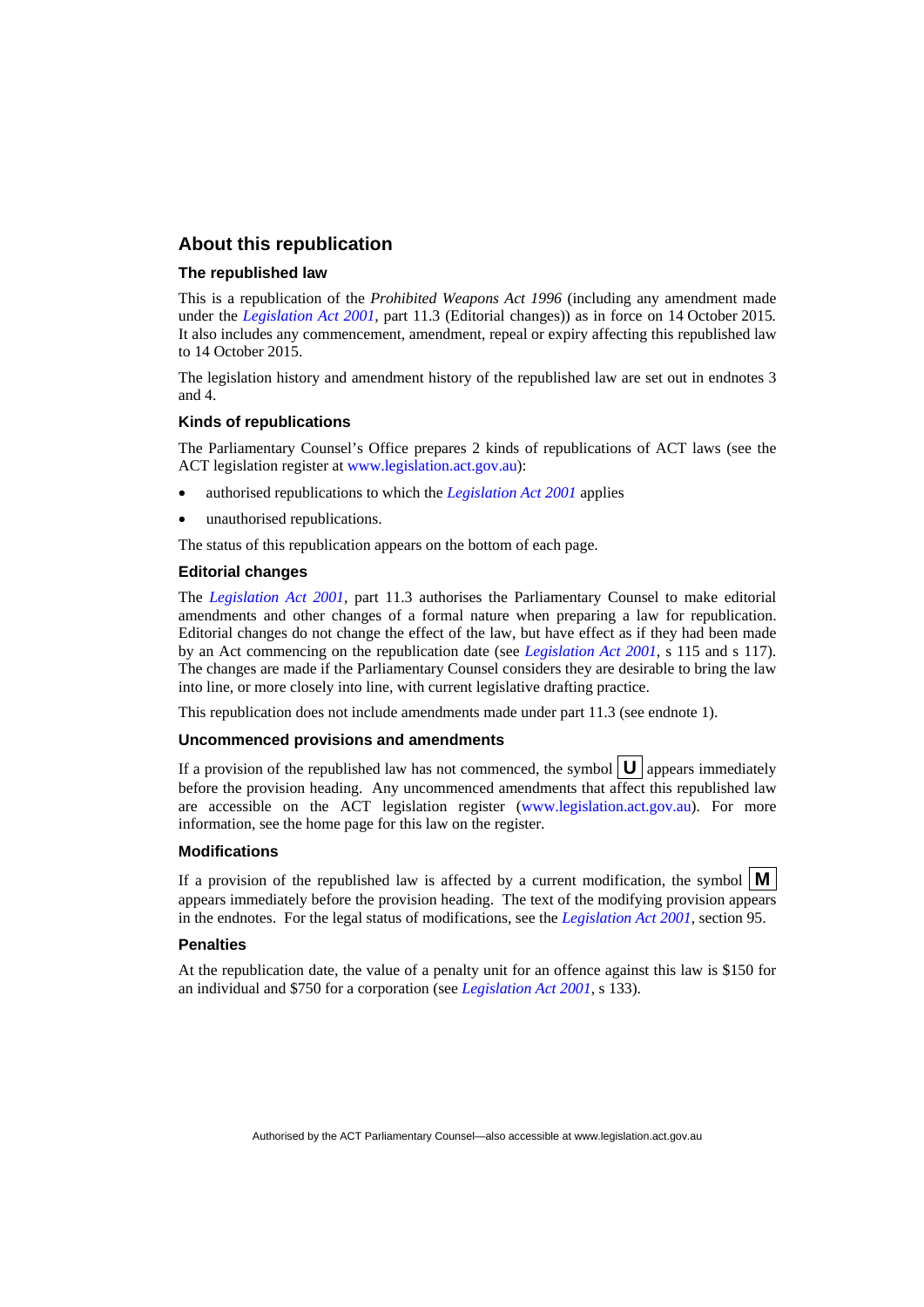

# **Prohibited Weapons Act 1996**

# **Contents**

| Part 1  | <b>Preliminary</b>                                                                    |   |
|---------|---------------------------------------------------------------------------------------|---|
| 1       | Name of Act                                                                           | 2 |
| 2       | Dictionary                                                                            | 2 |
| 2A      | <b>Notes</b>                                                                          | 2 |
| 2B      | Offences against Act-application of Criminal Code etc                                 | 3 |
| 3       | Meaning of possession-Act                                                             | 3 |
| 3A      | Evidence of possession—prohibited weapons or articles at premises                     | 4 |
| 3B      | Evidence of possession-care, control or management of prohibited<br>weapon or article | 5 |
| 4       | Application of Act                                                                    | 5 |
| Part 1A | <b>Important concepts</b>                                                             |   |
| 4A      | Meaning of <i>prohibited</i> weapon—Act                                               | 7 |
| 4B      | Meaning of <i>prohibited article</i> —Act                                             | 8 |

| R15      | Prohibited Weapons Act 1996  | contents 1 |
|----------|------------------------------|------------|
| 14/10/15 | Effective: 14/10/15-28/06/16 |            |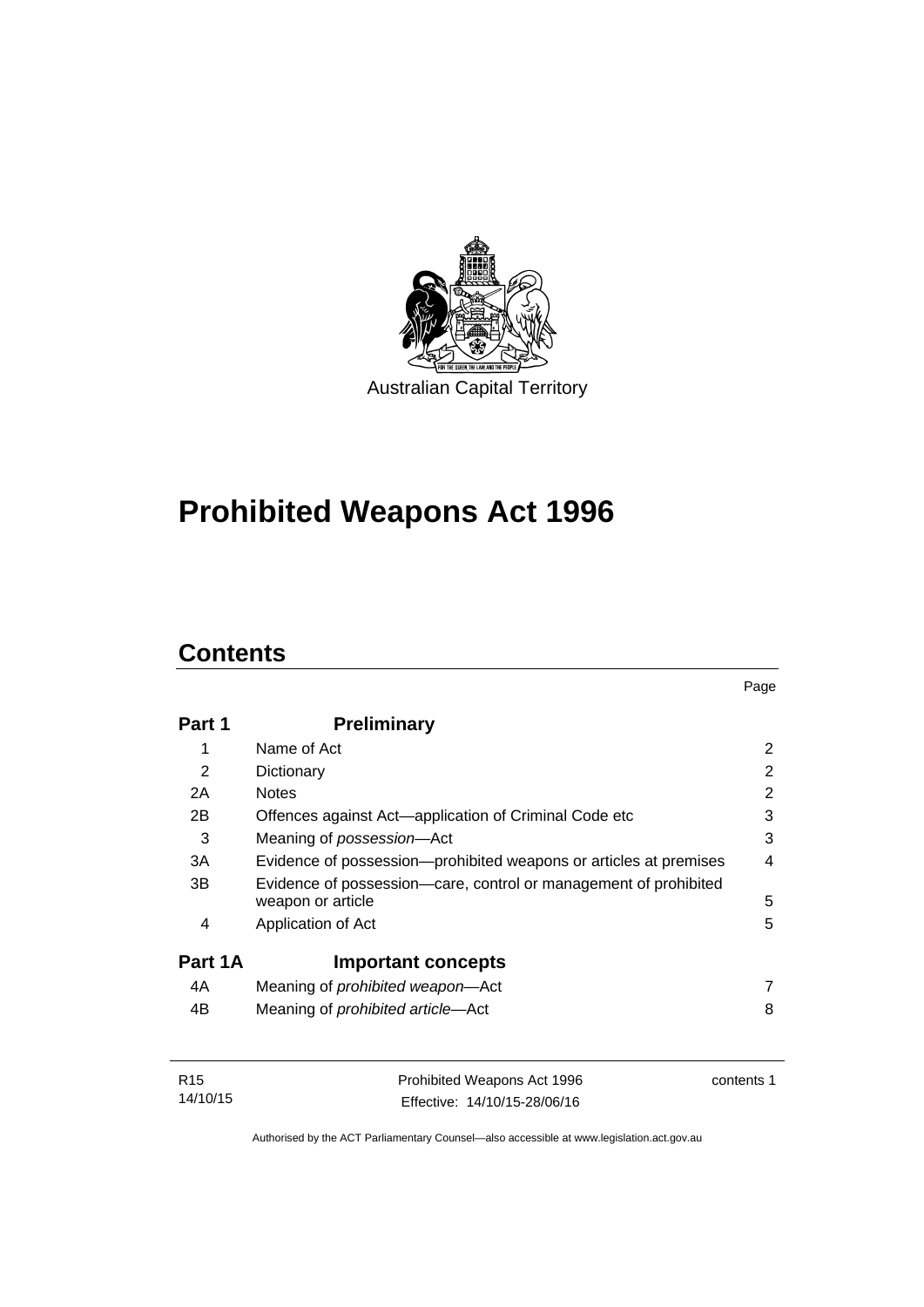### **Contents**

|                   |                                                                                | Page            |
|-------------------|--------------------------------------------------------------------------------|-----------------|
| Part 1B           | <b>Unregulated weapons</b>                                                     |                 |
| 4C                | Meaning of unregulated weapon-Act                                              | 9               |
| 4CA               | Meaning of connected-pt 1B                                                     | 9               |
| 4D                | Unregulated weapons-seizure by police                                          | 9               |
| 4E                | Unregulated weapons-receipt for seizure                                        | 10              |
| 4F                | Unregulated weapons-examination                                                | 10              |
| 4G                | Unregulated weapons-access to things seized                                    | 11              |
| 4H                | Unregulated weapons-review of decision to seize                                | 11              |
| 4 <sub>l</sub>    | Unregulated weapons-forfeiture                                                 | 12              |
| Part 1C           | <b>Minister's guidelines</b>                                                   |                 |
| 4K                | Minister's guidelines                                                          | 13              |
| Part 1D           | Declarations about prohibited articles and                                     |                 |
|                   | weapons                                                                        |                 |
| 4L                | Prohibited articles and weapons declarations by registrar                      | 14              |
| 4M                | Effect of certain declarations                                                 | 14              |
| Part 2            | <b>Offences</b>                                                                |                 |
| 5                 | Offence-unauthorised possession or use of prohibited weapons                   | 15              |
| 6                 | Offence-unauthorised possession or use of prohibited articles                  | 15              |
| 6A                | Declarations about authorised possession and use of laser pointers             | 16              |
| 6B                | Guidelines for declarations under section 6A                                   | 16              |
| $\overline{7}$    | Inspection of prohibited weapons or articles by police                         | 17              |
| 8                 | Offence—disposal of prohibited weapons and articles by unauthorised<br>holders | 17              |
| Part <sub>3</sub> | <b>Permits</b>                                                                 |                 |
| 9                 | Permits                                                                        | 19              |
| 11                | Contravention of conditions                                                    | 19              |
| 12                | Production of permit                                                           | 19              |
| 13                | Surrender of cancelled permit                                                  | 20              |
| Part 3A           | <b>Notification and review of decisions</b>                                    |                 |
| 14                | Meaning of reviewable decision-pt 3A                                           | 21              |
| 14A               | Reviewable decision notices                                                    | 21              |
| contents 2        | Prohibited Weapons Act 1996                                                    | R <sub>15</sub> |
|                   | Effective: 14/10/15-28/06/16                                                   | 14/10/15        |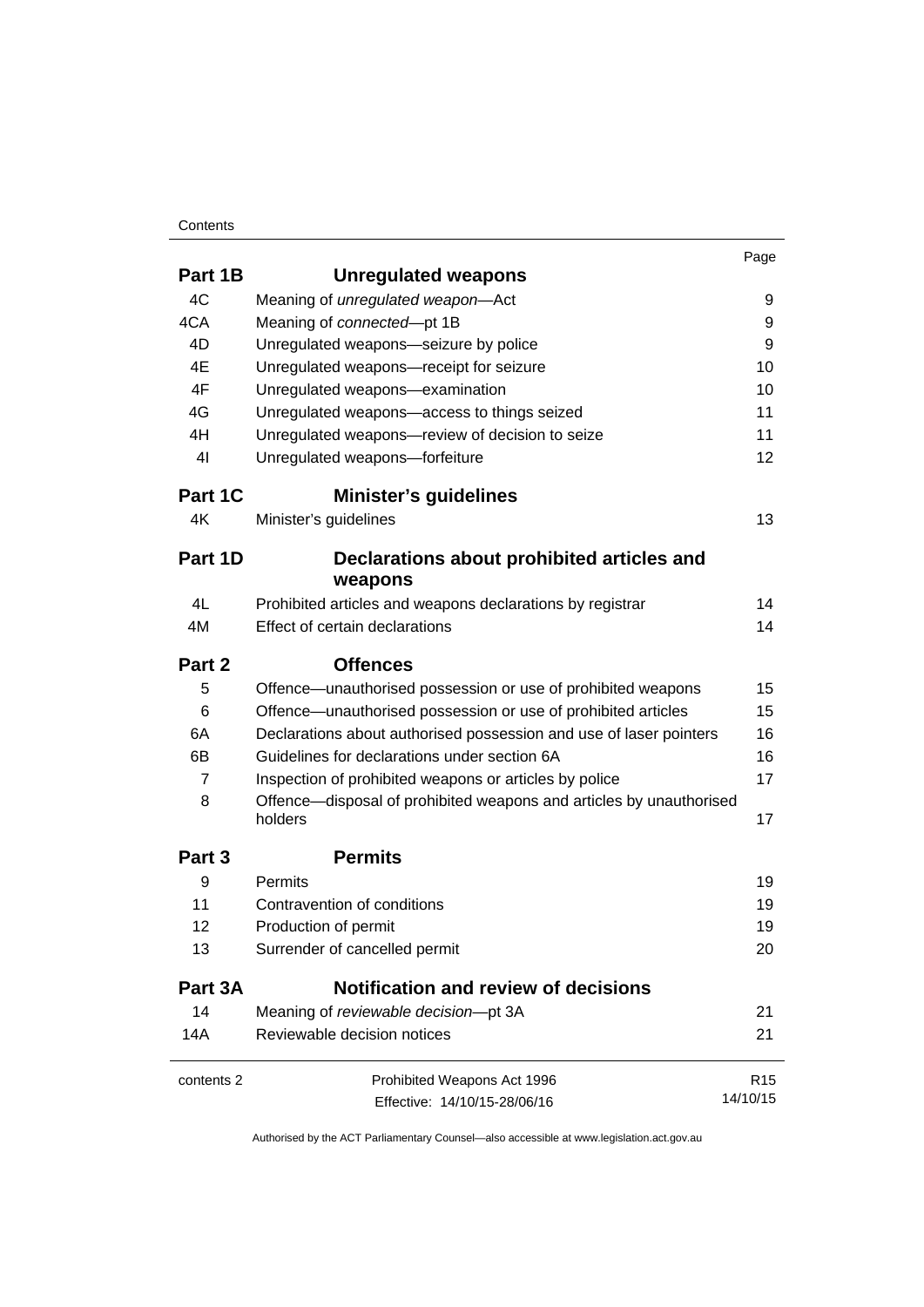|                   |                     |                                                                    | Contents   |
|-------------------|---------------------|--------------------------------------------------------------------|------------|
| 14B               |                     | Applications for review                                            | Page<br>21 |
| Part 4            |                     | <b>Miscellaneous</b>                                               |            |
| 15                |                     | Information to be supplied                                         | 22         |
| 16                |                     | Disposal of surrendered or seized prohibited weapons or prohibited |            |
|                   | articles            |                                                                    | 22         |
| 17                |                     | Evidentiary provisions                                             | 23         |
| 17A               |                     | Determination of fees                                              | 23         |
| 18                | Approved forms      |                                                                    | 23<br>24   |
| 19                |                     | Regulation-making power                                            |            |
|                   |                     |                                                                    |            |
| <b>Schedule 1</b> |                     | <b>Prohibited weapons</b>                                          | 25         |
| <b>Part 1.1</b>   |                     | <b>Prohibited bladed weapons</b>                                   | 25         |
| <b>Part 1.2</b>   |                     | <b>Prohibited hand weapons</b>                                     | 27         |
| <b>Part 1.3</b>   |                     | <b>Prohibited missile weapons</b>                                  | 29         |
| <b>Part 1.4</b>   |                     | Other prohibited weapons                                           | 30         |
| <b>Schedule 2</b> |                     | <b>Prohibited articles</b>                                         | 32         |
| <b>Schedule 3</b> |                     | <b>Reviewable decisions</b>                                        | 33         |
| <b>Dictionary</b> |                     |                                                                    | 34         |
| <b>Endnotes</b>   |                     |                                                                    |            |
| 1                 |                     | About the endnotes                                                 | 36         |
| 2                 | Abbreviation key    |                                                                    | 36         |
| 3                 | Legislation history |                                                                    | 37         |
| 4                 |                     | Amendment history                                                  | 40         |
| 5                 |                     | Earlier republications                                             | 45         |
|                   |                     |                                                                    |            |

| R <sub>15</sub> | Prohibited Weapons Act 1996  | contents 3 |
|-----------------|------------------------------|------------|
| 14/10/15        | Effective: 14/10/15-28/06/16 |            |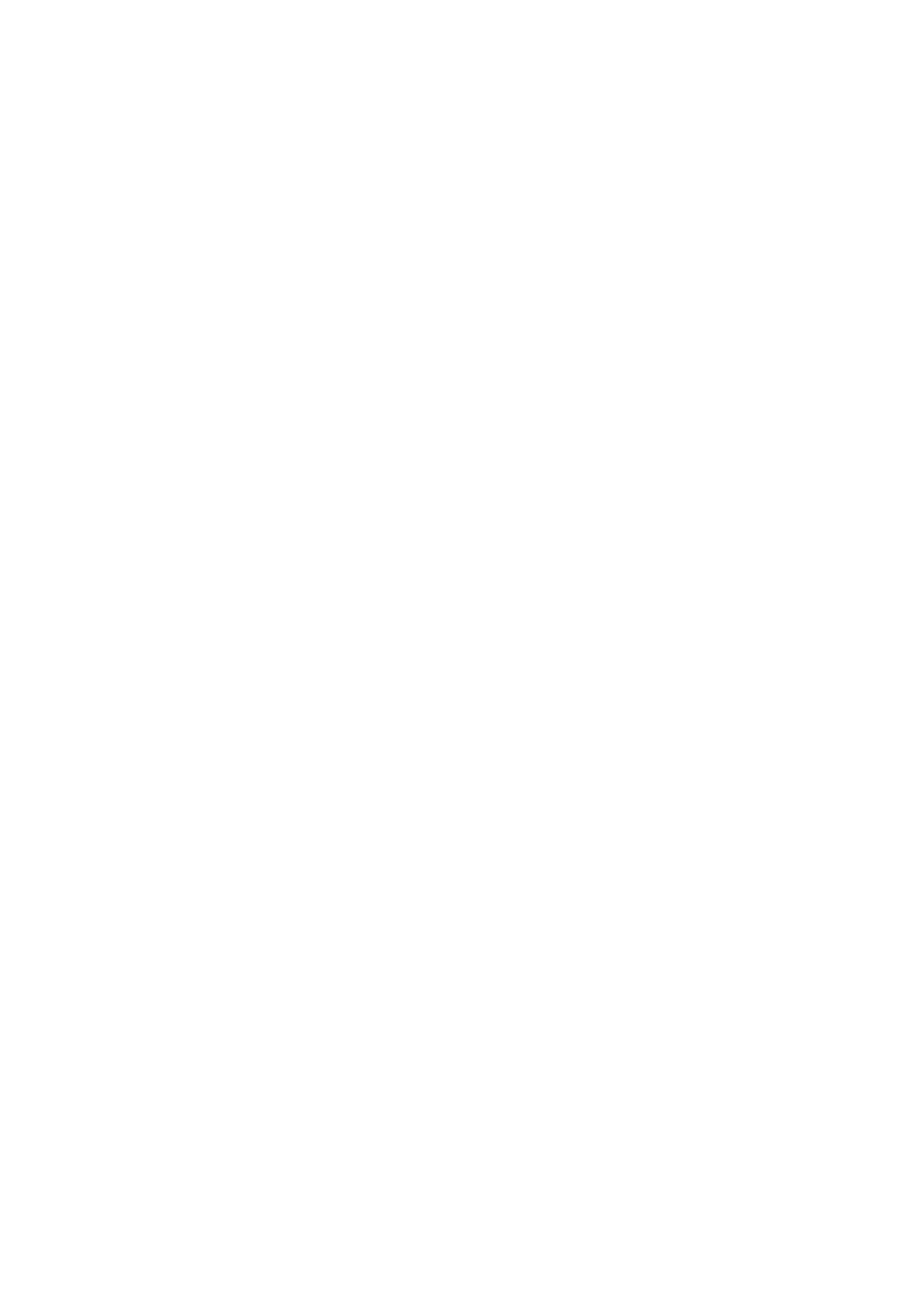

# **Prohibited Weapons Act 1996**

An Act to prohibit the possession of certain dangerous weapons and other articles, and for related purposes

R15 14/10/15

l

Prohibited Weapons Act 1996 Effective: 14/10/15-28/06/16

page 1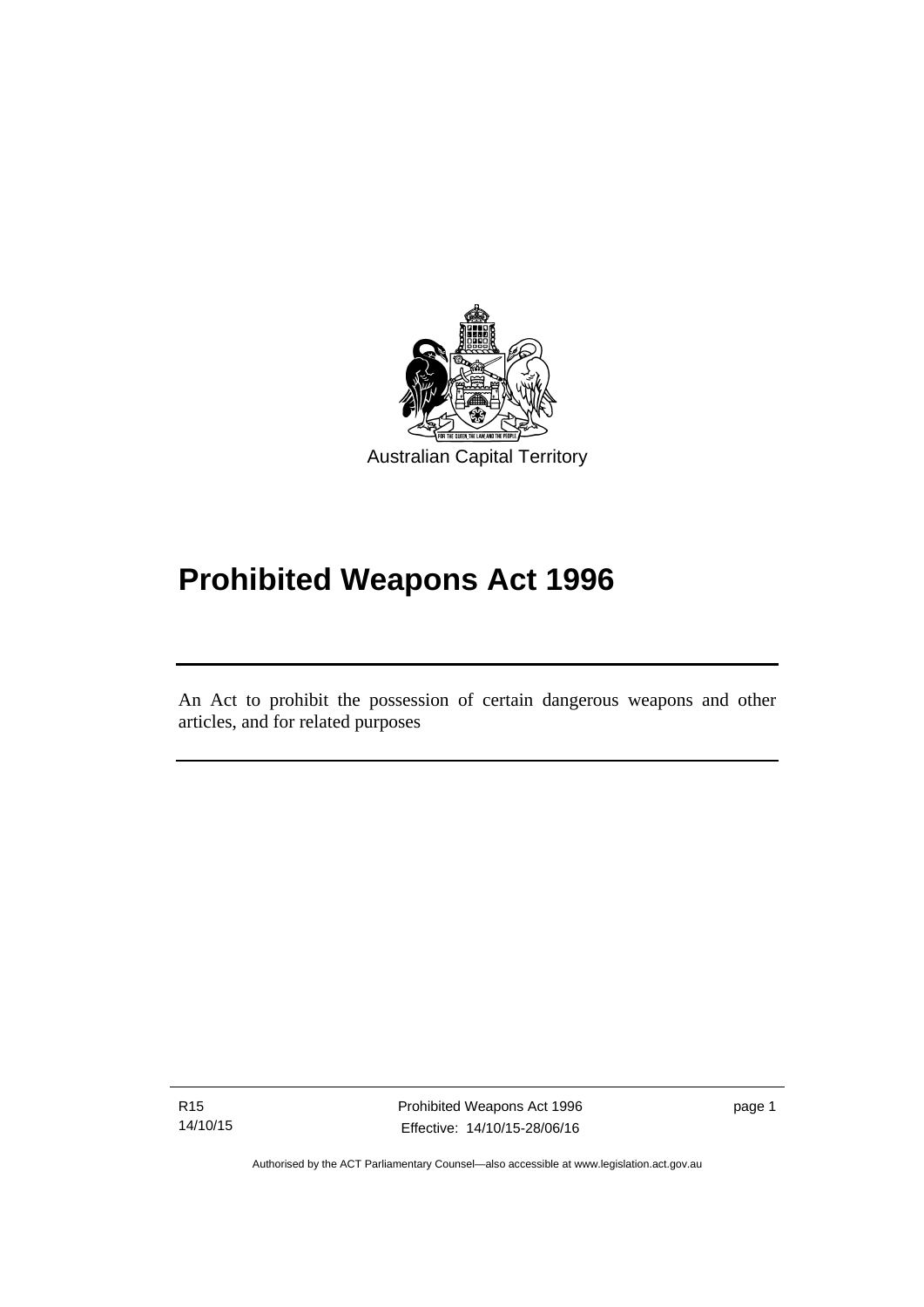### Part 1 **Preliminary**

Section 1

# <span id="page-7-0"></span>**Part 1** Preliminary

### <span id="page-7-1"></span>**1 Name of Act**

This Act is the *Prohibited Weapons Act 1996*.

### <span id="page-7-2"></span>**2 Dictionary**

The dictionary at the end of this Act is part of this Act.

*Note 1* The dictionary at the end of this Act defines certain terms used in this Act, and includes references (*signpost definitions*) to other terms defined elsewhere.

> For example, the signpost definition, '*firearm*—see the *[Firearms Act 1996](http://www.legislation.act.gov.au/a/1996-74)*, section 6.' means that the term 'firearm' is defined in that section and the definition applies to this Act.

*Note 2* A definition in the dictionary (including a signpost definition) applies to the entire Act unless the definition, or another provision of the Act, provides otherwise or the contrary intention otherwise appears (see [Legislation Act,](http://www.legislation.act.gov.au/a/2001-14) s 155 and s 156 (1)).

# <span id="page-7-3"></span>**2A Notes**

A note included in this Act is explanatory and is not part of this Act.

*Note* See the [Legislation Act,](http://www.legislation.act.gov.au/a/2001-14) s 127 (1), (4) and (5) for the legal status of notes.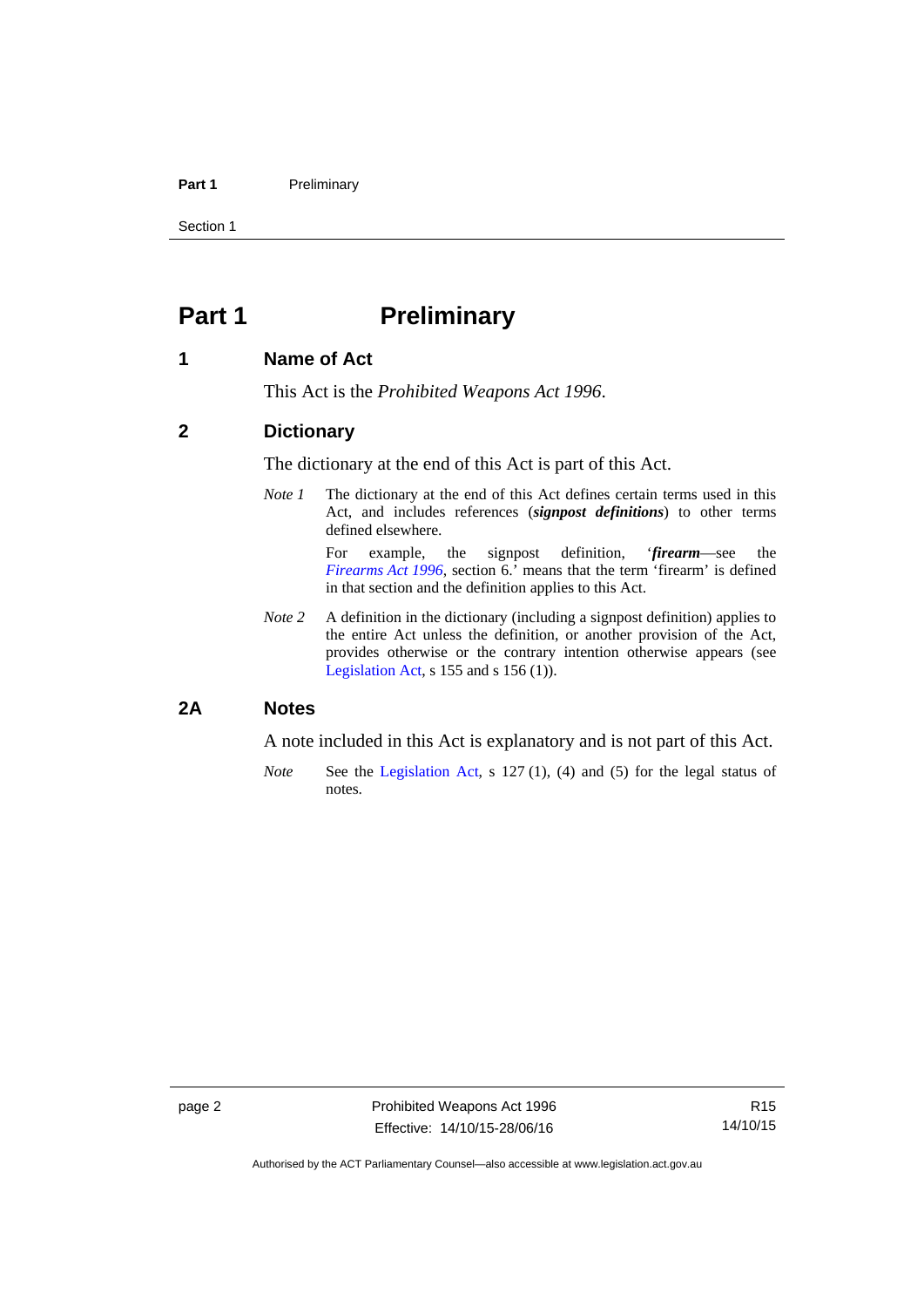# <span id="page-8-0"></span>**2B Offences against Act—application of Criminal Code etc**

Other legislation applies in relation to offences against this Act.

### *Note 1 Criminal Code*

The [Criminal Code](http://www.legislation.act.gov.au/a/2002-51), ch 2 applies to the following offences against this Act (see Code, pt 2.1):

- s 5 (Offence—unauthorised possession or use of prohibited weapons)
- s 6 (Offence—unauthorised possession or use of prohibited articles)
- s 8 (Offence—disposal of prohibited weapons and articles by unauthorised holders).

The chapter sets out the general principles of criminal responsibility (including burdens of proof and general defences), and defines terms used for offences to which the Code applies (eg *conduct*, *intention*, *recklessness* and *strict liability*).

*Note 2 Penalty units* 

The [Legislation Act](http://www.legislation.act.gov.au/a/2001-14), s 133 deals with the meaning of offence penalties that are expressed in penalty units.

# <span id="page-8-1"></span>**3 Meaning of** *possession***—Act**

- (1) For this Act, a person has *possession* of a prohibited weapon or prohibited article if the person—
	- (a) has the weapon or article on his or her person, including in something carried or worn by the person (*physical possession*); or
	- (b) has the weapon or article at premises owned, leased or occupied by the person; or
	- (c) otherwise has the care, control or management of the weapon or article.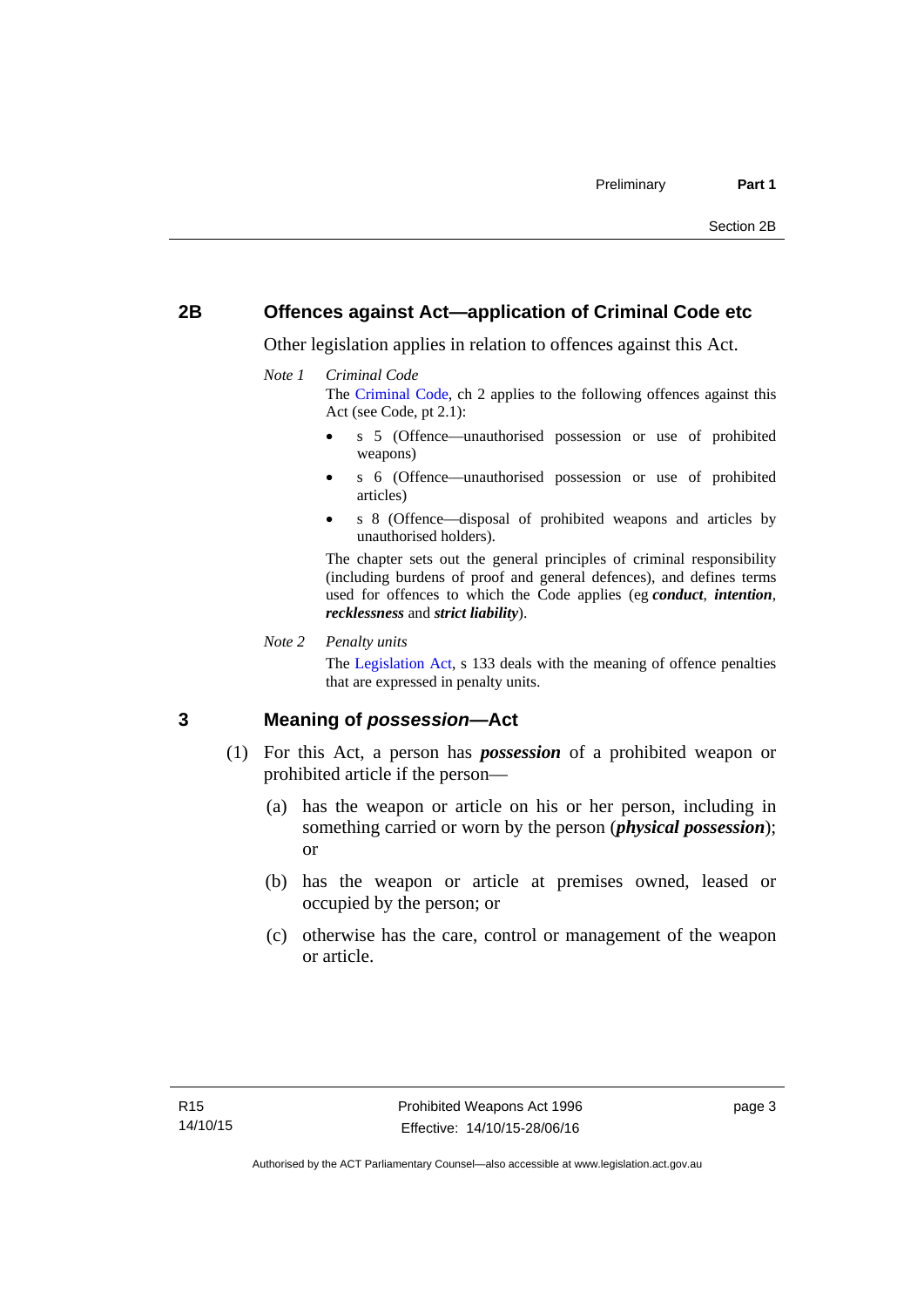- (2) Also, for this Act, a person has *possession* of a prohibited weapon or prohibited article if—
	- (a) part of the weapon or article is in the person's possession; and
	- (b) other parts of the weapon or article are in the possession of 1 or more other people; and
	- (c) at least 1 of the other people is in possession of the other part or parts for an agreed purpose with the person; and
	- (d) the parts would make up the weapon or article if fitted together.

# <span id="page-9-0"></span>**3A Evidence of possession—prohibited weapons or articles at premises**

- (1) For this Act, a person is not taken to have possession of a prohibited weapon or prohibited article only because the weapon or article is at premises owned, leased or occupied by the person if—
	- (a) the person does not know that the weapon or article is at the premises; or
	- (b) someone else who is authorised to possess the weapon or article—
		- (i) is also at the premises; or
		- (ii) has the care, control or management of the weapon or article; or
	- (c) someone else who is not authorised to possess the weapon or article has the care, control or management of the weapon or article; or
	- (d) the trier of fact is otherwise satisfied that the person was not in possession of the weapon or article.

R15 14/10/15

Authorised by the ACT Parliamentary Counsel—also accessible at www.legislation.act.gov.au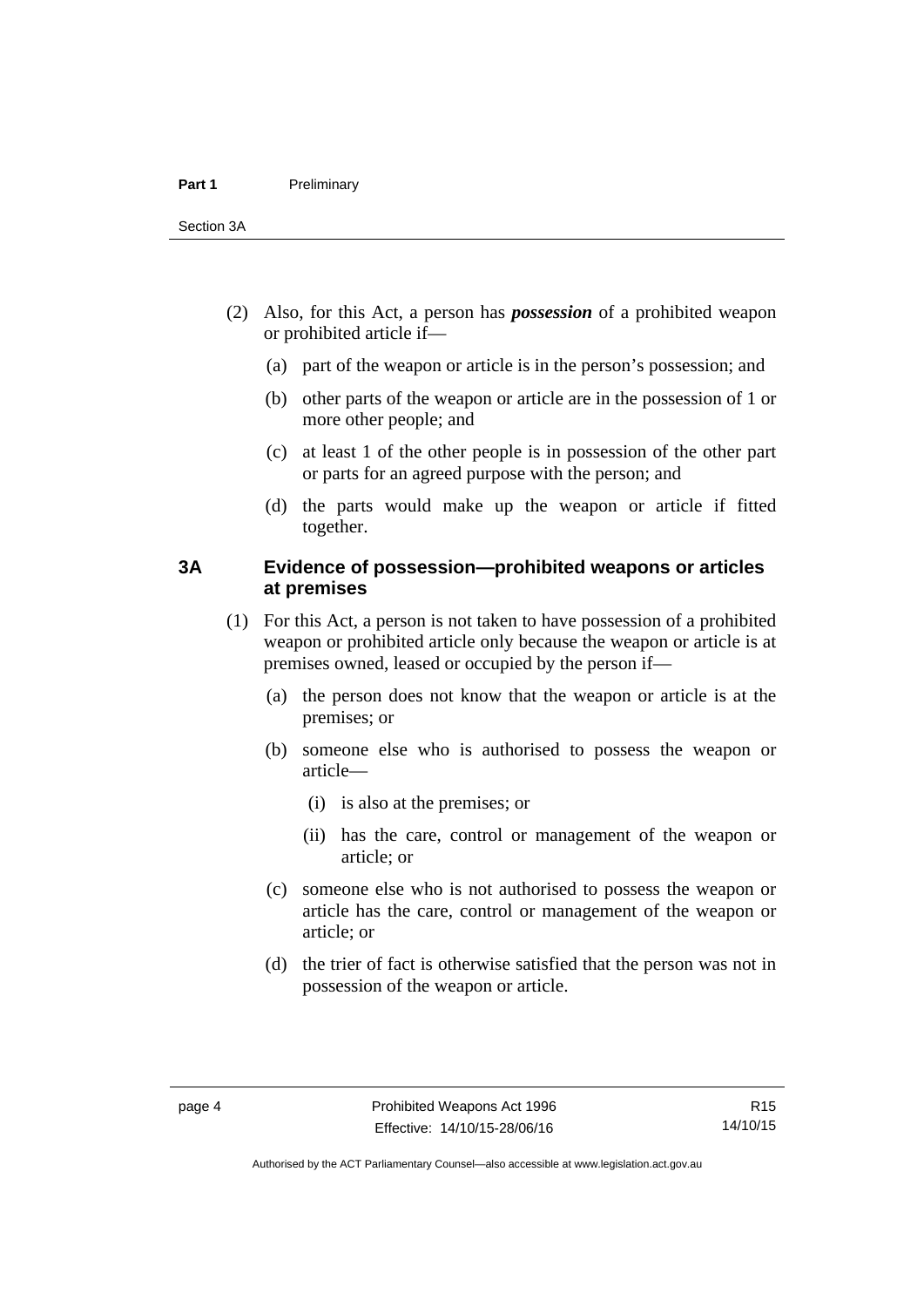(2) To remove any doubt, a defendant to a prosecution for an offence against this Act who wishes to rely on a matter mentioned in subsection (1) has the evidential burden in relation to the matter.

# <span id="page-10-0"></span>**3B Evidence of possession—care, control or management of prohibited weapon or article**

- (1) To work out whether a person has the care, control or management of a prohibited weapon or prohibited article for this Act, each of the following must be considered:
	- (a) whether the person knows about the weapon or article;
	- (b) whether the person can use or dispose of the weapon or article;
	- (c) whether the person can control or prevent someone else from using or having physical possession of the weapon or article.
- (2) In this section:

*physical possession*—see section 3 (1) (a).

# <span id="page-10-1"></span>**4 Application of Act**

- (1) A person does not commit an offence against this Act only because of something done by the person in the exercise of the person's functions as a member of—
	- (a) the Australian Federal Police or a police force of a State or another Territory; or
	- (b) a police service or force of a foreign country required to possess or use a prohibited weapon or prohibited article for taking part in a training activity—
		- (i) conducted by the Australian Federal Police; and
		- (ii) carried out in the ACT; or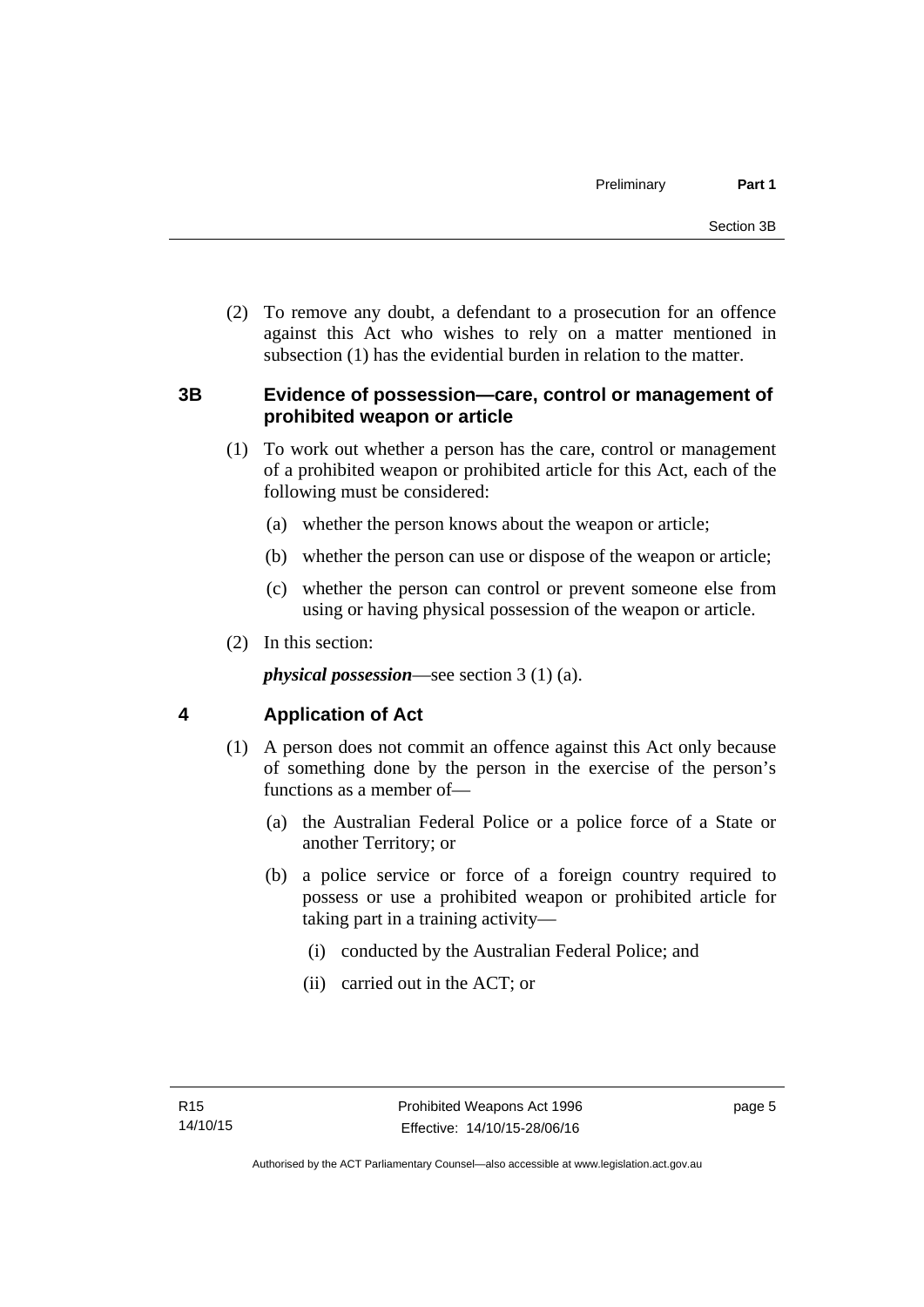- (c) the Defence Force; or
- (d) a visiting force within the meaning of the *[Defence \(Visiting](http://www.comlaw.gov.au/Series/C1963A00081)  [Forces\) Act 1963](http://www.comlaw.gov.au/Series/C1963A00081)* (Cwlth); or
- (e) the Australian Cadet Corps established under the *[Defence](http://www.comlaw.gov.au/Series/C1903A00020)  [Act 1903](http://www.comlaw.gov.au/Series/C1903A00020)* (Cwlth); or
- (f) the council of the Australian War Memorial or of the staff of the memorial who, in the exercise of his or her functions and duties in accordance with the *[Australian War Memorial](http://www.comlaw.gov.au/Series/C2004A02305)  [Act 1980](http://www.comlaw.gov.au/Series/C2004A02305)* (Cwlth), has in his or her possession a prohibited weapon, forming part of the memorial collection within the meaning of that Act; or
- (g) the council of the National Museum of Australia or of the staff of the museum who, in the exercise of his or her functions and duties in accordance with the *[National Museum of Australia](http://www.comlaw.gov.au/Series/C2004A02316)  [Act 1980](http://www.comlaw.gov.au/Series/C2004A02316)* (Cwlth), has in his or her possession a prohibited weapon forming part of the memorial collection under that Act.
- *Note* A reference to an Act includes a reference to the statutory instruments made or in force under the Act, including regulations and permits (see *[Legislation Act 2001](http://www.legislation.act.gov.au/a/2001-14)*, s 104).
- (2) A corrections officer does not commit an offence against this Act only because of something done by the officer in the exercise of the officer's functions.
	- *Note Corrections officer*, *exercise* and *function* are defined in the [Legislation Act,](http://www.legislation.act.gov.au/a/2001-14) dict, pt 1.

Authorised by the ACT Parliamentary Counsel—also accessible at www.legislation.act.gov.au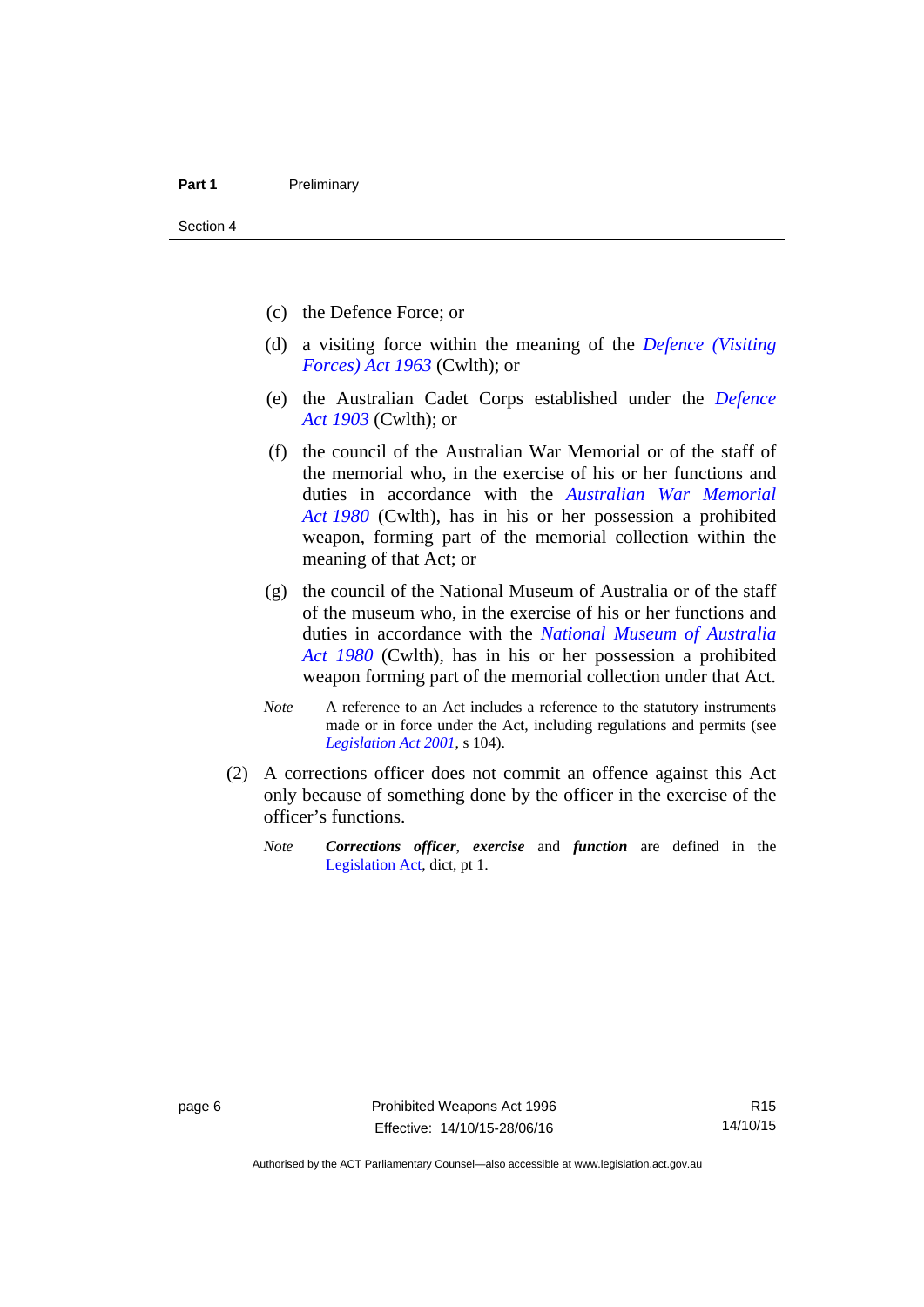# <span id="page-12-0"></span>**Part 1A Important concepts**

# <span id="page-12-1"></span>**4A Meaning of** *prohibited weapon***—Act**

(1) In this Act:

*prohibited weapon*—

- (a) means—
	- (i) a weapon or thing described in schedule 1; and
	- (ii) a weapon or thing prescribed by regulation; and
	- (iii) something declared to be a prohibited weapon under section 4L; and
- (b) includes a modified prohibited weapon.
- (2) However, *prohibited weapon* does not include something declared not to be a prohibited weapon under section 4L.
- (3) A regulation may amend schedule 1—
	- (a) by adding the name or description of a weapon or thing; or
	- (b) by amending a name or description of a prohibited weapon to more accurately describe the weapon; or
	- (c) by omitting the name and description of a prohibited weapon.
- (4) In this section:

*modified prohibited weapon* means a weapon or thing that would be a prohibited weapon if—

- (a) it did not have something missing from it, or a defect or obstruction; or
- (b) something had not been added to it.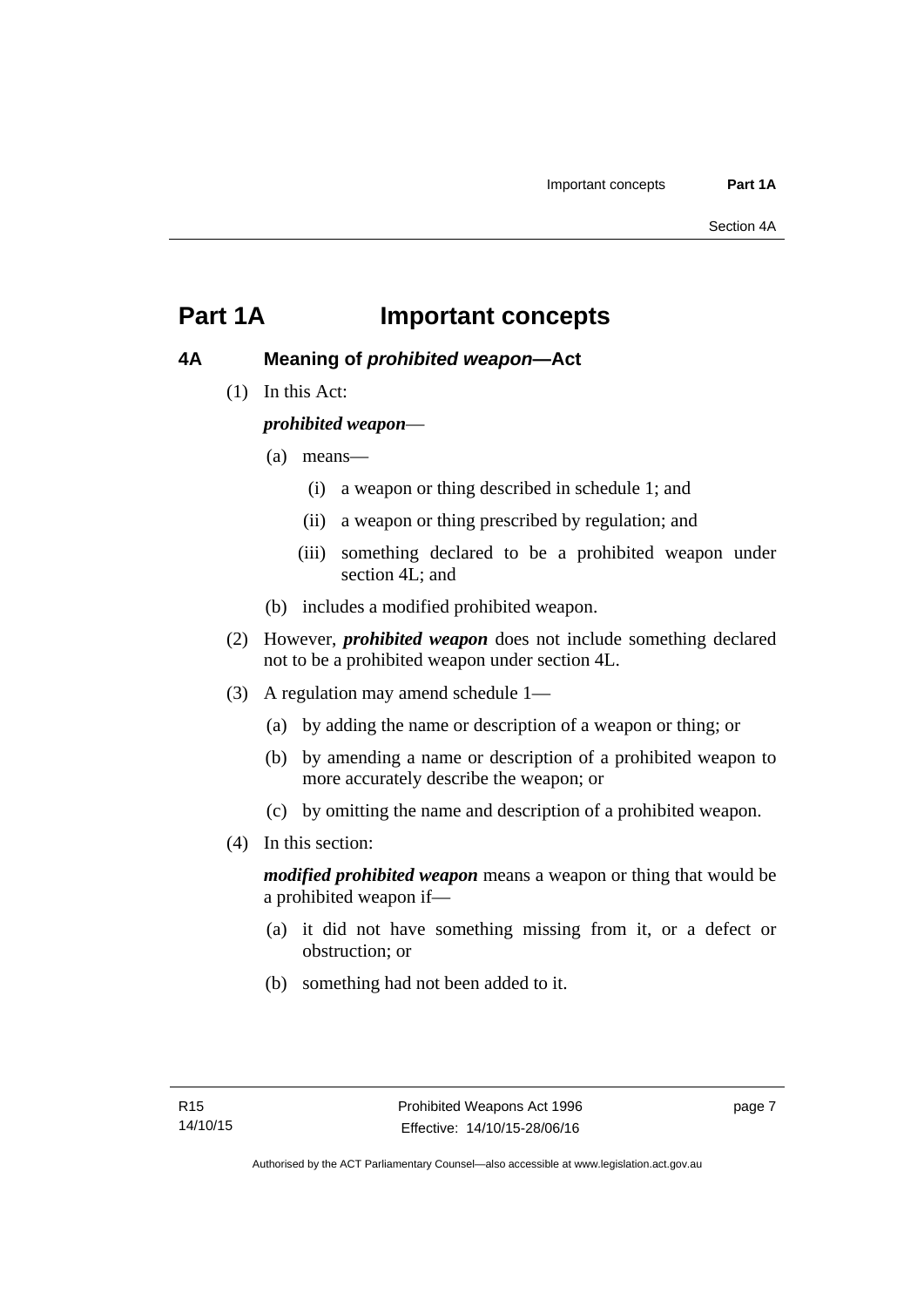### **Part 1A** Important concepts

Section 4B

### <span id="page-13-0"></span>**4B Meaning of** *prohibited article***—Act**

(1) In this Act:

### *prohibited article*—

- (a) means—
	- (i) an article described in schedule 2; and
	- (ii) an article prescribed by regulation; and
	- (iii) something declared to be a prohibited article under section 4L; and
- (b) includes a modified prohibited article.
- (2) However, *prohibited article* does not include something declared not to be a prohibited article under section 4L.
- (3) A regulation may amend schedule 2—
	- (a) by adding the name or description of an article; or
	- (b) by amending a name or description of a prohibited article to more accurately describe the article; or
	- (c) by omitting the name and description of a prohibited article.
- (4) In this section:

*modified prohibited article* means an article that would be a prohibited article if—

- (a) it did not have something missing from it, or a defect or obstruction; or
- (b) something had not been added to it.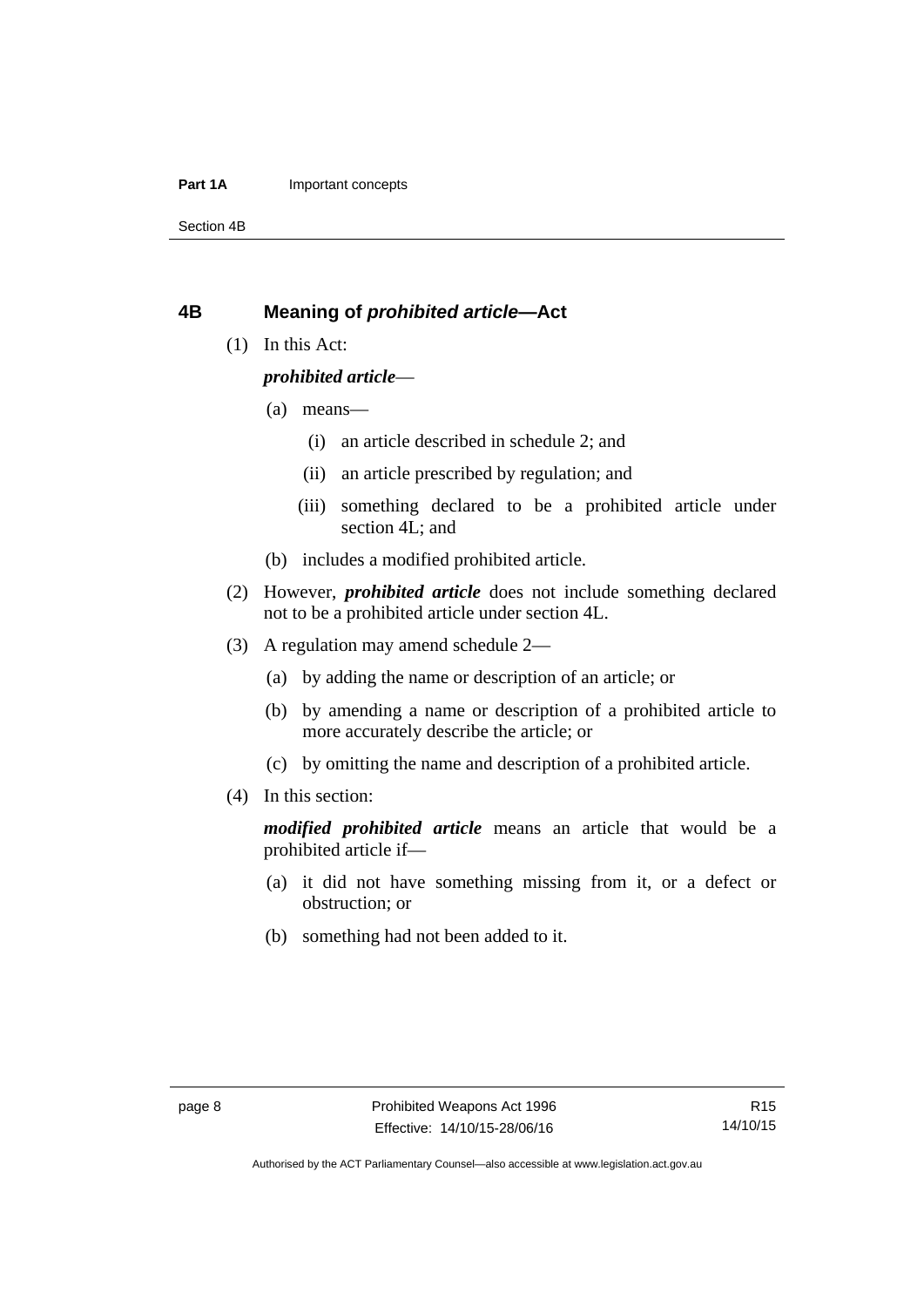# <span id="page-14-0"></span>**Part 1B Unregulated weapons**

# <span id="page-14-1"></span>**4C Meaning of** *unregulated weapon***—Act**

In this Act:

*unregulated weapon*—a thing is an *unregulated weapon* if—

- (a) the thing is designed, made or altered to be used as a weapon; and
- (b) the only practical use of the thing is as a weapon; and
- (c) the thing is not a prohibited weapon; and
- (d) the possession or use of the thing is not authorised under this Act.

# <span id="page-14-2"></span>**4CA Meaning of** *connected***—pt 1B**

In this part:

*connected*—a thing is *connected* with an offence if—

- (a) the offence has been committed in relation to it; or
- (b) it will provide evidence of the commission of the offence; or
- (c) it was used, is being used, or is intended to be used, to commit the offence.

# <span id="page-14-3"></span>**4D Unregulated weapons—seizure by police**

A police officer may seize a thing if the police officer believes on reasonable grounds that the thing is an unregulated weapon and that the seizure is necessary—

- (a) because the thing would pose a risk to the safety of anyone if used; and
- (b) to prevent the thing from being used or concealed, lost or destroyed.

page 9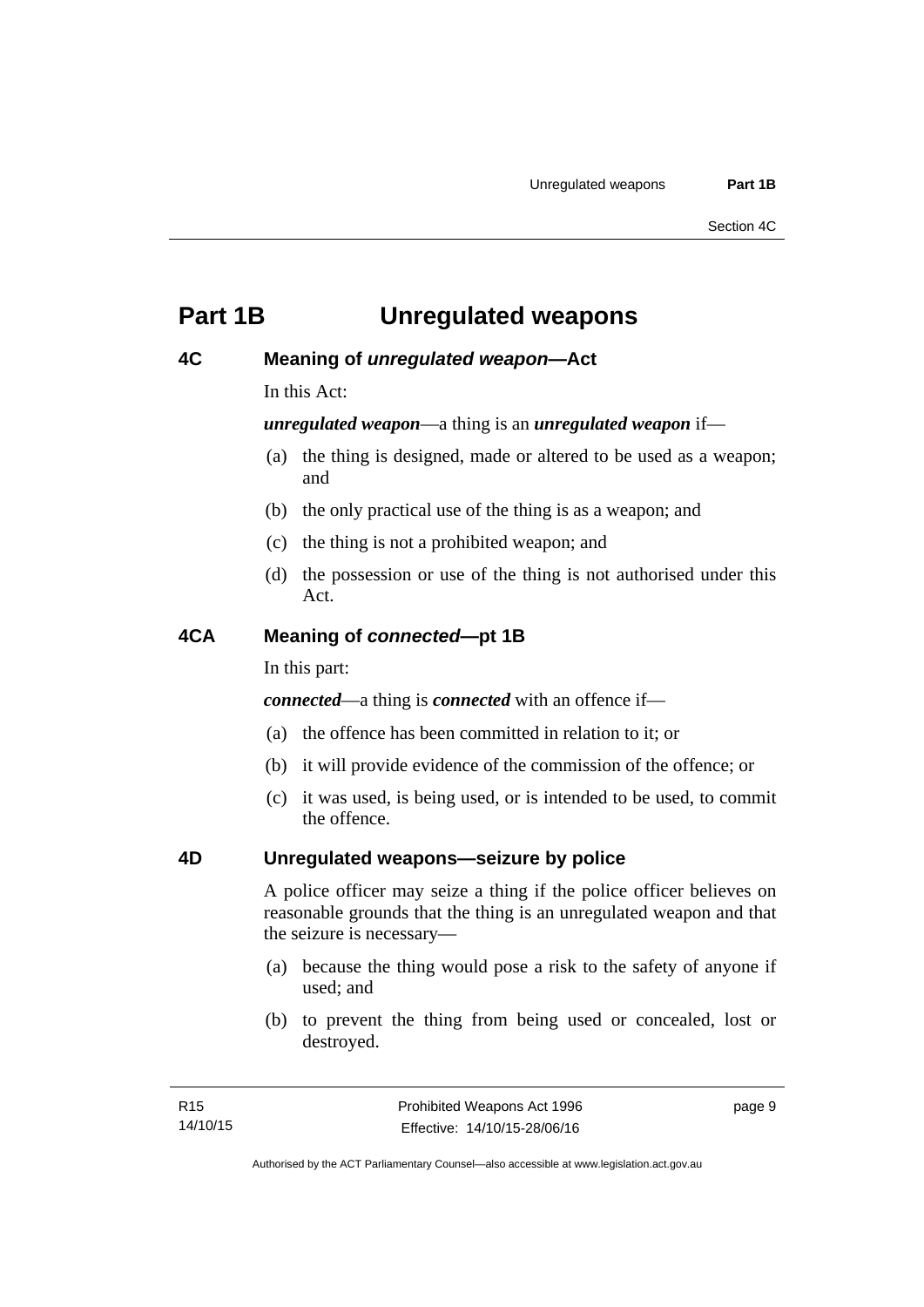### **Part 1B** Unregulated weapons

Section 4E

### <span id="page-15-0"></span>**4E Unregulated weapons—receipt for seizure**

- (1) A police officer who seizes a thing under section 4D must give a receipt for the thing to the person from whom it was seized.
- (2) If, for any reason, it is not practicable to comply with subsection (1), the police officer must leave the receipt, secured conspicuously, at the premises where it was seized (the *place of seizure*).
- (3) The receipt must include the following:
	- (a) a description of the thing seized;
	- (b) an explanation of why the thing was seized;
	- (c) the police officer's name, and how to contact the officer;
	- (d) if the thing is removed from the place of seizure under section 4F—the address of the place to which the thing is removed.

# <span id="page-15-1"></span>**4F Unregulated weapons—examination**

- (1) A police officer who seizes a thing under section 4D (Unregulated weapons—seizure by police) may remove the thing from the premises where it was seized to another place for examination or processing, for not longer than 7 days (the *7-day period*).
- (2) A police officer may apply to the Magistrates Court for an extension of the 7-day period if the officer believes on reasonable grounds that the thing cannot be examined or processed within that time.
- (3) The police officer must, if practicable, give notice of the application to the person from whom the thing was seized, and the person is entitled to be heard on the application.
- (4) The court may order the extension if satisfied on reasonable grounds that the thing cannot be examined or processed within the 7-day period.

R15 14/10/15

Authorised by the ACT Parliamentary Counsel—also accessible at www.legislation.act.gov.au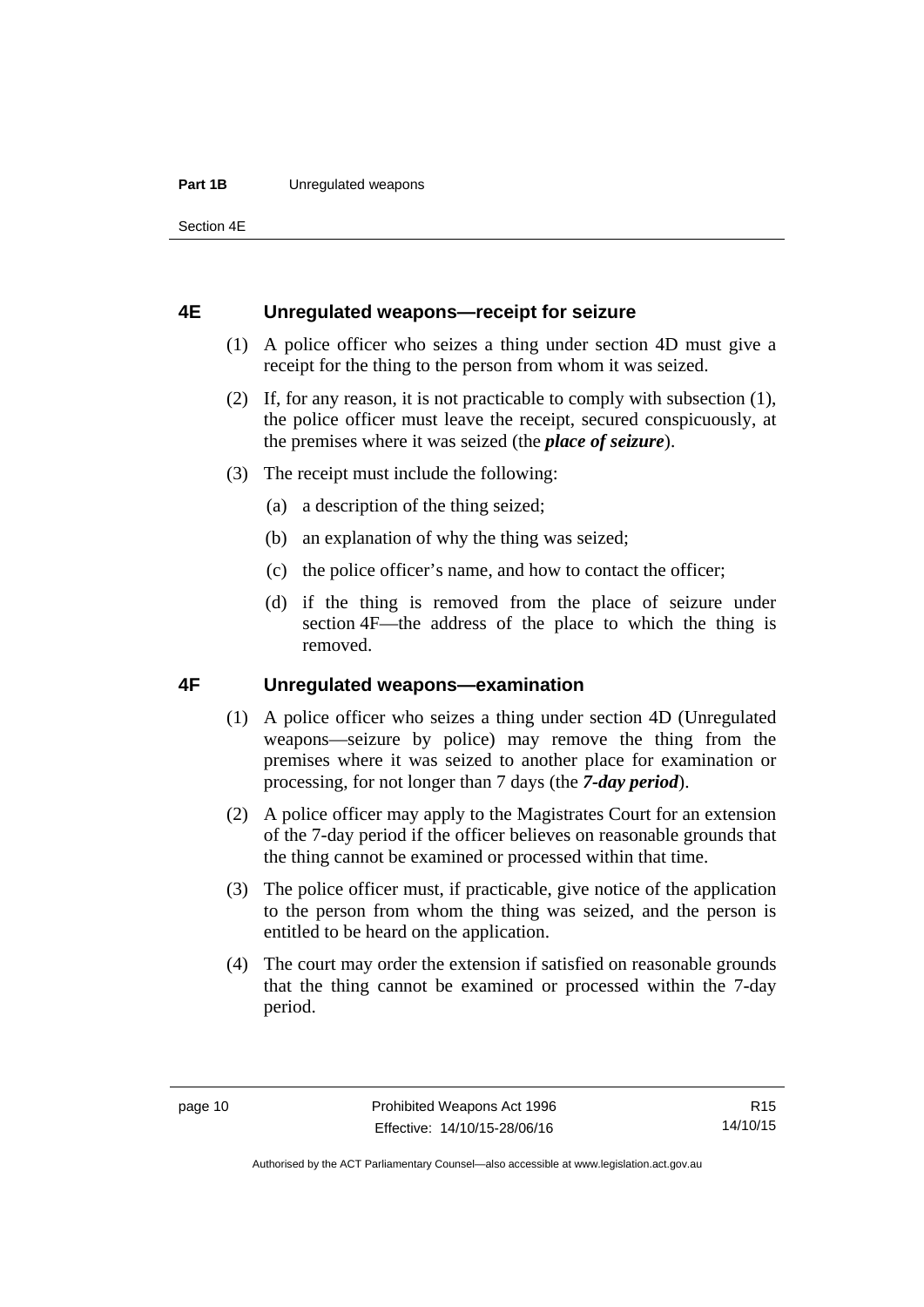(5) If a thing is moved to another place under this section, the police officer must, if practicable, tell the person from whom the thing was seized (or the person's representative) the results of the examination or processing.

# <span id="page-16-0"></span>**4G Unregulated weapons—access to things seized**

A person who would, apart from the seizure, be entitled to inspect a thing seized under section 4D (Unregulated weapons—seizure by police) may inspect it.

# <span id="page-16-1"></span>**4H Unregulated weapons—review of decision to seize**

- (1) The registrar must review each seizure under section 4D (Unregulated weapons—seizure by police) and order the return of the thing to the person from whom it was seized if—
	- (a) when seized, the thing was not—
		- (i) an unregulated weapon; or
		- (ii) a prohibited weapon; or
	- (b) within 30 days after the day of seizure, the thing is not a prohibited weapon; or
	- (c) the registrar has no reasonable grounds to believe that the thing is connected with an offence against any of the following:
		- (i) this Act;
		- (ii) the *[Firearms Act 1996](http://www.legislation.act.gov.au/a/1996-74)*;
		- (iii) the *[Crimes Act 1900](http://www.legislation.act.gov.au/a/1900-40);*
		- (iv) the [Criminal Code;](http://www.legislation.act.gov.au/a/2002-51)
		- (v) another law prescribed by regulation.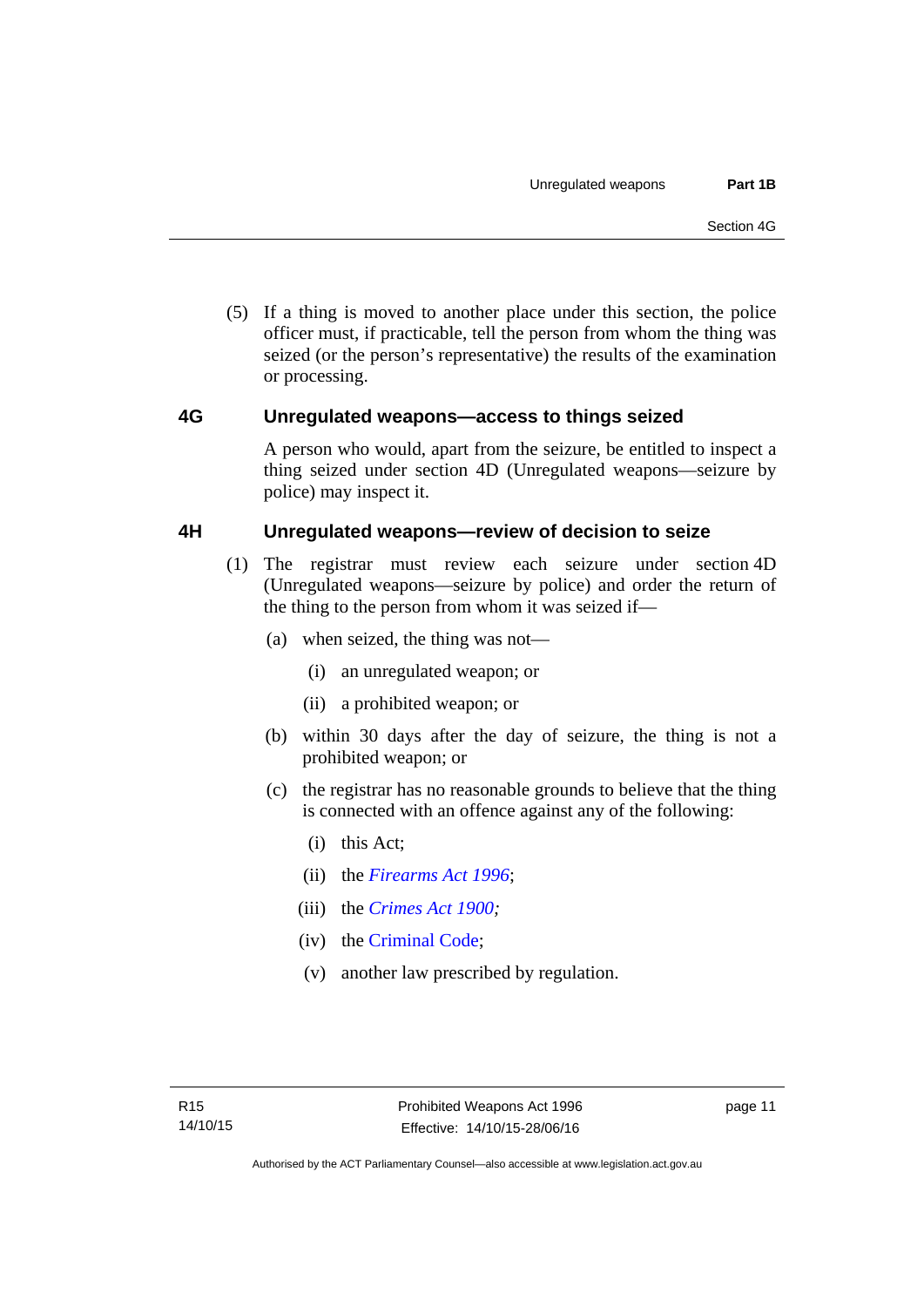#### **Part 1B** Unregulated weapons

Section 4I

- (2) If a thing is ordered to be returned under subsection (1) to the person from whom it was seized, but it cannot be returned, the Territory must pay reasonable compensation to the owner of the thing for its loss.
- (3) In this section:

*offence* includes an offence that there are reasonable grounds for believing has been, is being or will be, committed.

# <span id="page-17-0"></span>**4I Unregulated weapons—forfeiture**

- (1) A thing seized under section 4D (Unregulated weapons—seizure by police) is forfeited to the Territory if there is no requirement under section 4H—
	- (a) to return the thing to the person from whom it was seized; or
	- (b) to pay compensation for the thing.
- (2) A thing forfeited to the Territory may be destroyed or otherwise disposed of as the director-general directs.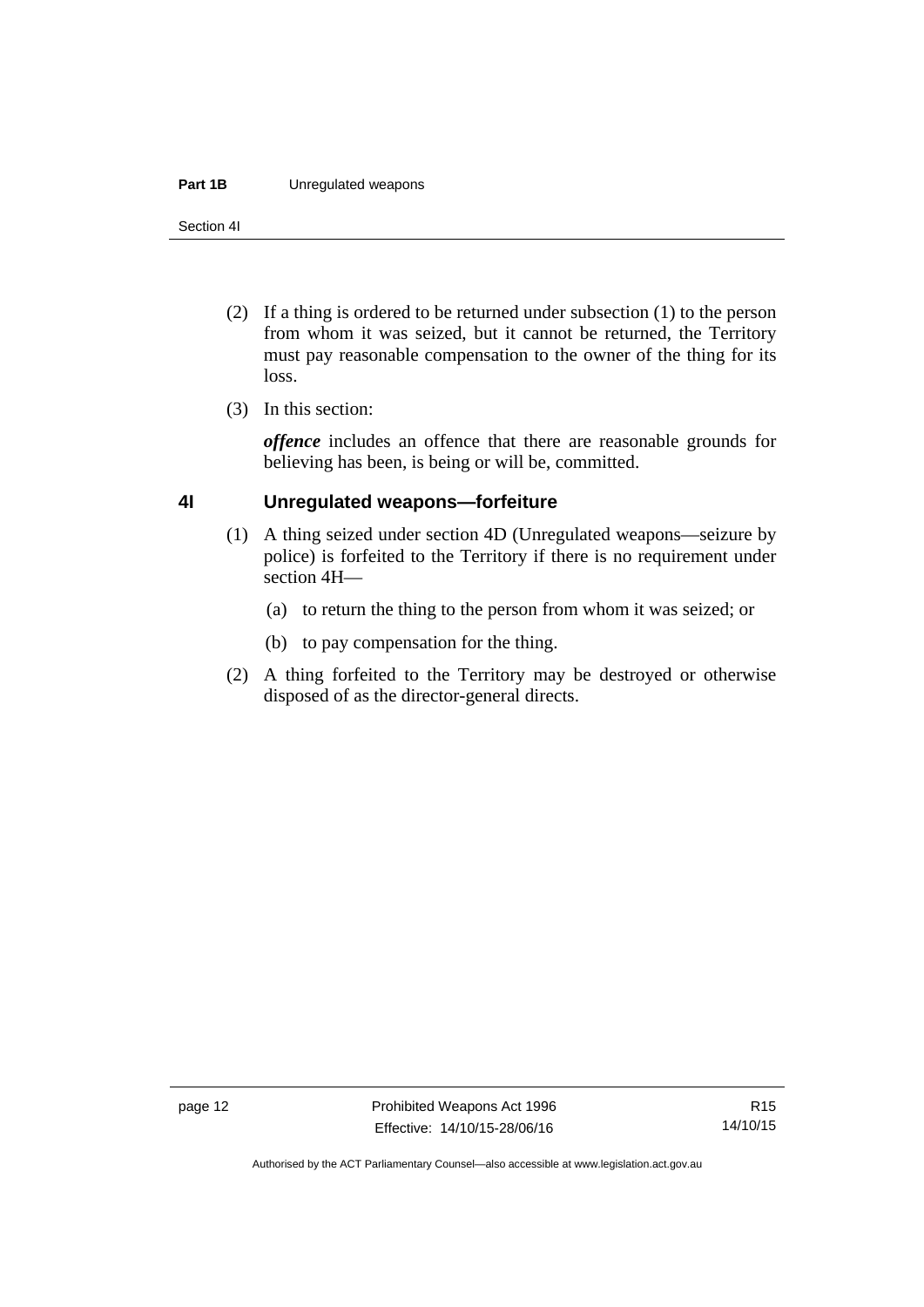# <span id="page-18-0"></span>**Part 1C Minister's guidelines**

# <span id="page-18-1"></span>**4K Minister's guidelines**

- (1) The Minister may make guidelines about the making of a decision by the registrar under section 4L.
- (2) The registrar must comply with any guidelines under this section.
- (3) A guideline is a disallowable instrument.
	- *Note* A disallowable instrument must be notified, and presented to the Legislative Assembly, under the [Legislation Act.](http://www.legislation.act.gov.au/a/2001-14)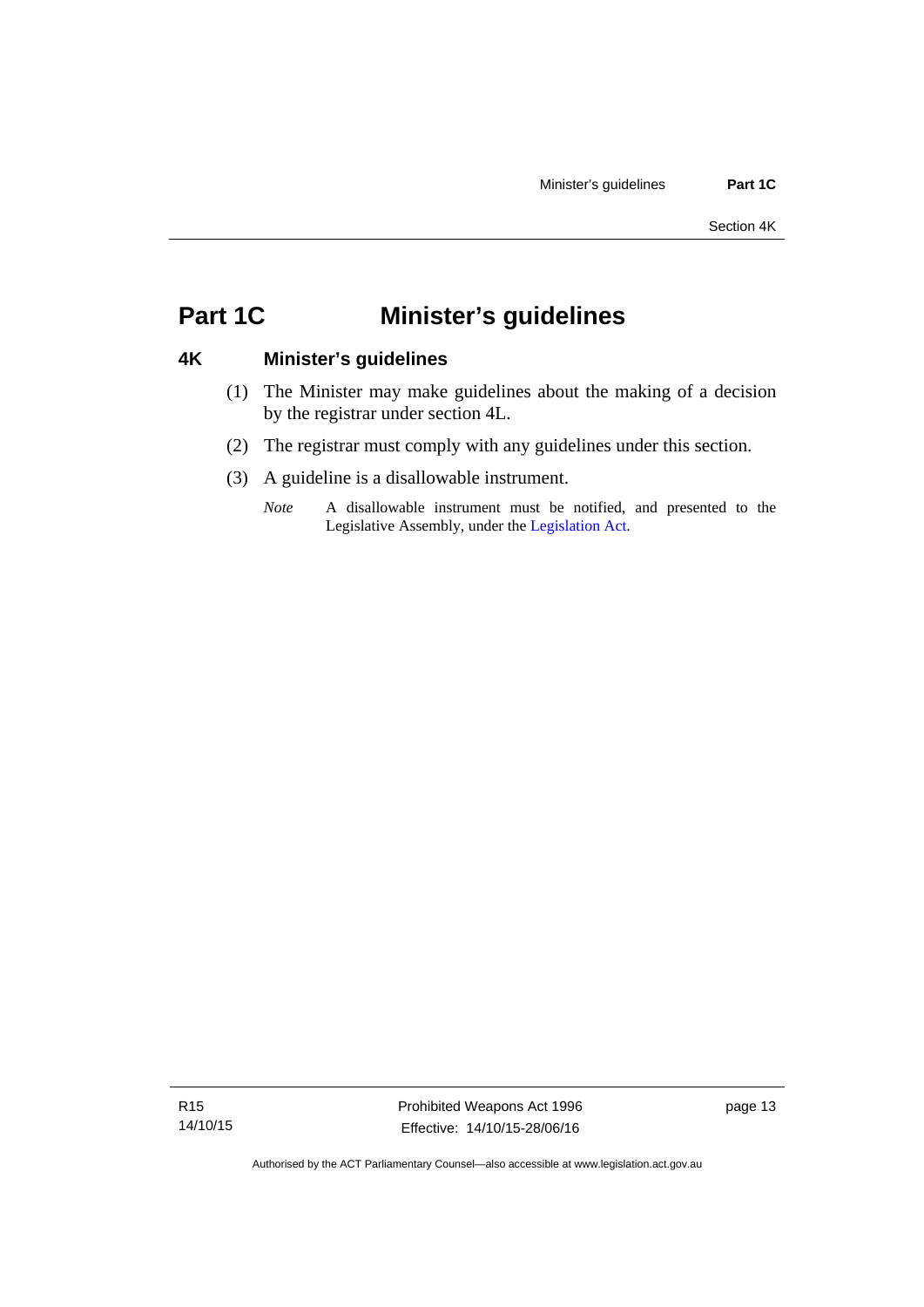Section 4L

# <span id="page-19-0"></span>**Part 1D Declarations about prohibited articles and weapons**

### <span id="page-19-1"></span>**4L Prohibited articles and weapons declarations by registrar**

- (1) The registrar may, in accordance with any guidelines under section 4K (Minister's guidelines), do any of the following:
	- (a) declare something to be a prohibited article;
	- (b) declare an unregulated weapon to be a prohibited weapon;
	- (c) declare that something is not a prohibited article or prohibited weapon.
- (2) A declaration remains in force for 3 months beginning on the day after the day the declaration is notified under the [Legislation Act.](http://www.legislation.act.gov.au/a/2001-14)
- (3) A declaration is a disallowable instrument.
	- *Note* A disallowable instrument must be notified, and presented to the Legislative Assembly, under the [Legislation Act.](http://www.legislation.act.gov.au/a/2001-14)
- (4) The registrar must give additional public notice of the declaration.
	- *Note Public notice* means notice on an ACT Government website or in a daily newspaper circulating in the ACT (see [Legislation Act](http://www.legislation.act.gov.au/a/2001-14), dict, pt 1). The requirement in s (4) is in addition to the requirement for notification on the legislation register as a disallowable instrument.

### <span id="page-19-2"></span>**4M Effect of certain declarations**

A person does not commit an offence against this Act in relation to the possession or use of a thing that is the subject of a declaration under section 4L (1) (a) or (b) if the elements of the offence happen less than 2 days after the day the declaration is notified under the [Legislation Act](http://www.legislation.act.gov.au/a/2001-14).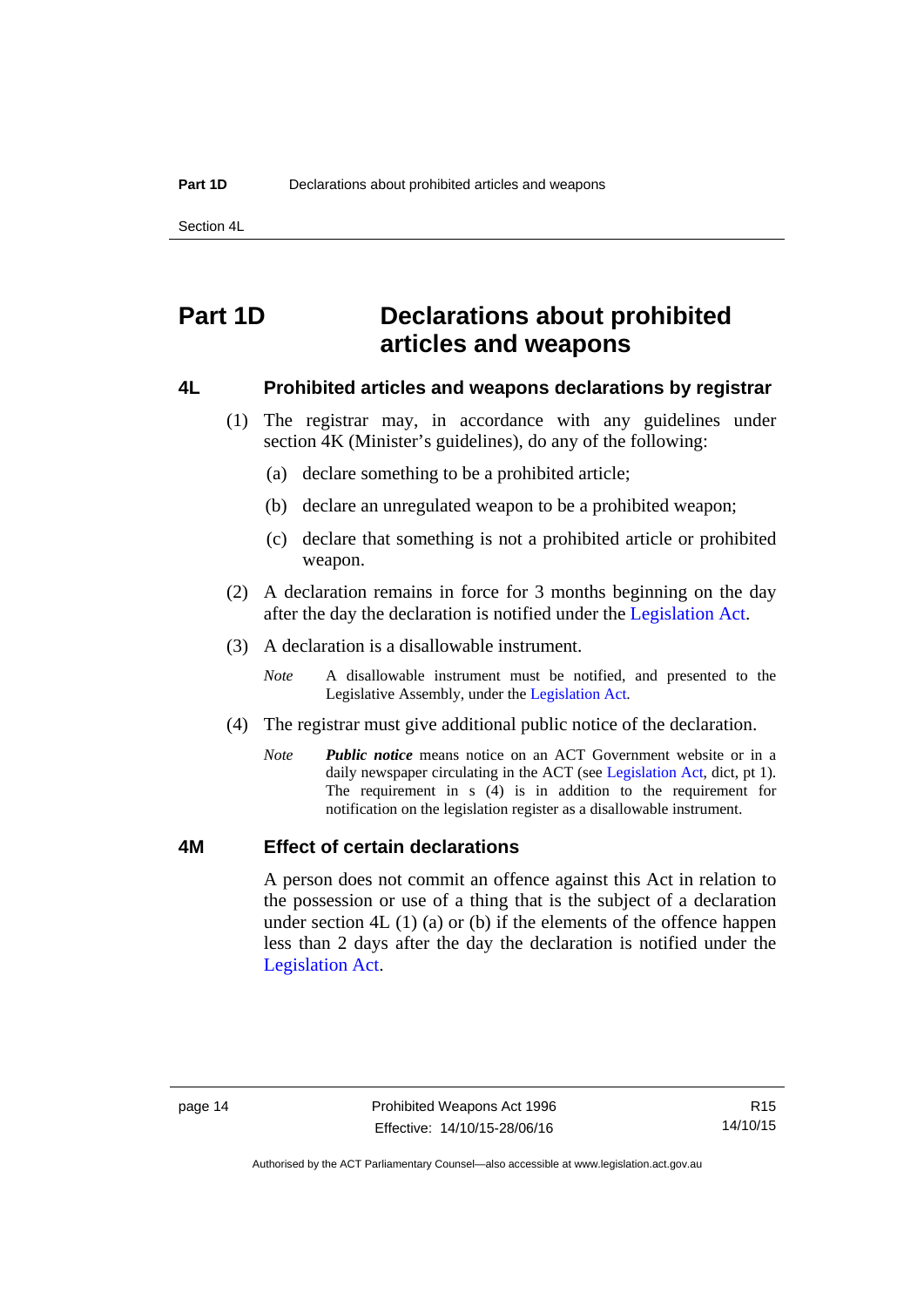# <span id="page-20-0"></span>**Part 2 Offences**

# <span id="page-20-1"></span>**5 Offence—unauthorised possession or use of prohibited weapons**

A person commits an offence if the person—

- (a) possesses or uses a prohibited weapon; and
- (b) is not authorised by a permit, or otherwise under this Act, to possess or use the weapon.

Maximum penalty: 500 penalty units, imprisonment for 5 years or both.

*Note* A reference to an Act includes a reference to the statutory instruments made or in force under the Act, including any regulation (see [Legislation Act,](http://www.legislation.act.gov.au/a/2001-14) s 104).

# <span id="page-20-2"></span>**6 Offence—unauthorised possession or use of prohibited articles**

A person commits an offence if the person—

- (a) possesses or uses a prohibited article; and
- (b) is not authorised by a permit, or otherwise under this Act, to possess or use the article.

Maximum penalty: 200 penalty units, imprisonment for 2 years or both.

*Note* A reference to an Act includes a reference to the statutory instruments made or in force under the Act, including any regulation (see [Legislation Act,](http://www.legislation.act.gov.au/a/2001-14) s 104).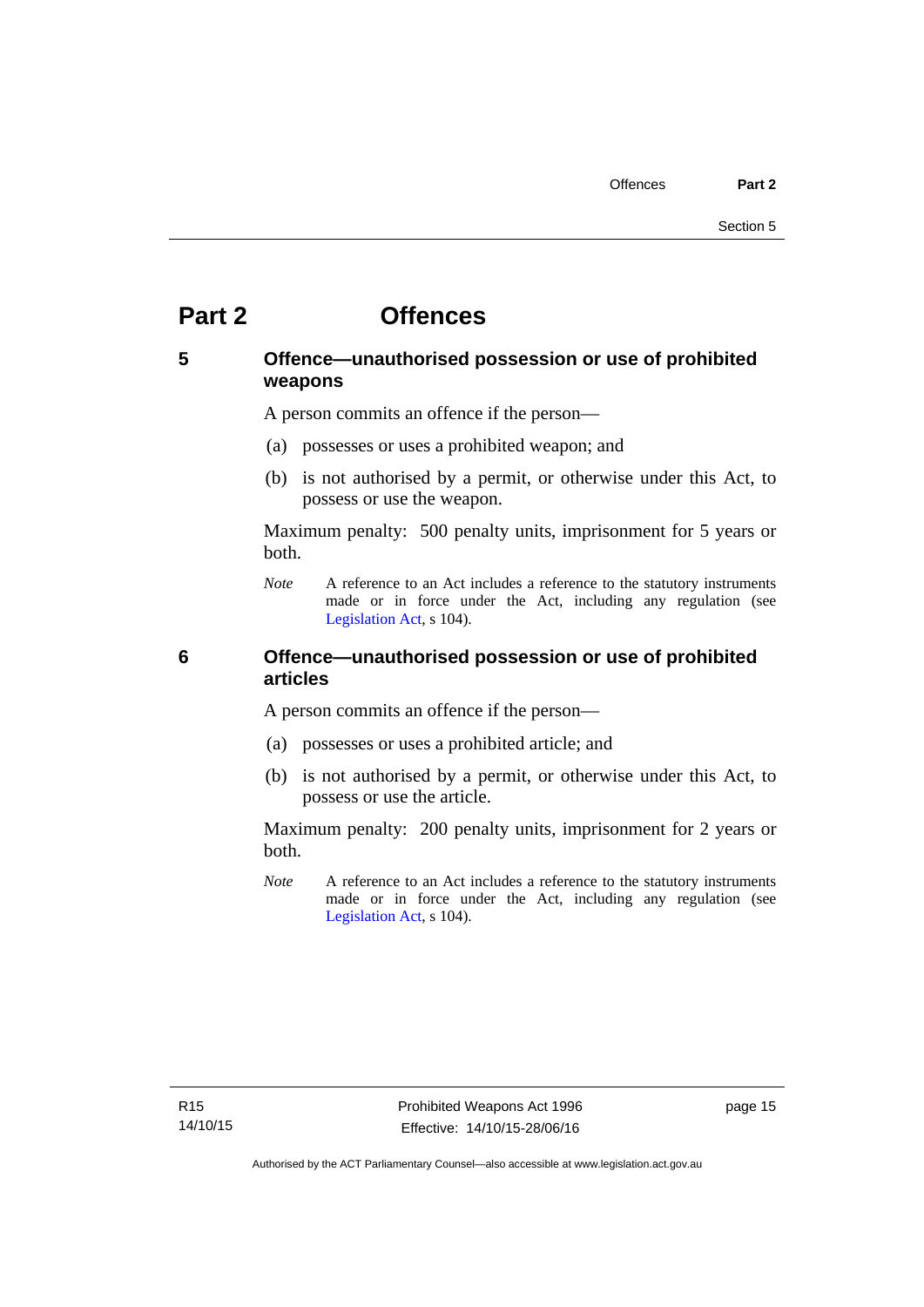# <span id="page-21-0"></span>**6A Declarations about authorised possession and use of laser pointers**

- (1) The registrar may, in accordance with any guidelines under section 6B, declare that the possession or use of a laser pointer is authorised.
	- *Note 1* A power to make a statutory instrument includes power to make different provision in relation to different matters or different classes of matters (see [Legislation Act,](http://www.legislation.act.gov.au/a/2001-14) s 48.)
	- *Note* 2 A reference to an Act includes a reference to a provision of an Act (see [Legislation Act,](http://www.legislation.act.gov.au/a/2001-14) s 7 (3)).
- (2) A declaration may provide for the authorisation—
	- (a) to apply generally or in a particular case; or
	- (b) to be conditional.
- (3) A declaration is a disallowable instrument.

*Note* A disallowable instrument must be notified, and presented to the Legislative Assembly, under the [Legislation Act.](http://www.legislation.act.gov.au/a/2001-14)

(4) In this section:

*laser pointer* means a prohibited weapon that is a hand-held article, commonly known as a laser pointer, designed or adapted to emit a laser beam with an accessible emission level of greater than 1mW.

# <span id="page-21-1"></span>**6B Guidelines for declarations under section 6A**

- (1) The Minister may make guidelines about the making of a declaration under section 6A.
- (2) The registrar must comply with any guidelines under this section.
- (3) A guideline is a disallowable instrument.
	- *Note* A disallowable instrument must be notified, and presented to the Legislative Assembly, under the [Legislation Act.](http://www.legislation.act.gov.au/a/2001-14)

R15 14/10/15

Authorised by the ACT Parliamentary Counsel—also accessible at www.legislation.act.gov.au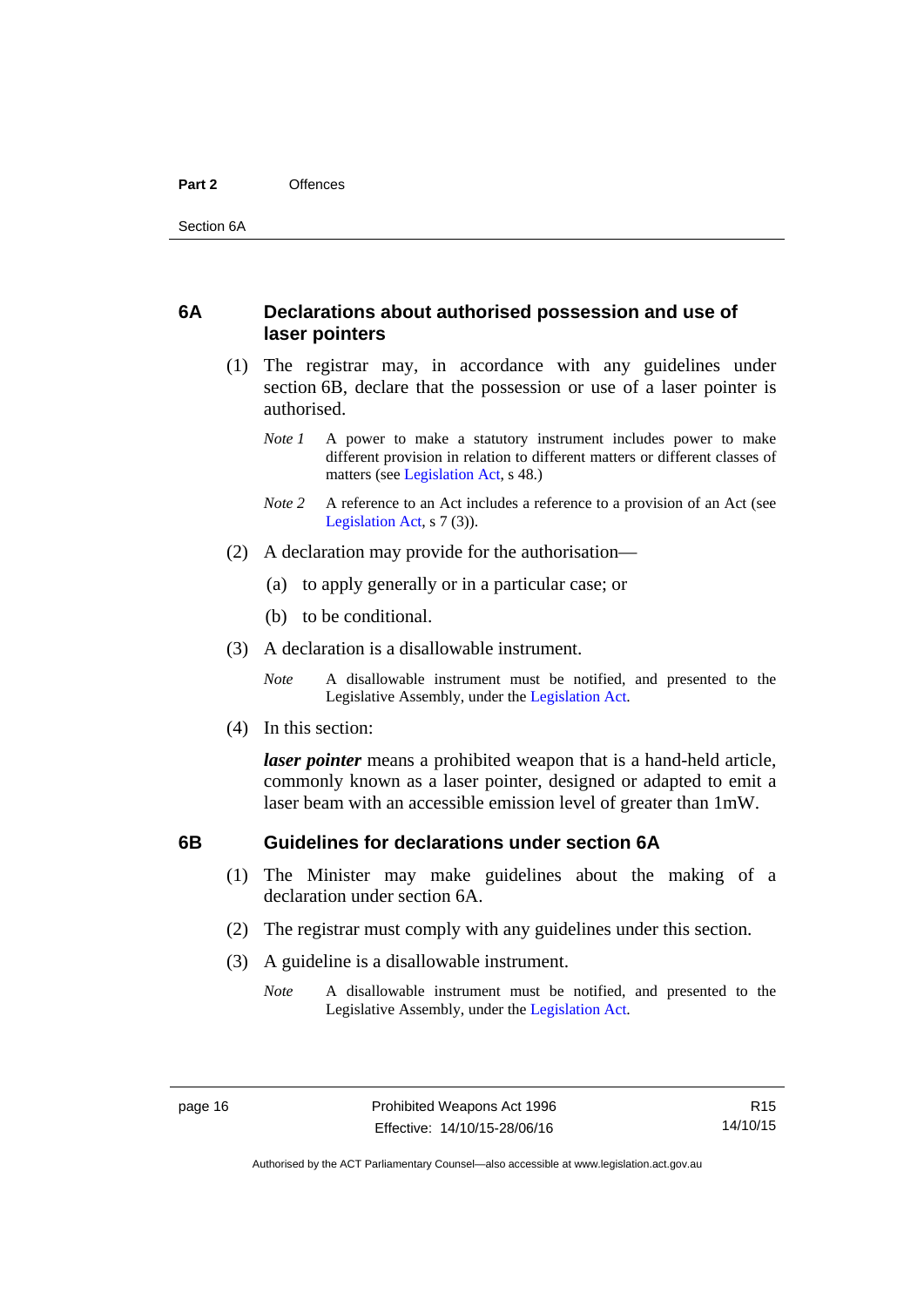# <span id="page-22-0"></span>**7 Inspection of prohibited weapons or articles by police**

- (1) A person who possesses a prohibited weapon or prohibited article must, on demand made by a police officer at any time, produce for inspection by that officer—
	- (a) the weapon or article; and
	- (b) any permit that authorises the person to possess the weapon or article.

Maximum penalty: 50 penalty units.

- (2) A person commits an offence against subsection (1) only if the police officer, when making the demand, explains to the person that failure to comply with the demand is an offence against this Act.
- (3) In subsection (1), a reference to a *prohibited weapon* or a *prohibited article* includes a reference to a part of a prohibited weapon or a prohibited article.

# <span id="page-22-1"></span>**8 Offence—disposal of prohibited weapons and articles by unauthorised holders**

- (1) A person commits an offence if—
	- (a) the person has possession of a prohibited weapon or prohibited article; and
	- (b) the person is not, or is no longer, authorised by a permit or otherwise under this Act to possess the weapon or article; and
	- (c) within 7 days after the day the person comes into possession of, or is no longer authorised to possess, the weapon or article, the person fails—
		- (i) to surrender the weapon or article to a police officer; or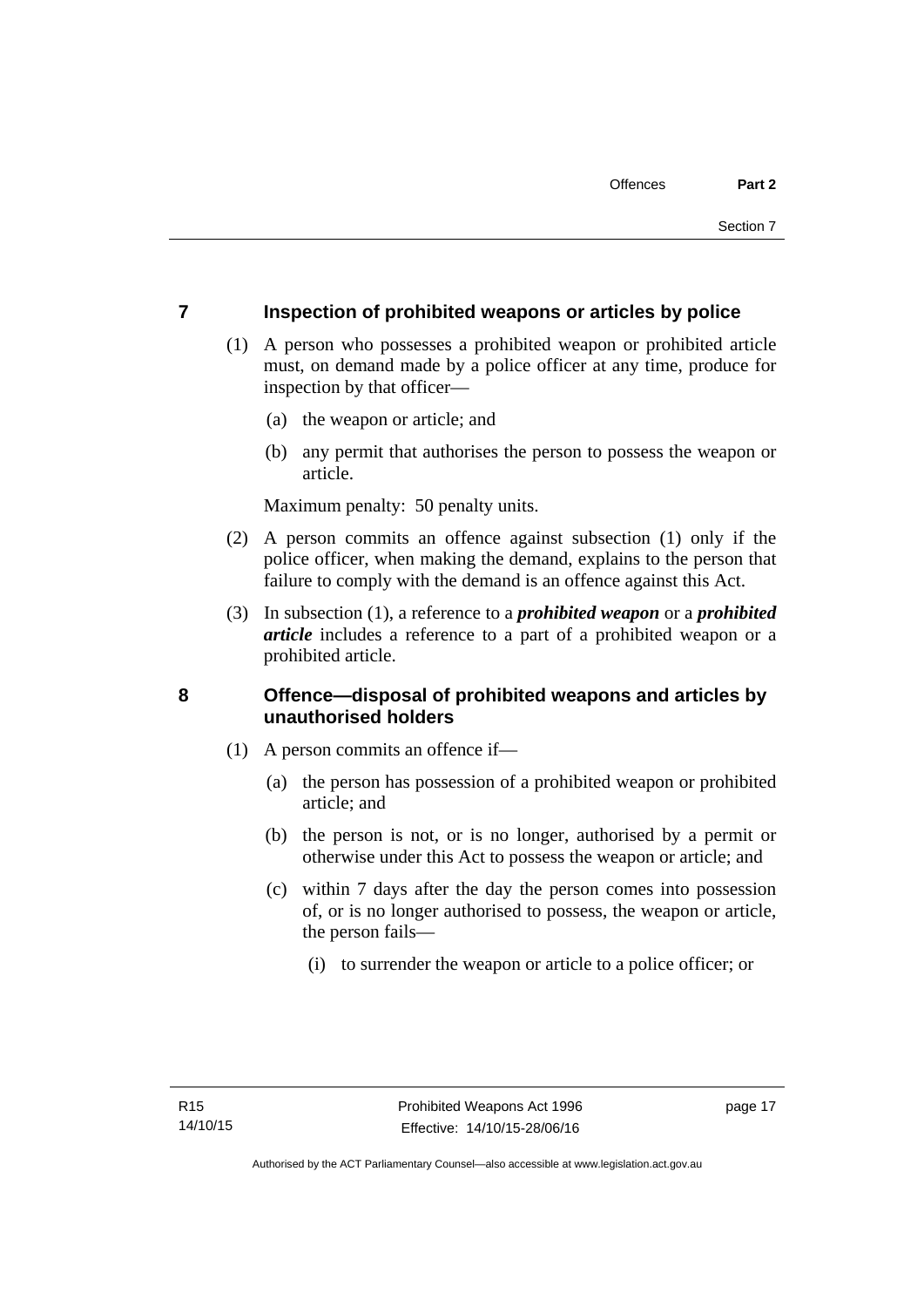(ii) to dispose of the weapon or article to someone who is authorised by a permit to possess it.

Maximum penalty: 50 penalty units, imprisonment for 6 months or both.

- (2) A person does not contravene any other provision of this Act because the person—
	- (a) disposed of or surrendered a prohibited weapon or prohibited article in accordance with this section; or
	- (b) accepted a prohibited weapon or prohibited article under this section.

page 18 **Prohibited Weapons Act 1996** Effective: 14/10/15-28/06/16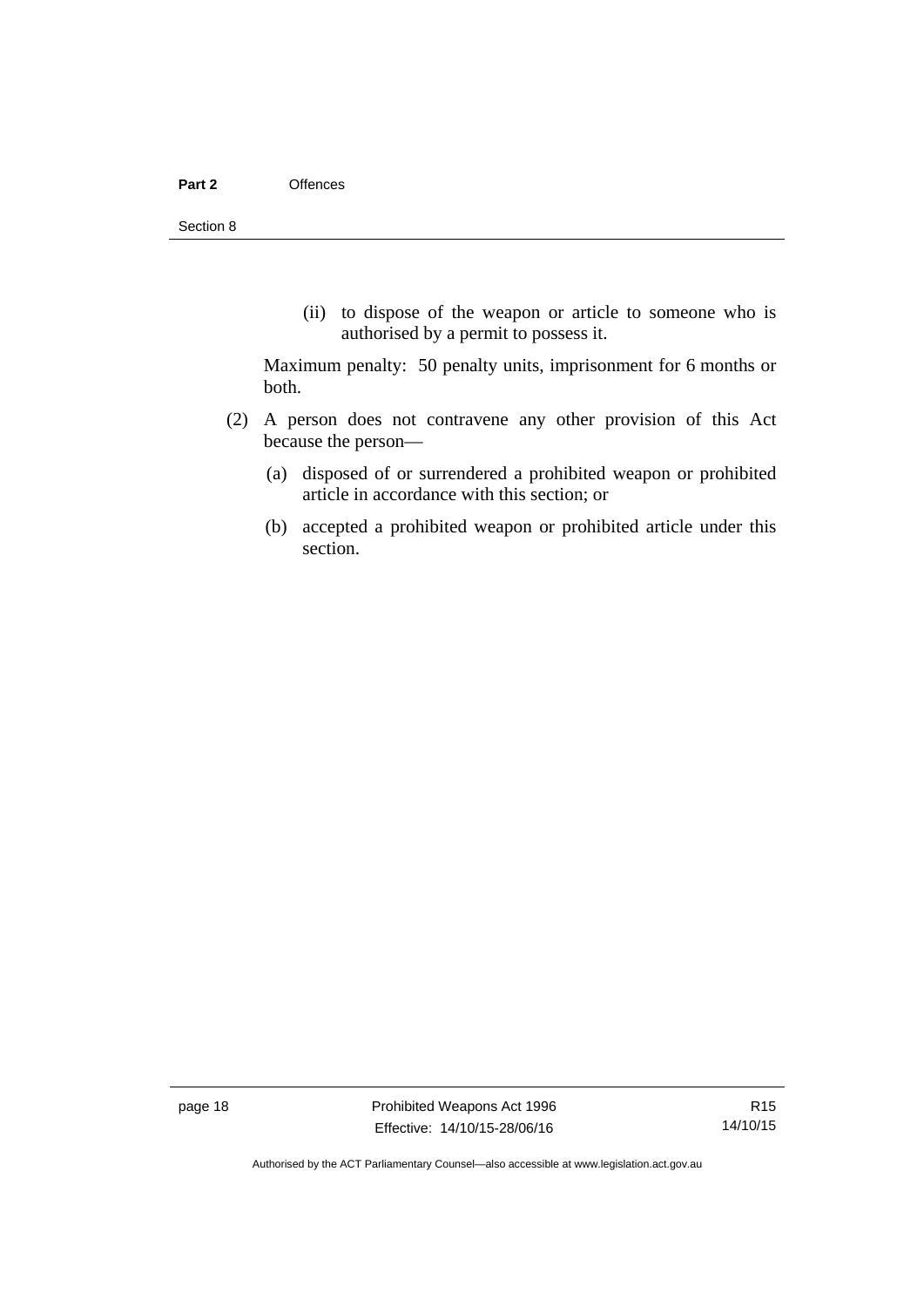# <span id="page-24-0"></span>**Part 3 Permits**

# <span id="page-24-1"></span>**9 Permits**

- (1) The registrar may issue a permit authorising—
	- (a) the possession or the possession and use of a prohibited weapon; or
	- (b) the possession of a prohibited article.
- (2) The regulations may provide for mandatory or discretionary grounds for refusing the issue of a permit.
- (3) A permit may be issued subject to conditions.
- (4) The conditions may provide for the expiration of the permit, limit the authority it confers and impose requirements on the person to whom the permit is issued.
- (5) The registrar may, for any reason the registrar considers sufficient, cancel a permit by causing written notice of its cancellation to be served on the person to whom the permit was issued.
- (6) A person to whom a permit was issued may surrender the permit for cancellation.

# <span id="page-24-2"></span>**11 Contravention of conditions**

A person to whom a permit is issued must not contravene any requirement made by the conditions of a permit.

Maximum penalty: 50 penalty units.

# <span id="page-24-3"></span>**12 Production of permit**

- (1) A person to whom a permit is issued must, on demand of a police officer at any time—
	- (a) produce the permit for inspection by the police officer if the person has the permit in his or her possession; or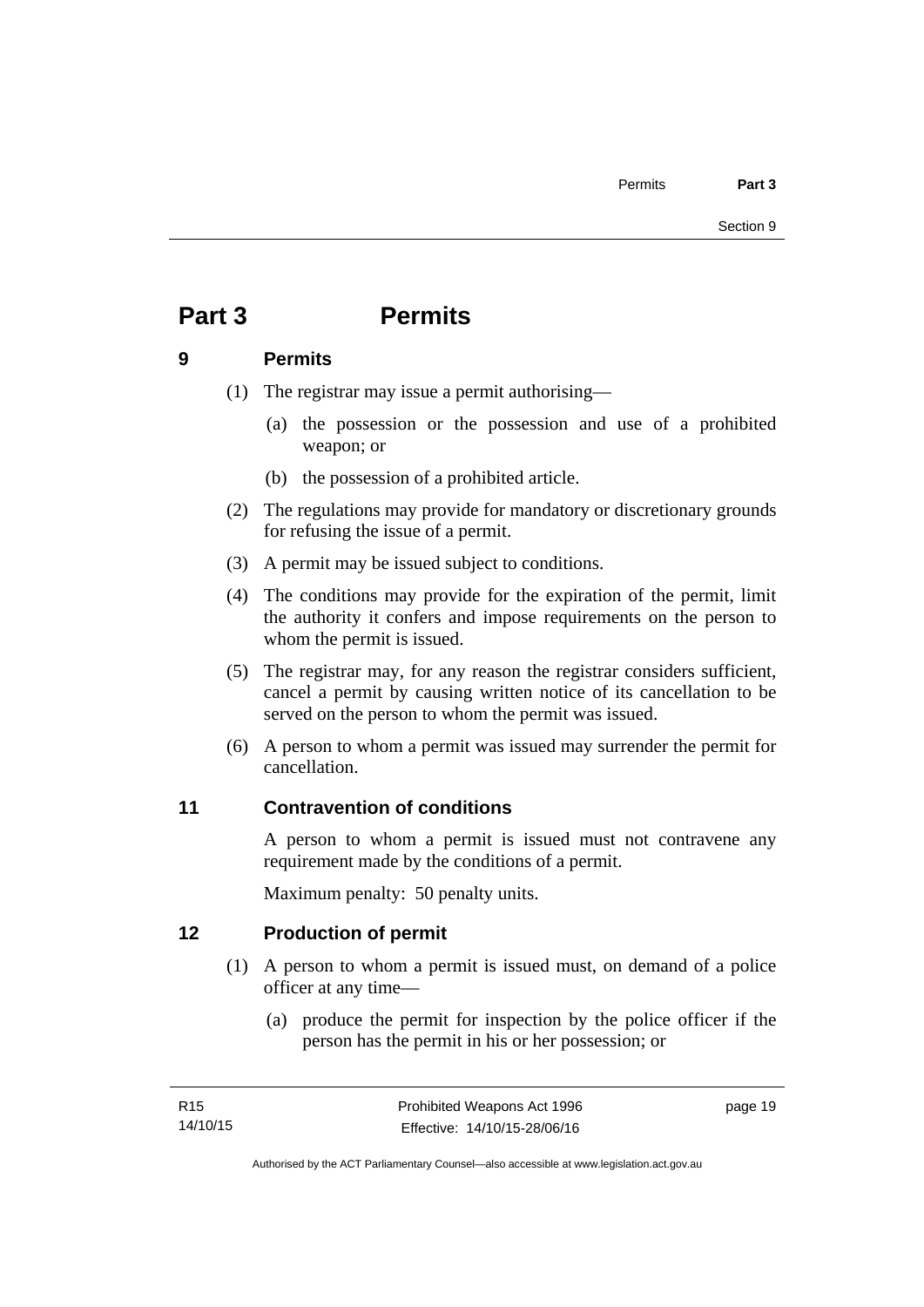(b) state the person's full name and usual place of residence to the police officer.

Maximum penalty: 50 penalty units, imprisonment for 6 months or both.

 (2) A person commits an offence against subsection (1) only if the police officer, when making the demand, explains to the person that failure to comply with the demand is an offence against this Act.

# <span id="page-25-0"></span>**13 Surrender of cancelled permit**

If a permit is cancelled or expires, the person to whom it was issued must within 7 days of that cancellation or expiry, surrender it to the registrar.

Maximum penalty: 50 penalty units, imprisonment for 6 months or both.

page 20 **Prohibited Weapons Act 1996** Effective: 14/10/15-28/06/16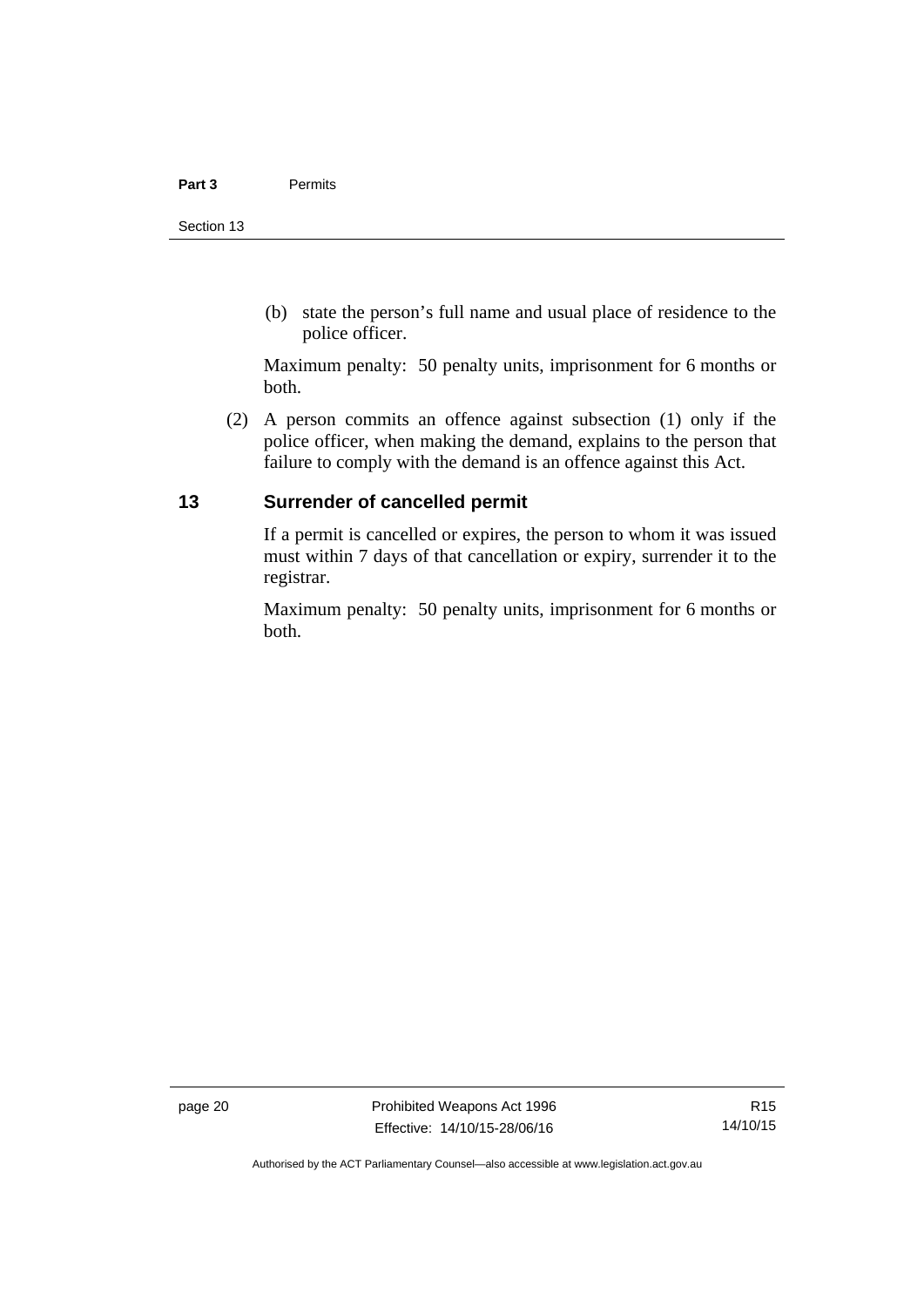# <span id="page-26-0"></span>**Part 3A Notification and review of decisions**

# <span id="page-26-1"></span>**14 Meaning of** *reviewable decision—***pt 3A**

In this part:

*reviewable decision* means a decision mentioned in schedule 3, column 3 under a provision of this Act mentioned in column 2 in relation to the decision.

### <span id="page-26-2"></span>**14A Reviewable decision notices**

If a person makes a reviewable decision, the person must give a reviewable decision notice to each entity mentioned in schedule 3, column 4 in relation to the decision.

- *Note 1* The person must also take reasonable steps to give a reviewable decision notice to any other person whose interests are affected by the decision (see *[ACT Civil and Administrative Tribunal Act 2008](http://www.legislation.act.gov.au/a/2008-35)*, s 67A).
- *Note 2* The requirements for reviewable decision notices are prescribed under the *[ACT Civil and Administrative Tribunal Act 2008](http://www.legislation.act.gov.au/a/2008-35)*.

# <span id="page-26-3"></span>**14B Applications for review**

The following may apply to the ACAT for a review of a reviewable decision:

- (a) an entity mentioned in schedule 3, column 4 in relation to the decision;
- (b) any other person whose interests are affected by the decision.
- *Note* If a form is approved under the *[ACT Civil and Administrative Tribunal](http://www.legislation.act.gov.au/a/2008-35)  [Act 2008](http://www.legislation.act.gov.au/a/2008-35)* for the application, the form must be used.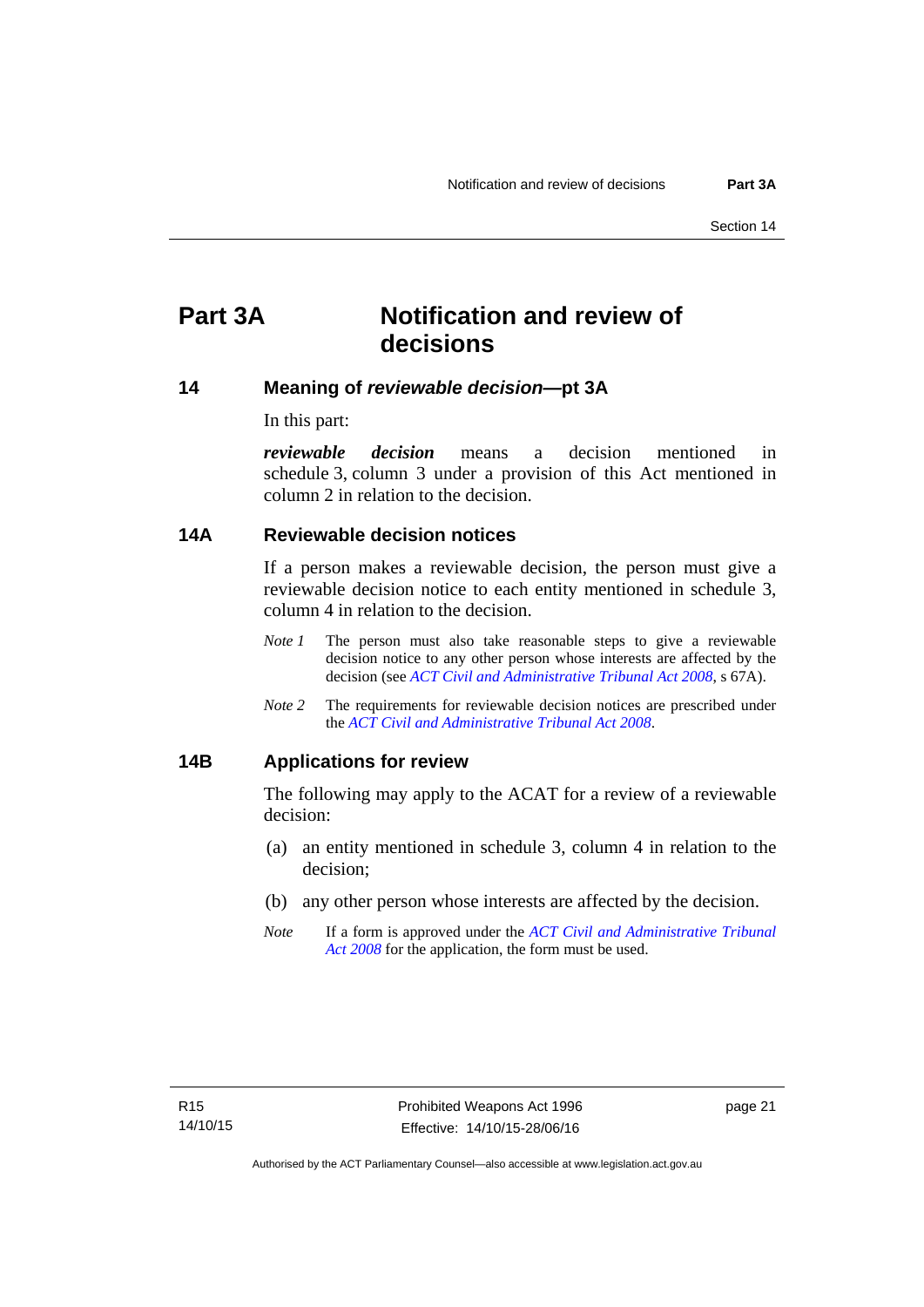#### **Part 4** Miscellaneous

Section 15

# <span id="page-27-0"></span>**Part 4 Miscellaneous**

### <span id="page-27-1"></span>**15 Information to be supplied**

A person who has possession of a prohibited weapon or prohibited article acquired from another person must, on demand made by a police officer at any time, inform the police officer of—

- (a) the name and address of the person from whom the weapon or article was acquired; and
- (b) the date on which it was acquired.

Maximum penalty: 50 penalty units.

# <span id="page-27-2"></span>**16 Disposal of surrendered or seized prohibited weapons or prohibited articles**

- (1) A magistrate may, on application by a police officer or by any person who claims to be the owner of a prohibited weapon or prohibited article surrendered to or seized by a police officer in accordance with this Act, order that the weapon or article—
	- (a) be forfeited to the Territory; or
	- (b) be returned to the person claiming to be the owner of the weapon or article; or
	- (c) be otherwise disposed of in such manner as the court thinks fit.
- (2) If a person is found guilty of an offence against this Act and a weapon or article has been seized by a police officer in connection with the offence, the court which makes the finding of guilt is taken to have ordered that the weapon or article be forfeited to the Territory.

*Note Found guilty*—see the [Legislation Act,](http://www.legislation.act.gov.au/a/2001-14) dictionary, pt 1.

 (3) A weapon or article forfeited under subsection (2) may be destroyed.

R15 14/10/15

Authorised by the ACT Parliamentary Counsel—also accessible at www.legislation.act.gov.au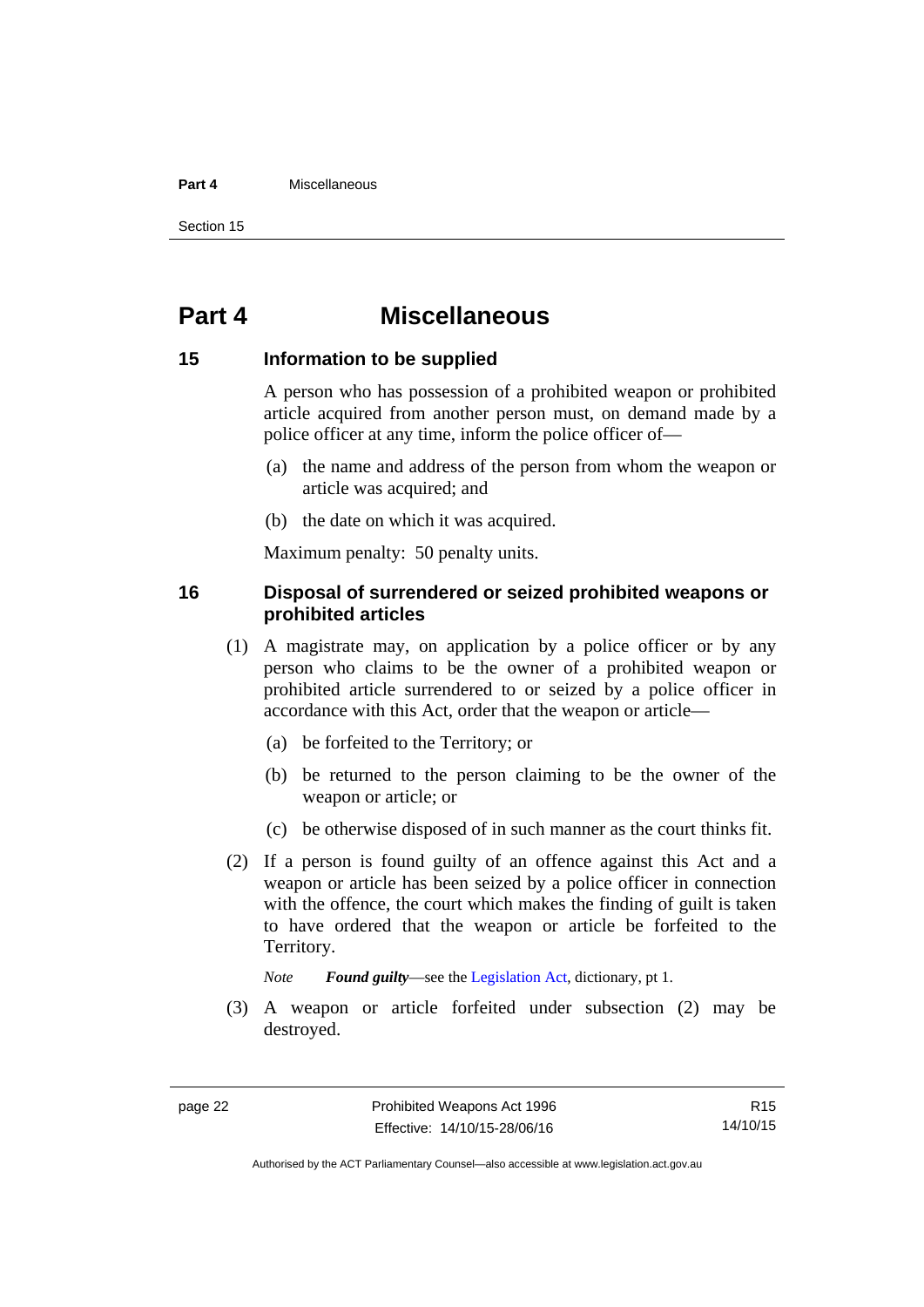# <span id="page-28-0"></span>**17 Evidentiary provisions**

- (1) A certificate signed by the registrar stating the following is evidence of the matter stated:
	- (a) at a stated time or during a stated period, a stated person was, or was not, the holder of a stated permit (or of a permit for a stated prohibited weapon or prohibited article);
	- (b) a permit was or was not, on a day or during a stated period, subject to a stated condition.
- (2) The registrar may delegate the registrar's functions under subsection (1) to a police officer.
	- *Note 1* For the making of delegations and the exercise of delegated functions, see the [Legislation Act,](http://www.legislation.act.gov.au/a/2001-14) pt 19.4.
	- *Note 2* In particular, the delegation must be in writing (see [Legislation Act,](http://www.legislation.act.gov.au/a/2001-14) s 232).
	- *Note 3* A certificate signed by a delegate of the registrar is taken to have been signed by the registrar (see [Legislation Act](http://www.legislation.act.gov.au/a/2001-14), s 239 (4)).

# <span id="page-28-1"></span>**17A Determination of fees**

- (1) The Minister may determine fees for this Act.
	- *Note* The [Legislation Act](http://www.legislation.act.gov.au/a/2001-14) contains provisions about the making of determinations and regulations relating to fees (see pt 6.3).
- (2) A determination is a disallowable instrument.
	- *Note* A disallowable instrument must be notified, and presented to the Legislative Assembly, under the [Legislation Act.](http://www.legislation.act.gov.au/a/2001-14)

# <span id="page-28-2"></span>**18 Approved forms**

- (1) The registrar may approve forms for this Act.
- (2) If the registrar approves a form for a particular purpose, the approved form must be used for that purpose.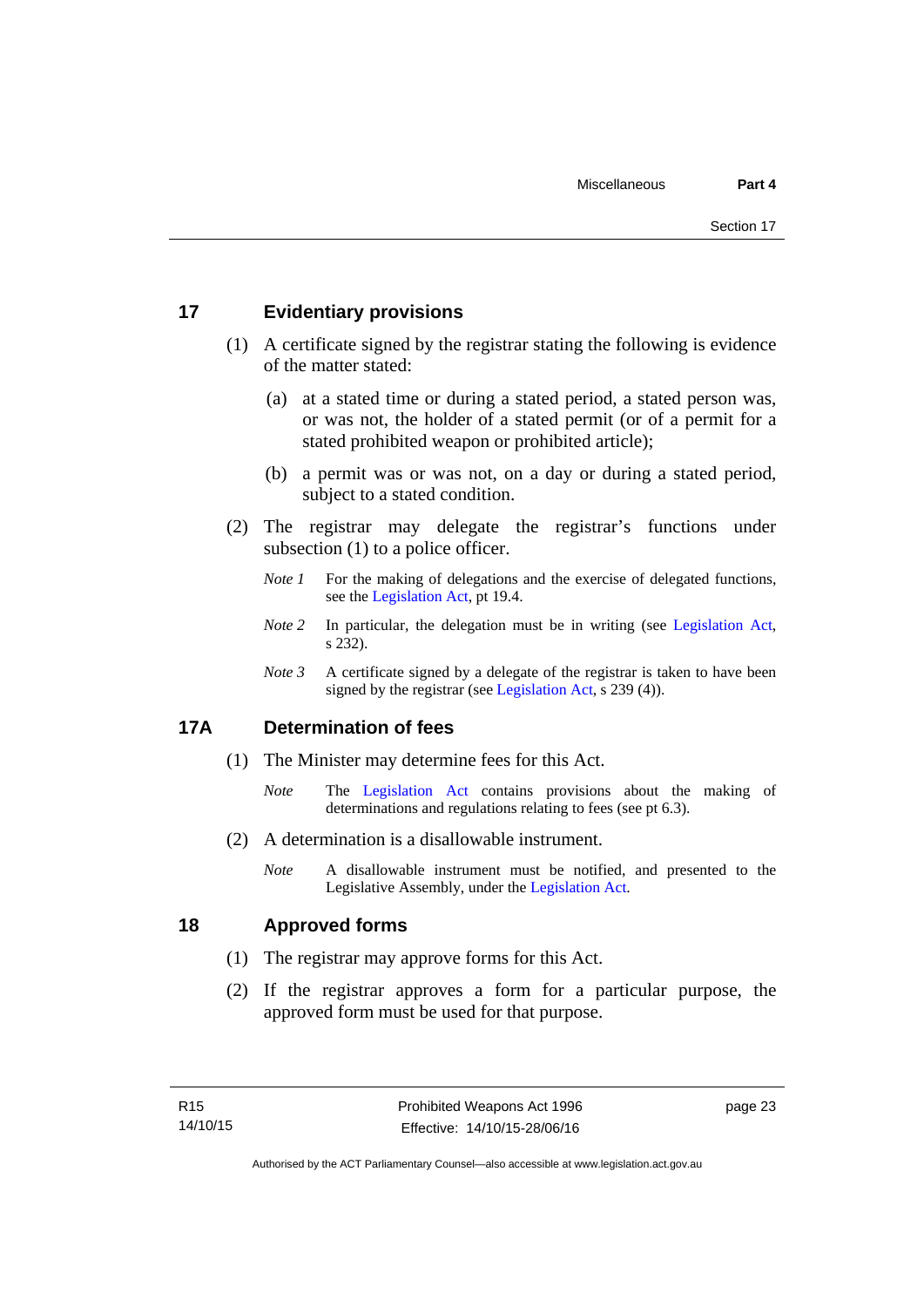Section 19

(3) An approved form is a notifiable instrument.

*Note* A notifiable instrument must be notified under the *[Legislation Act 2001](http://www.legislation.act.gov.au/a/2001-14)*.

### <span id="page-29-0"></span>**19 Regulation-making power**

- (1) The Executive may make regulations for this Act.
	- *Note* Regulations must be notified, and presented to the Legislative Assembly, under the *[Legislation Act 2001](http://www.legislation.act.gov.au/a/2001-14)*.
- (2) The regulations may prescribe offences for contraventions of the regulations and prescribe maximum penalties of not more than 10 penalty units for offences against the regulations.

page 24 **Prohibited Weapons Act 1996** Effective: 14/10/15-28/06/16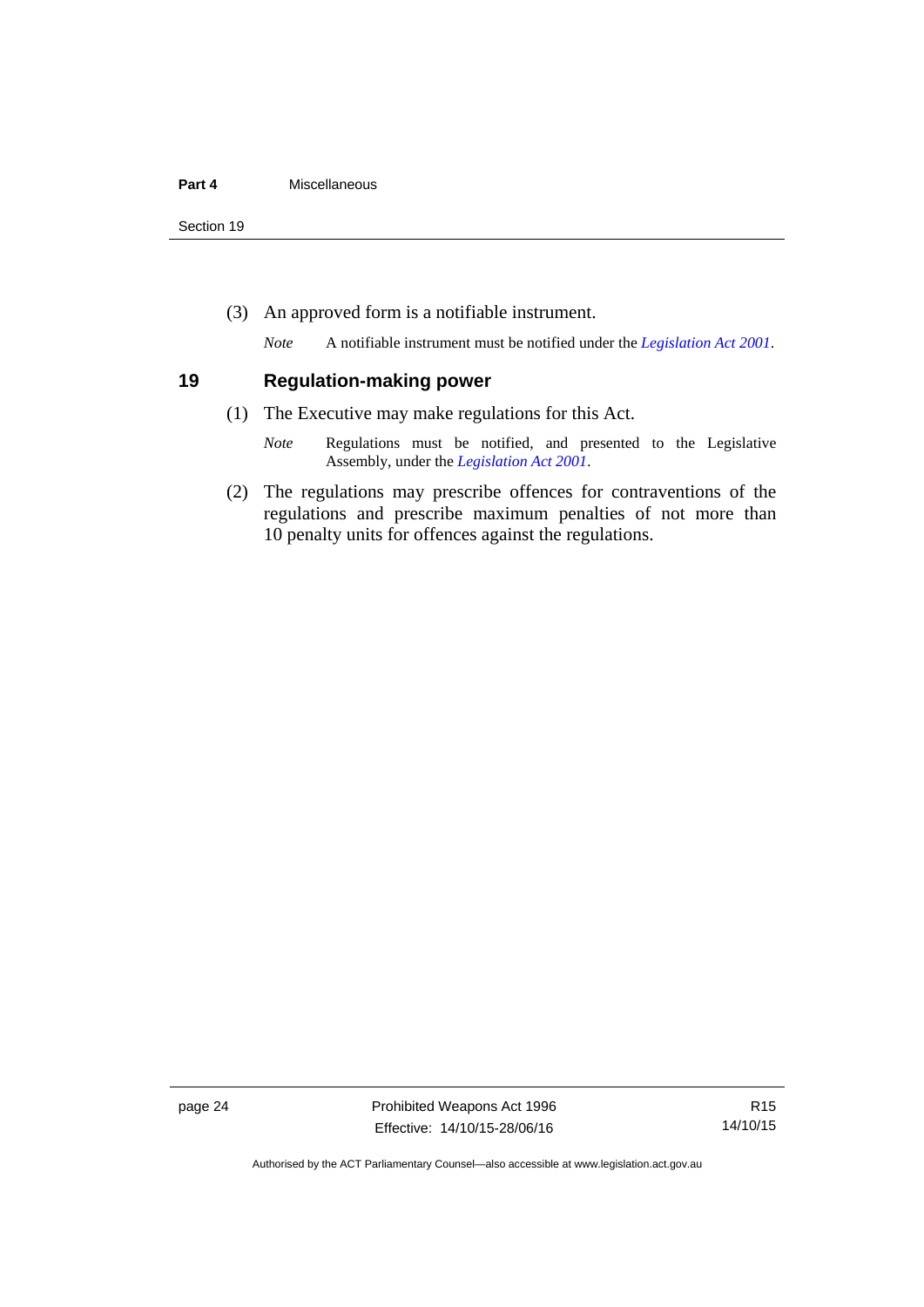# <span id="page-30-0"></span>**Schedule 1 Prohibited weapons**

(see s 4A)

# <span id="page-30-1"></span>Part 1.1 **Prohibited bladed weapons**

| column 1<br>item          | column <sub>2</sub> | description                                                                                                                |                                                                                                                                                                                     |
|---------------------------|---------------------|----------------------------------------------------------------------------------------------------------------------------|-------------------------------------------------------------------------------------------------------------------------------------------------------------------------------------|
| $\mathbf{1}$              |                     | a flick knife or other similar device that has a blade folded or<br>recessed into the handle which opens automatically by- |                                                                                                                                                                                     |
|                           | (a)                 |                                                                                                                            | gravity or centrifugal force; or                                                                                                                                                    |
|                           | (b)                 |                                                                                                                            | pressure applied to a button, spring or device in or attached<br>to the handle of the device                                                                                        |
| 2                         |                     |                                                                                                                            | a sheath knife or other similar device that has a sheath that<br>withdraws into the handle by-                                                                                      |
|                           | (a)                 |                                                                                                                            | gravity or centrifugal force; or                                                                                                                                                    |
|                           | (b)                 |                                                                                                                            | pressure applied to a button, spring or device in or attached<br>to the handle of the device                                                                                        |
| 3                         |                     | a dagger or other similar device, that has a sharp-pointed stabbing<br>instrument-                                         |                                                                                                                                                                                     |
|                           | (a)                 |                                                                                                                            | that can be concealed on the person; and                                                                                                                                            |
|                           | (b)                 | $that$ —                                                                                                                   |                                                                                                                                                                                     |
|                           |                     | (i)                                                                                                                        | has a flat blade with cutting edges (whether serrated<br>or non-serrated) along the length of both sides; or                                                                        |
|                           |                     | (ii)                                                                                                                       | has a needle-like blade, the cross section of which is<br>elliptical or has three or more sides; and                                                                                |
|                           |                     | (iii)                                                                                                                      | is not a sword or bayonet                                                                                                                                                           |
|                           | <b>Example</b>      |                                                                                                                            |                                                                                                                                                                                     |
| Urban Skinner push dagger |                     |                                                                                                                            |                                                                                                                                                                                     |
|                           | Note                |                                                                                                                            | An example is part of the Act, is not exhaustive and may extend, but<br>does not limit, the meaning of the provision in which it appears (see<br>Legislation Act, s 126 and s 132). |
|                           |                     |                                                                                                                            |                                                                                                                                                                                     |

R15 14/10/15 page 25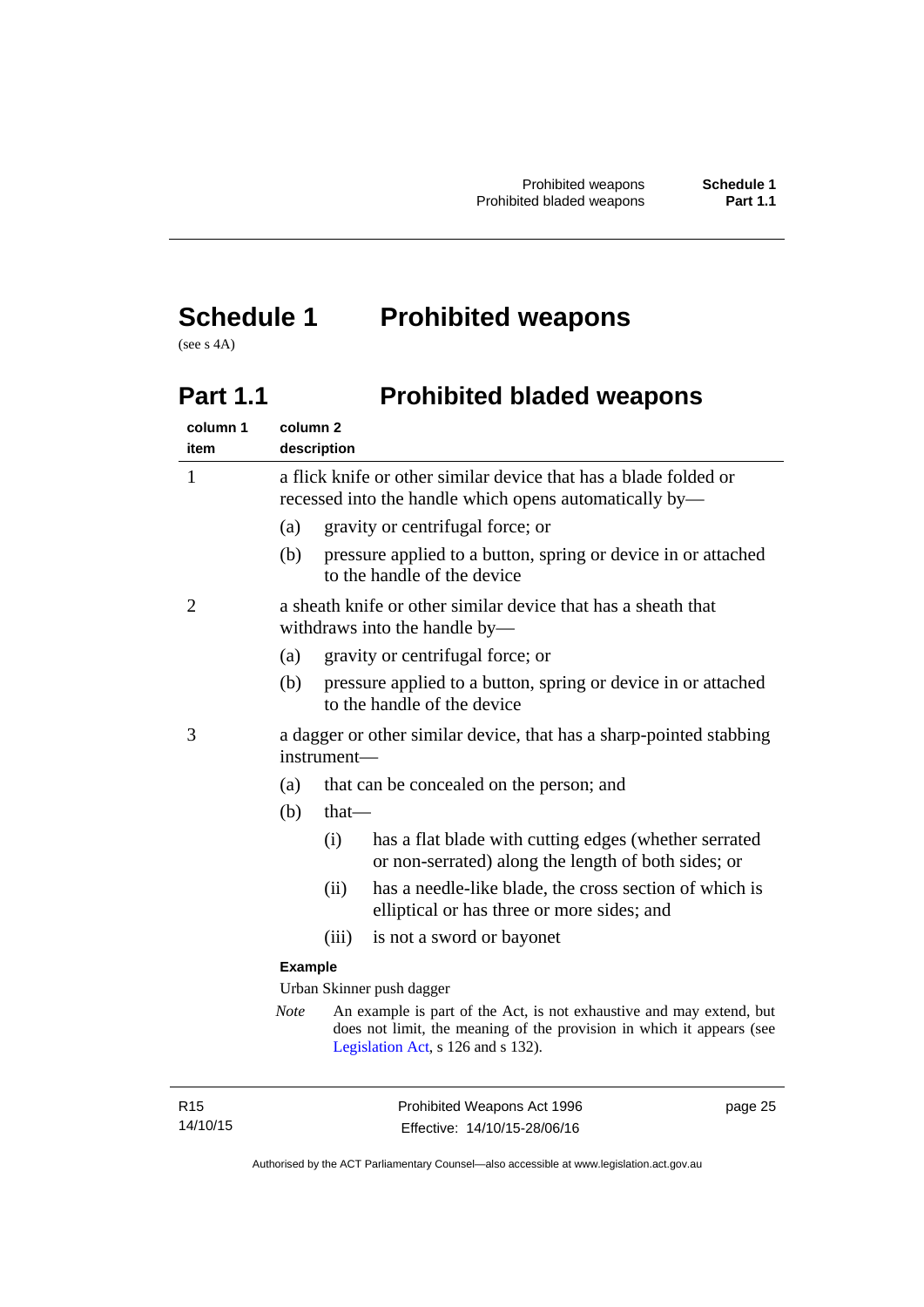| column 1<br>item | column <sub>2</sub><br>description |                                                                                                                                      |
|------------------|------------------------------------|--------------------------------------------------------------------------------------------------------------------------------------|
| $\overline{4}$   |                                    | a butterfly knife, balisong or other similar device that consists of a<br>blade (whether single-edged or multi-edged) or spike that- |
|                  | (a)                                | fits within 2 handles attached to the blade or spike by<br>transverse pivot points; and                                              |
|                  | (b)                                | can be opened by gravity or centrifugal force                                                                                        |
| 5                |                                    | a star knife or other similar device that—                                                                                           |
|                  | (a)                                | consists of 2 or more angular points, blades or spikes that<br>spreads out about a central axis point; and                           |
|                  | (b)                                | is designed to spin around the knife's central axis point in<br>flight when thrown at a target                                       |
| 6                |                                    | a trench knife or other similar device that—                                                                                         |
|                  | (a)                                | consists of a blade (whether single-edged or multi-edged) or<br>spike; and                                                           |
|                  | (b)                                | is fitted with a handle made of a hard substance; and                                                                                |
|                  | (c)                                | is either made or modified to be fitted over the knuckles of<br>the hand of the user-                                                |
|                  |                                    | to protect the knuckles; and<br>(i)                                                                                                  |
|                  |                                    | (ii)<br>to increase the effect of a punch or blow                                                                                    |
| 7                |                                    | a knife that can discharge a blade as a projectile by a spring<br>mechanism or other means (known as a ballistic knife)              |
| 8                |                                    | a blade, knife or axe that is either made or modified to be thrown                                                                   |
| 9                | else                               | a claw (known as a hand or foot claw) made or modified to be<br>attached to or worn on the hand or foot to cause injury to someone   |
|                  |                                    |                                                                                                                                      |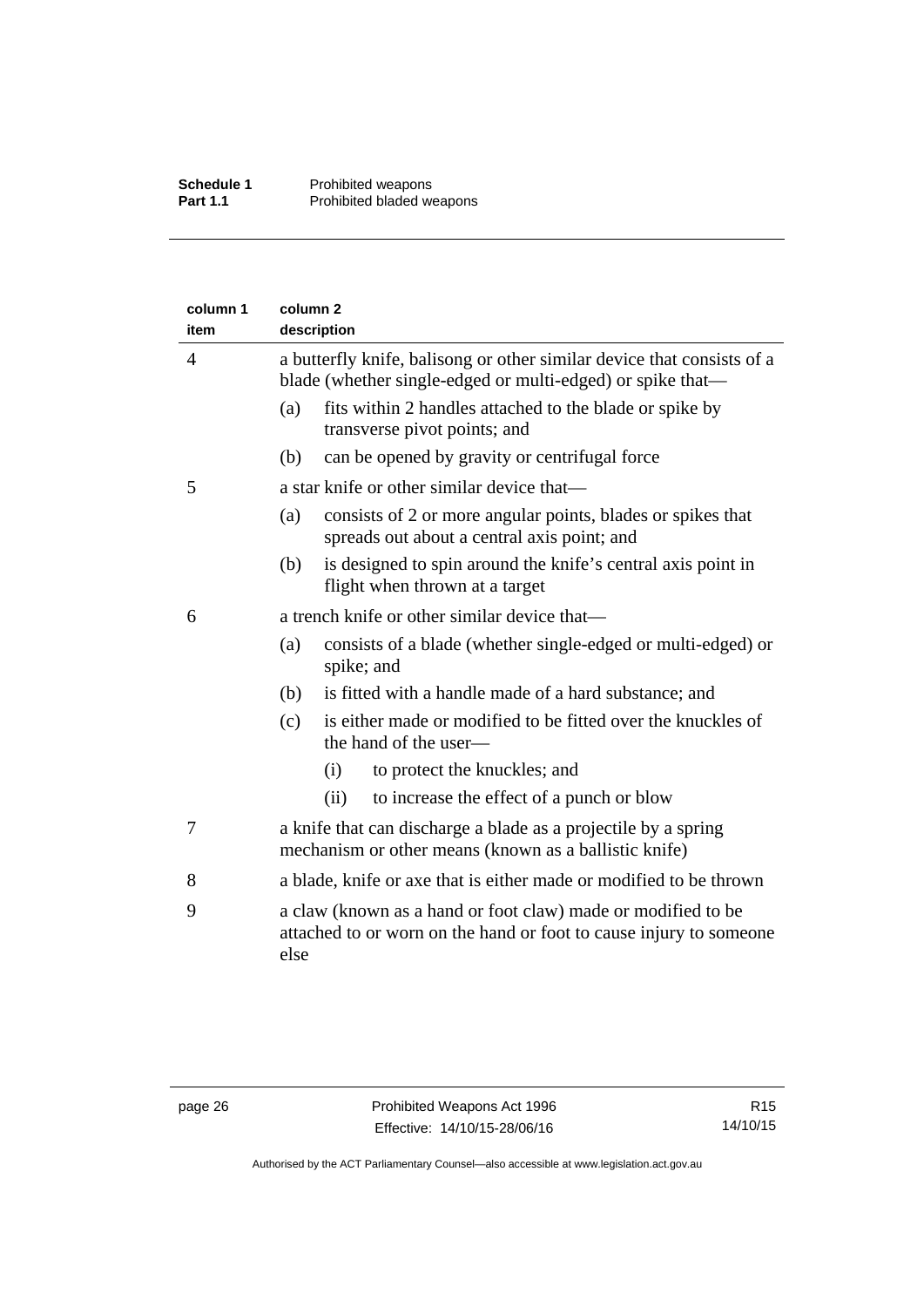# <span id="page-32-0"></span>**Part 1.2 Prohibited hand weapons**

| column 1<br>item | column <sub>2</sub><br>description                                                                                                                                                           |
|------------------|----------------------------------------------------------------------------------------------------------------------------------------------------------------------------------------------|
| $\mathbf{1}$     | a knuckle-duster or other similar device, made or modified to be<br>fitted over the knuckles of the hand of the user—                                                                        |
|                  | (a)<br>to protect the knuckles; and                                                                                                                                                          |
|                  | (b)<br>to increase the effect of a punch or other blow                                                                                                                                       |
| 2                | a sap glove or other weighted glove (including a fingerless glove)<br>made or modified to be used as a weapon                                                                                |
| 3                | a studded glove, or other similar hand covering, that incorporates<br>protrusions designed to puncture or bruise the skin                                                                    |
| 4                | a mace or other similar device (other than a ceremonial mace<br>made for use solely as a symbol of authority on ceremonial<br>occasions) that-                                               |
|                  | can cause injury; and<br>(a)                                                                                                                                                                 |
|                  | (b)<br>consists of a club or staff fitted with a flanged or spiked<br>head                                                                                                                   |
| 5                | a flail or other similar device consisting of a staff or handle that<br>has fitted to 1 end, by any means, a freely swinging part armed<br>with spikes or studded with any protruding matter |
| 6                | a whip, the lash of which is comprised completely or partly of<br>metal                                                                                                                      |
| 7                | a cat-o'-nine-tails or other similar device whether or not it has<br>9 lashes                                                                                                                |
| 8                | nunchakus or kung-fu sticks or other similar device                                                                                                                                          |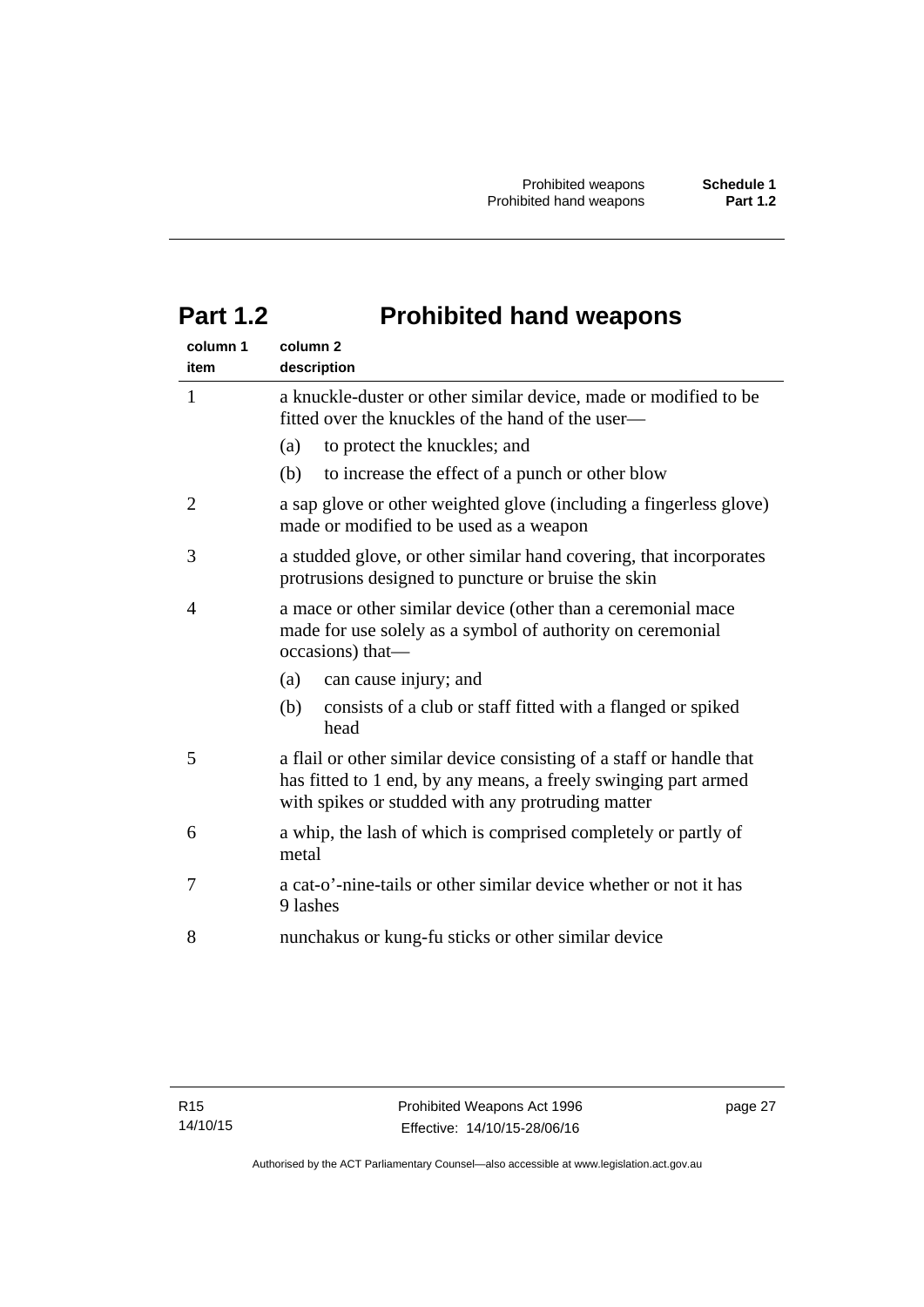| Schedule 1      | Prohibited weapons      |
|-----------------|-------------------------|
| <b>Part 1.2</b> | Prohibited hand weapons |

| column 1<br>item | column <sub>2</sub><br>description                                                                 |  |  |  |
|------------------|----------------------------------------------------------------------------------------------------|--|--|--|
| 9                | a side-handled baton or other similar device that—                                                 |  |  |  |
|                  | consists of a baton, staff or rod; and<br>(a)                                                      |  |  |  |
|                  | is made of a hard substance; and<br>(b)                                                            |  |  |  |
|                  | has fitted to 1 side a handle (whether or not permanently<br>(c)<br>fixed)                         |  |  |  |
| 10               | an extendable or telescopic baton, made or modified so that the<br>length of the baton extends by— |  |  |  |
|                  | gravity; or<br>(a)                                                                                 |  |  |  |
|                  | centrifugal force; or<br>(b)                                                                       |  |  |  |
|                  | pressure applied to a button, spring or device in or attached<br>(c)<br>to the handle of the baton |  |  |  |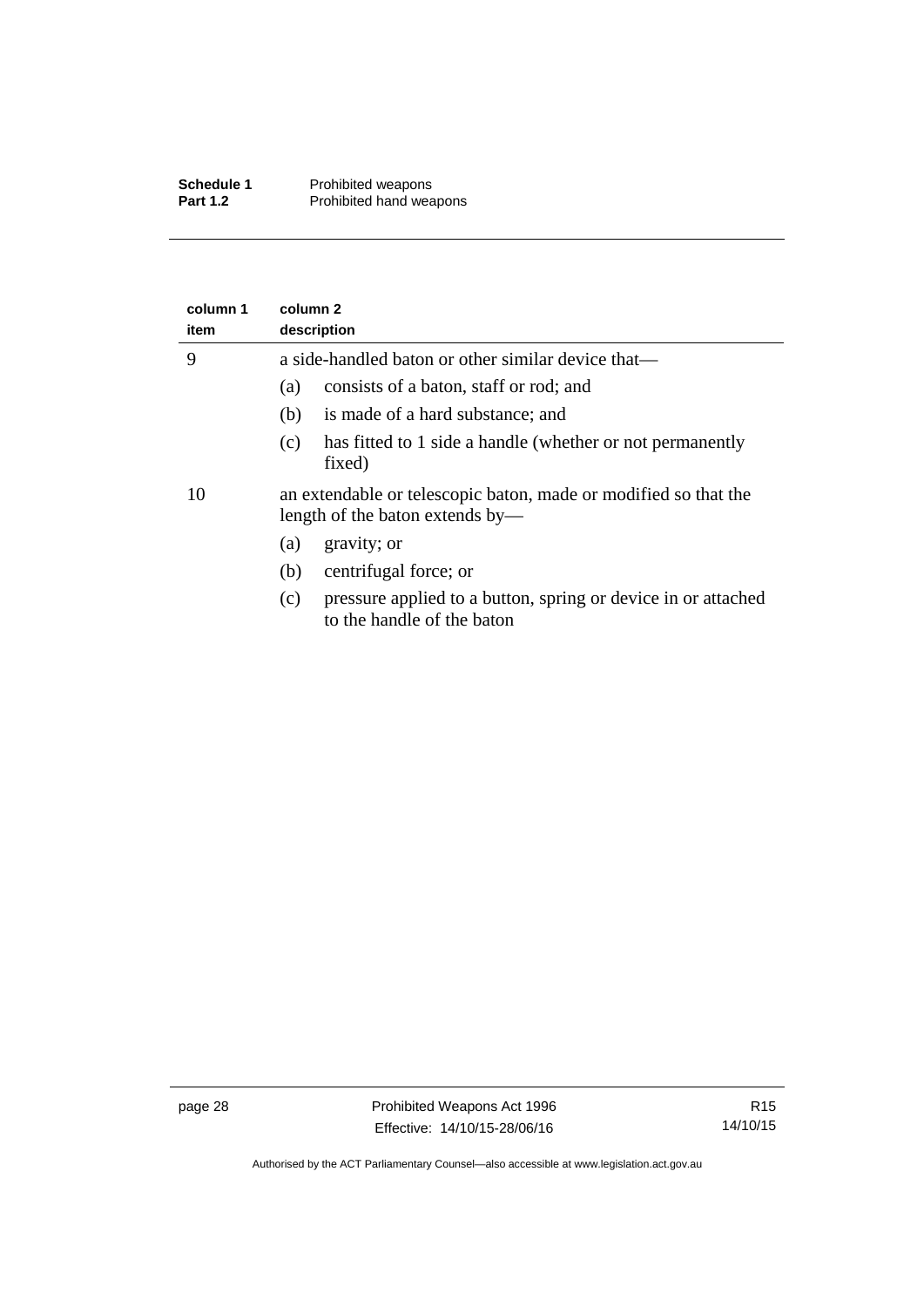# <span id="page-34-0"></span>**Part 1.3 Prohibited missile weapons**

| column 1<br>item | column <sub>2</sub><br>description                                                                                                                                                                 |
|------------------|----------------------------------------------------------------------------------------------------------------------------------------------------------------------------------------------------|
| 1                | a spear gun with an overall length of less than 45cm when<br>unloaded                                                                                                                              |
| 2                | a hunting sling, catapult or sling shot made or modified for use<br>with, or a component part of which is, a brace that—                                                                           |
|                  | fits or rests on the forearm or other part of the body; and<br>(a)                                                                                                                                 |
|                  | (b)<br>supports the wrist or forearm against the tension of the<br>material used to propel a projectile                                                                                            |
|                  | <b>Example</b>                                                                                                                                                                                     |
|                  | a Saunders 'falcon' hunting sling                                                                                                                                                                  |
|                  | An example is part of the Act, is not exhaustive and may extend, but<br><b>Note</b><br>does not limit, the meaning of the provision in which it appears (see<br>Legislation Act, s 126 and s 132). |
| 3                | a crossbow or other similar device manufactured on or after<br>1 January 1900                                                                                                                      |
| 4                | a blow gun, blow-pipe or dart projector that consists of a pipe or<br>tube through which a dart or other device can be projected by—                                                               |
|                  | the exhaled breath of the user; or<br>(a)                                                                                                                                                          |
|                  | the use of an elasticised band; or<br>(b)                                                                                                                                                          |
|                  | (c)<br>means other than by an explosive                                                                                                                                                            |
| 5                | a shark dart or other similar device designed to expel, on or after<br>contact, a gas or other substance that can cause bodily harm                                                                |
|                  | <b>Example</b>                                                                                                                                                                                     |
|                  | a Farallon shark dart                                                                                                                                                                              |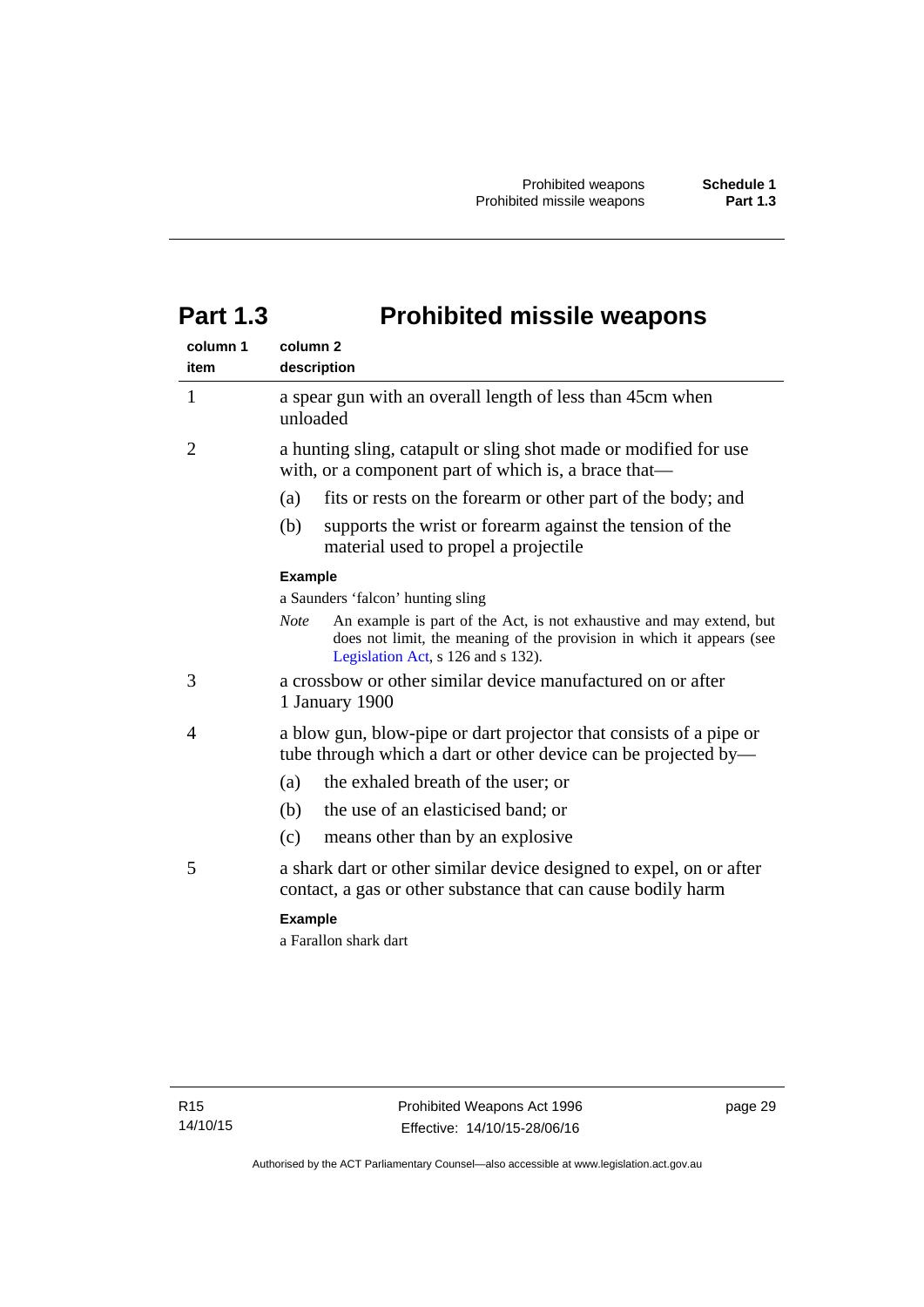**Schedule 1** Prohibited weapons<br> **Part 1.4** Other prohibited wea **Other prohibited weapons** 

# <span id="page-35-0"></span>**Part 1.4 Other prohibited weapons**

| column 1<br>item | column <sub>2</sub><br>description                                                                                                                                                                 |  |
|------------------|----------------------------------------------------------------------------------------------------------------------------------------------------------------------------------------------------|--|
| 1                | an explosive, incendiary, irritant or poison gas—                                                                                                                                                  |  |
|                  | bomb; or<br>(a)                                                                                                                                                                                    |  |
|                  | grenade; or<br>(b)                                                                                                                                                                                 |  |
|                  | (c)<br>rocket with a propellant charge of more than 100g; or                                                                                                                                       |  |
|                  | (d)<br>missile with an explosive or incendiary charge of more than<br>$7g$ ; or                                                                                                                    |  |
|                  | mine<br>(e)                                                                                                                                                                                        |  |
| 2                | a device or apparatus made or modified for use with a gas or<br>liquid, if the device or apparatus is—                                                                                             |  |
|                  | capable of killing or incapacitating someone; or<br>(a)                                                                                                                                            |  |
|                  | (b)<br>made or modified to kill or incapacitate someone                                                                                                                                            |  |
| 3                | A flame thrower or any other device of military design that can<br>propel ignited incendiary fuel                                                                                                  |  |
| 4                | A hand-held or other electric device designed to administer an<br>electric shock on contact, other than a piece of medical equipment<br>or electric prod designed exclusively for use with animals |  |
|                  | Example-hand-held electric device                                                                                                                                                                  |  |
|                  | a taser self-defence weapon                                                                                                                                                                        |  |
|                  | Examples-other electric device                                                                                                                                                                     |  |
|                  | a taxi protection cushion system<br>1<br>a super safety suitcase<br>2                                                                                                                              |  |
|                  | An example is part of the Act, is not exhaustive and may extend, but<br><b>Note</b><br>does not limit, the meaning of the provision in which it appears (see<br>Legislation Act, s 126 and s 132). |  |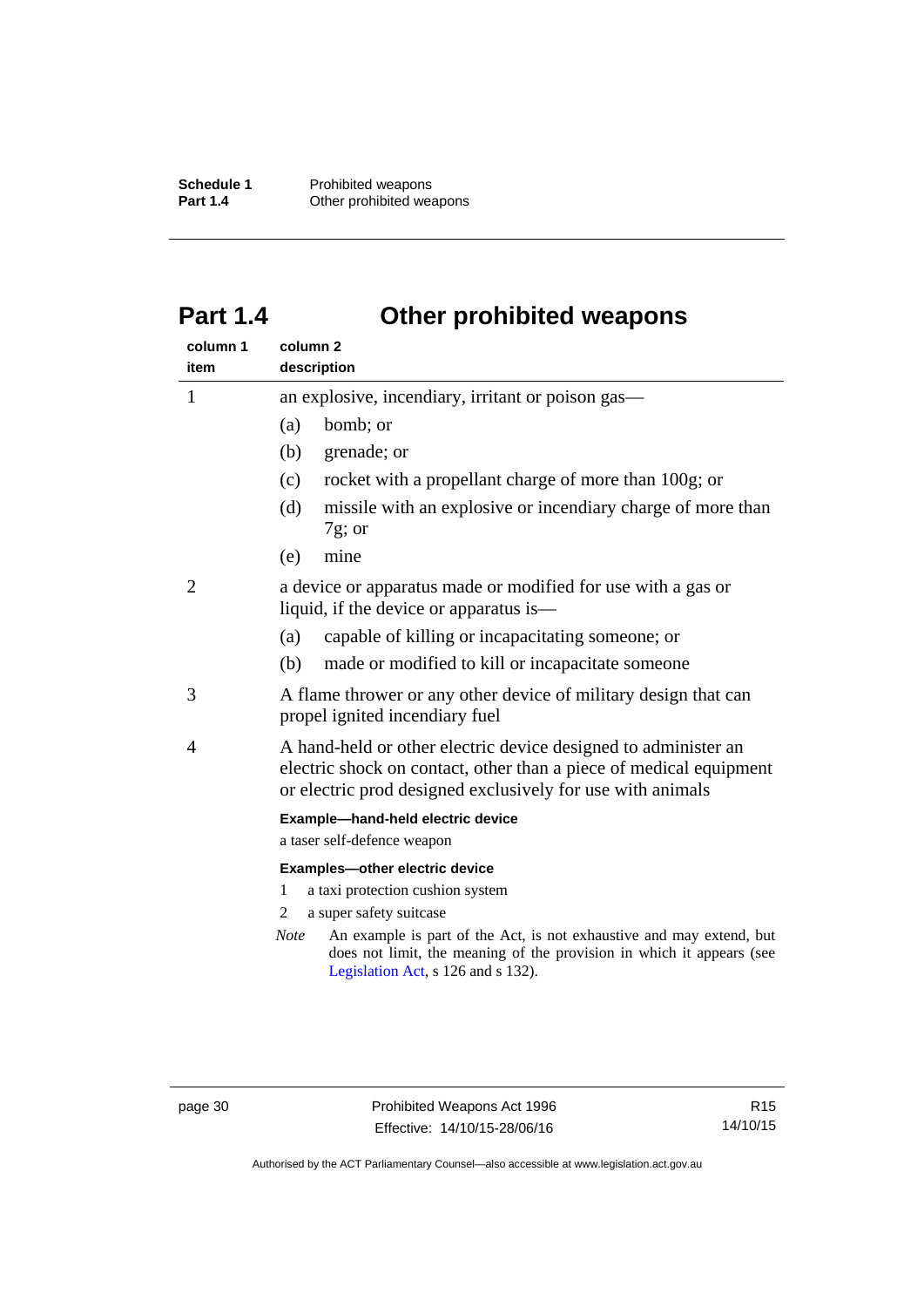| column 1<br>item | column <sub>2</sub><br>description                                                                                                                                                                            |
|------------------|---------------------------------------------------------------------------------------------------------------------------------------------------------------------------------------------------------------|
| 5                | a thing made or intended as a defence or antipersonnel spray that<br>can discharge by any means an irritant (other than an irritant<br>matter mentioned in item 6) in liquid, powder, gas or chemical<br>form |
| 6                | a thing made or intended as a defence or antipersonnel spray that<br>can discharge by any means an irritant in liquid, powder, gas or<br>chemical form, including but not limited to the following:           |
|                  | chloroacetophenone, known as CN;<br>(a)                                                                                                                                                                       |
|                  | (b)<br>orthochlorobenzalmalononitrile, known as CS;                                                                                                                                                           |
|                  | dypenylaminechloroarsone, known as DM or Adamsite;<br>(c)                                                                                                                                                     |
|                  | (d)<br>oleoresin capsicum, known as OC                                                                                                                                                                        |
| 7                | an acoustic or light-emitting antipersonnel device made or<br>modified-                                                                                                                                       |
|                  | (a)<br>to cause permanent or temporary incapacity or disability to<br>a person; or                                                                                                                            |
|                  | to otherwise physically disorientate a person<br>(b)                                                                                                                                                          |
| 8                | hand-held articles, commonly known as laser pointers, designed<br>or adapted to emit a laser beam with an accessible emission level<br>of greater than 1mW                                                    |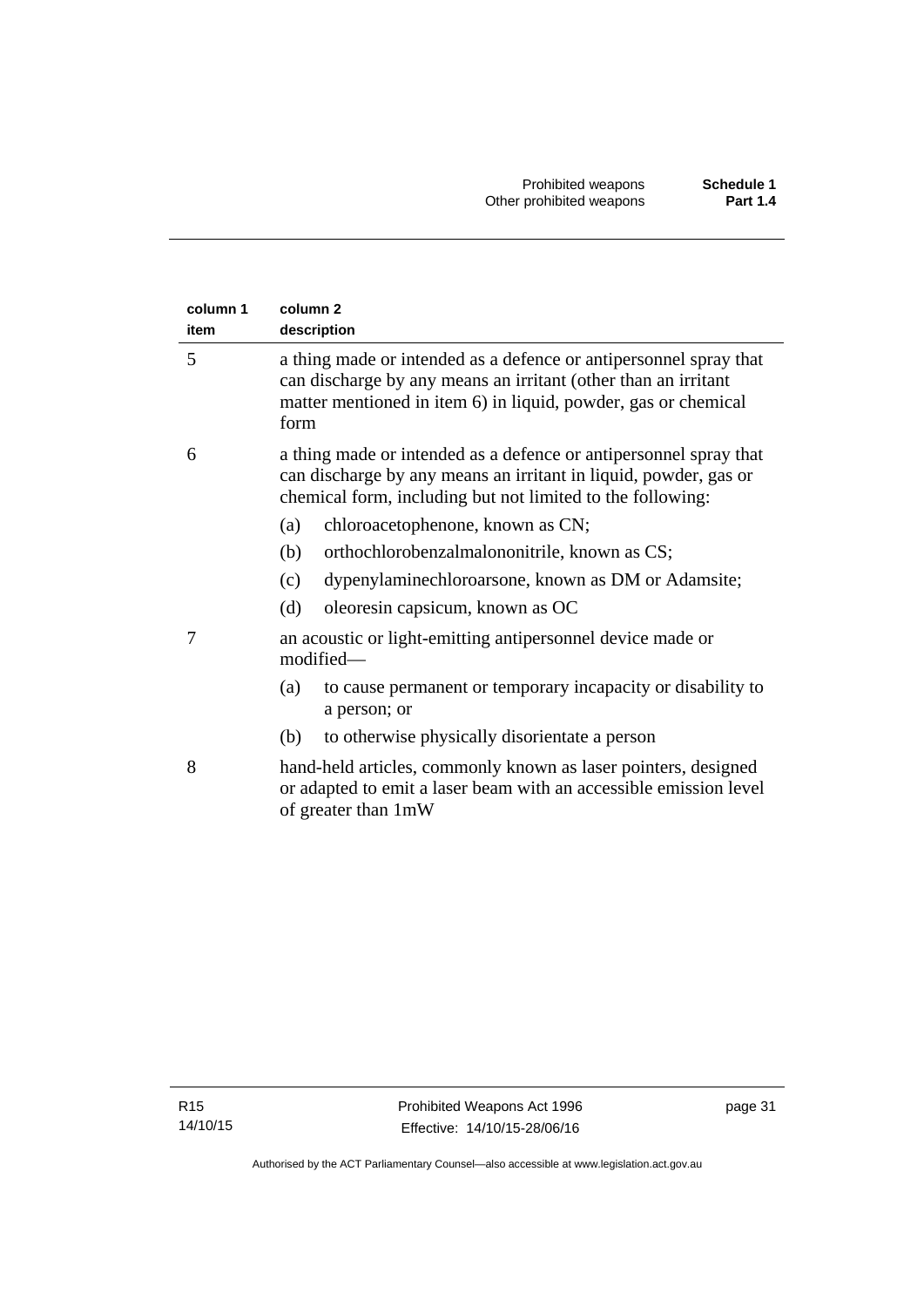# <span id="page-37-0"></span>**Schedule 2 Prohibited articles**

| (see s 4B)<br>column 1<br>item | column <sub>2</sub><br>description                                                                                                                                                                 |
|--------------------------------|----------------------------------------------------------------------------------------------------------------------------------------------------------------------------------------------------|
| 1                              | an article commonly known as soft body armour                                                                                                                                                      |
| $\overline{2}$                 | a modified article of clothing, accessory or adornment a purpose<br>of which is to disguise or conceal a weapon                                                                                    |
|                                | <b>Examples-modified articles</b>                                                                                                                                                                  |
|                                | a walking stick containing a sword<br>1                                                                                                                                                            |
|                                | a riding crop containing a stiletto<br>2                                                                                                                                                           |
|                                | a Bowen knife belt<br>3                                                                                                                                                                            |
|                                | An example is part of the Act, is not exhaustive and may extend, but<br><b>Note</b><br>does not limit, the meaning of the provision in which it appears (see<br>Legislation Act, s 126 and s 132). |
| 3                              | an article or device intended for use to muffle, reduce or stop the<br>noise created by firing a firearm                                                                                           |
| 4                              | equipment made or modified to make a smoke screen                                                                                                                                                  |
| 5                              | a trip flare                                                                                                                                                                                       |
| 6                              | a rimfire magazine with a capacity of more than 15 rounds                                                                                                                                          |
| 7                              | a pistol magazine with a capacity of more than 10 rounds                                                                                                                                           |
| 8                              | a centre-fire self-loading rifle magazine, or shotgun magazine,<br>with a capacity of more than 5 rounds                                                                                           |
| 9                              | a shotgun tubular magazine extension to extend the capacity of a<br>shotgun magazine to more than 5 rounds                                                                                         |
| 10                             | a device that converts a firearm so it can fire in a fully automatic<br>condition                                                                                                                  |
| 11                             | a folding, detachable, telescopic or collapsible stock                                                                                                                                             |

Authorised by the ACT Parliamentary Counsel—also accessible at www.legislation.act.gov.au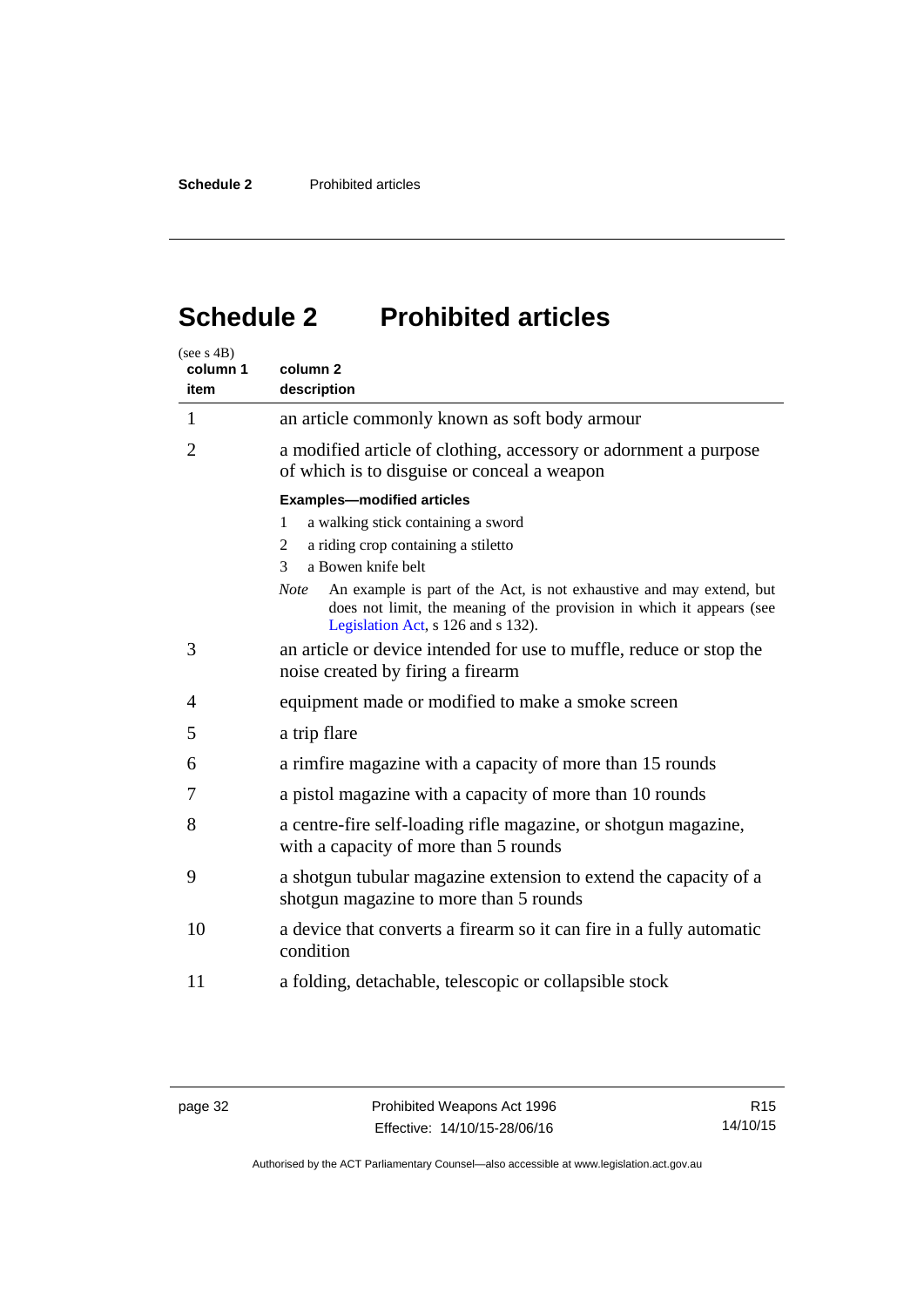# <span id="page-38-0"></span>**Schedule 3 Reviewable decisions**

(see pt 3A)

| column 1<br>item | column 2<br>section | column 3<br>decision      | column 4<br>entity     |
|------------------|---------------------|---------------------------|------------------------|
|                  | 9 (1)               | refuse to issue<br>permit | applicant for permit   |
|                  | (5)                 | cancel permit             | person who held permit |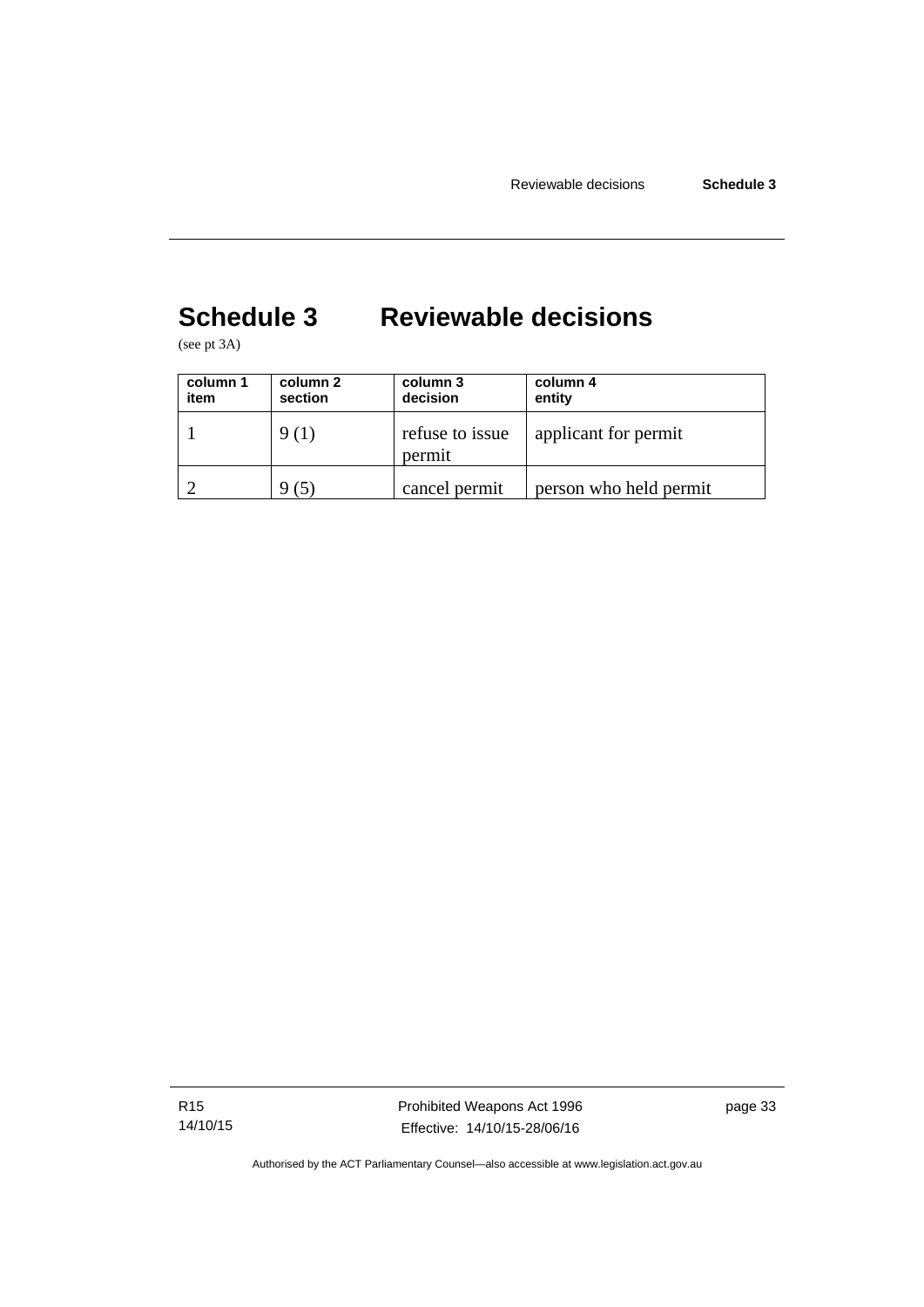**Dictionary** 

# <span id="page-39-0"></span>**Dictionary**

(see s 2)

- *Note 1* The [Legislation Act](http://www.legislation.act.gov.au/a/2001-14) contains definitions and other provisions relevant to this Act.
- *Note 2* For example, the [Legislation Act,](http://www.legislation.act.gov.au/a/2001-14) dict, pt 1, defines the following terms:
	- ACAT
	- **ACT**
	- corrections officer
	- Criminal Code
	- director-general (see s 163)
	- exercise
	- found guilty
	- function
	- police officer
	- registrar of firearms
	- reviewable decision notice
	- under.

*connected* with an offence, for part 1B (Unregulated weapons)—see section 4CA.

*dispose*, of a prohibited weapon or article, means sell, give away or otherwise transfer possession of the weapon or article.

*firearm*—see the *[Firearms Act 1996](http://www.legislation.act.gov.au/a/1996-74)*, section 6.

*permit* means a permit under part 3.

*possession*—see section 3.

*premises* means the whole or any part of any land, building or other structure, vehicle, vessel, aircraft or place.

*prohibited article*—see section 4B.

*prohibited weapon*—see section 4A.

*registrar* means the registrar of firearms.

page 34 **Prohibited Weapons Act 1996** Effective: 14/10/15-28/06/16

R15 14/10/15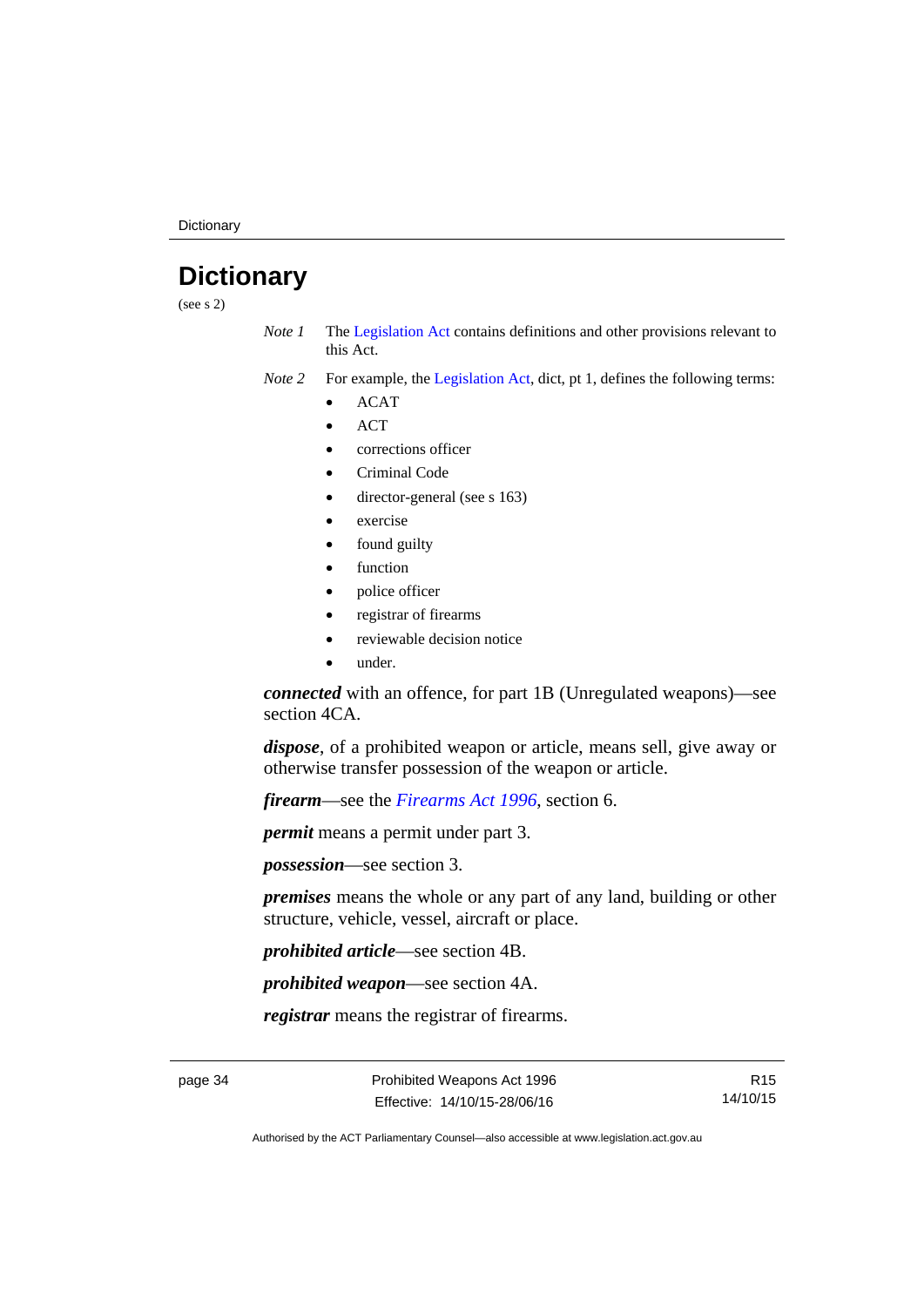*reviewable decision*, for part 3A (Notification and review of decisions)—see section 14.

*unregulated weapon*—see section 4C.

R15 14/10/15 Prohibited Weapons Act 1996 Effective: 14/10/15-28/06/16

page 35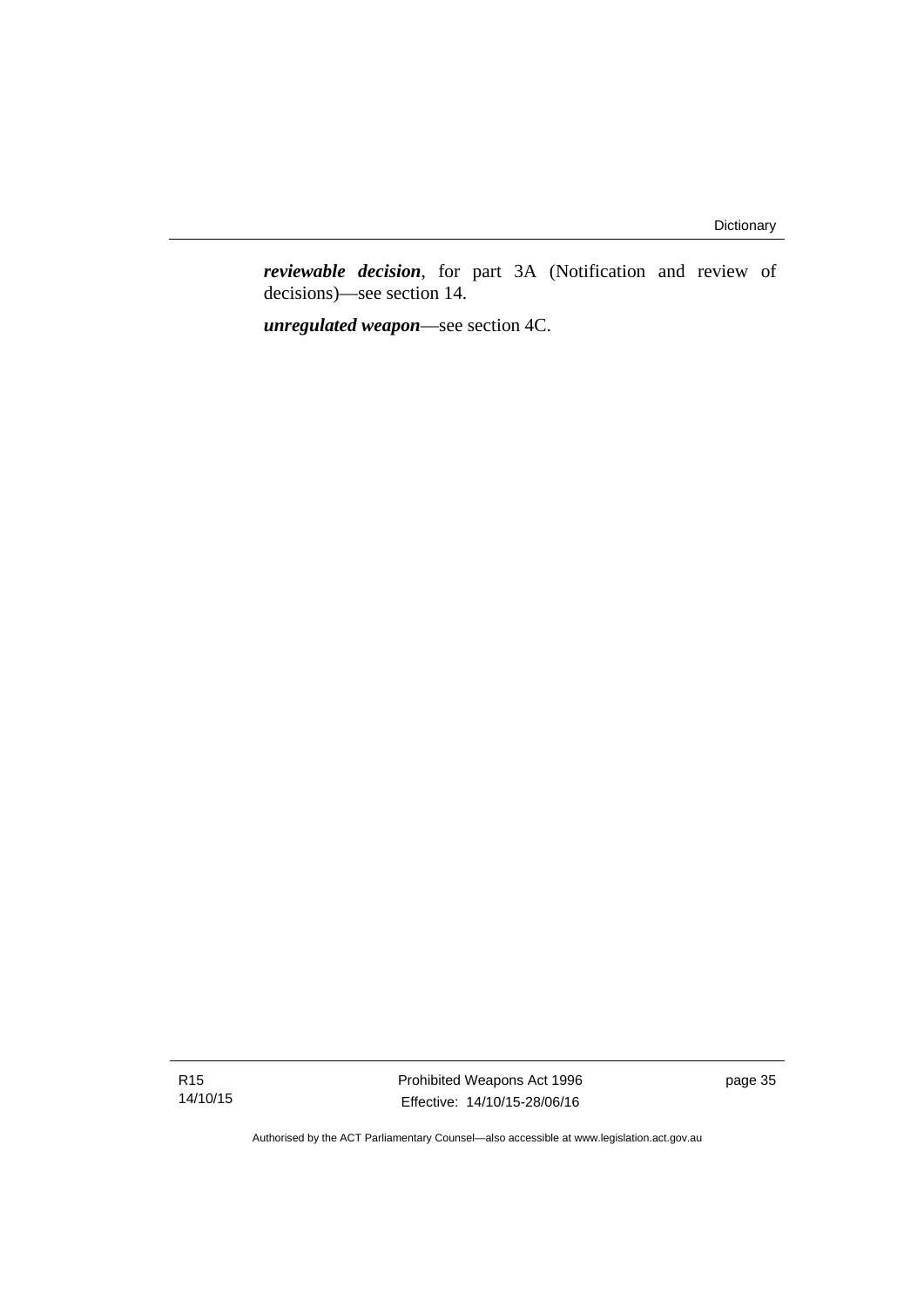1 About the endnotes

# <span id="page-41-0"></span>**Endnotes**

# **1 About the endnotes**

Amending and modifying laws are annotated in the legislation history and the amendment history. Current modifications are not included in the republished law but are set out in the endnotes.

Not all editorial amendments made under the *Legislation Act 2001*, part 11.3 are annotated in the amendment history. Full details of any amendments can be obtained from the Parliamentary Counsel's Office.

Uncommenced amending laws are not included in the republished law. The details of these laws are underlined in the legislation history. Uncommenced expiries are underlined in the legislation history and amendment history.

If all the provisions of the law have been renumbered, a table of renumbered provisions gives details of previous and current numbering.

The endnotes also include a table of earlier republications.

### <span id="page-41-2"></span>**2 Abbreviation key**

page 36 **Prohibited Weapons Act 1996** Effective: 14/10/15-28/06/16

R15 14/10/15

<span id="page-41-1"></span>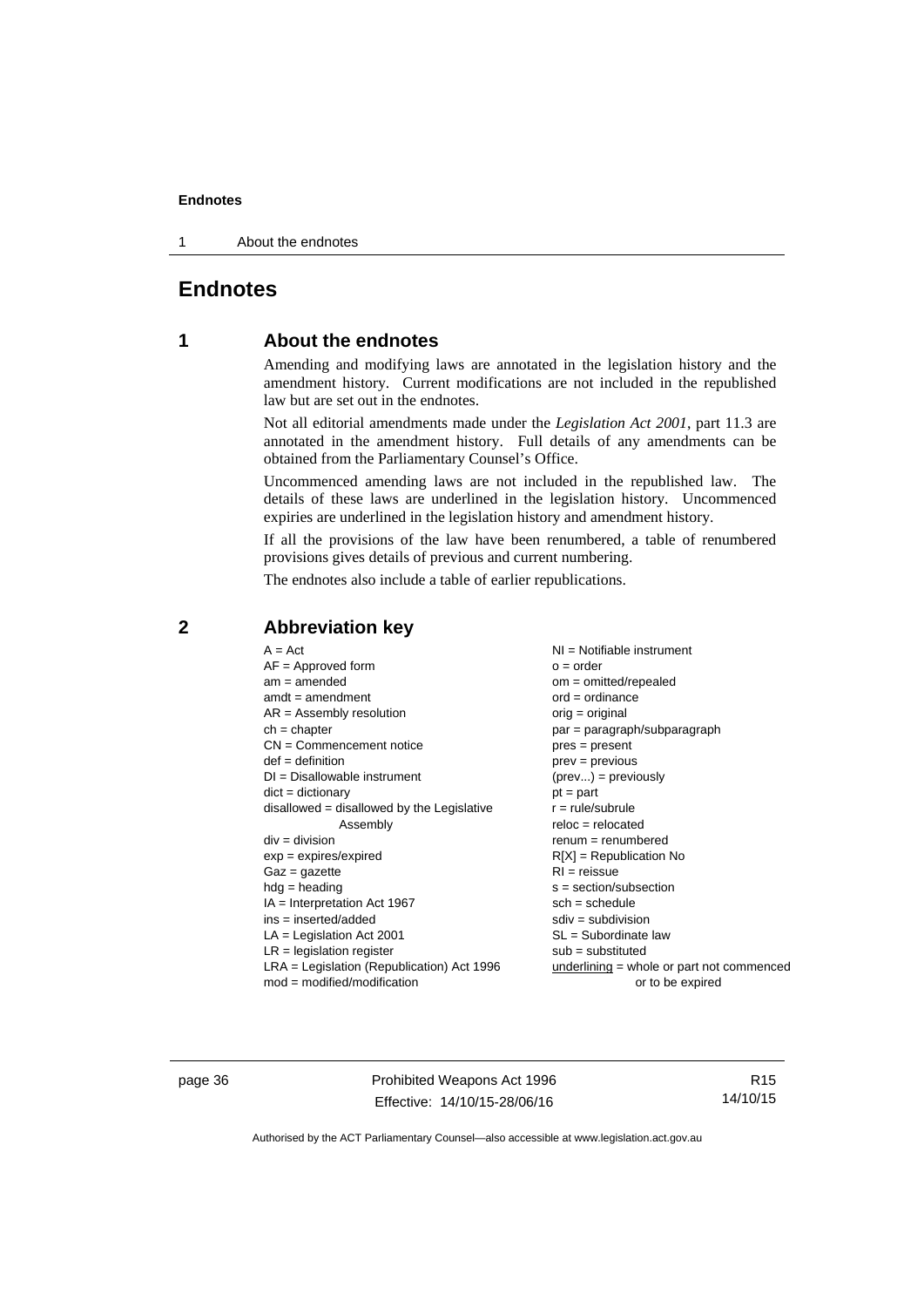# <span id="page-42-0"></span>**3 Legislation history Prohibited Weapons Act 1996 A1996-75**  notified 20 December 1996 [\(Gaz 1998 No S328](http://www.legislation.act.gov.au/gaz/1998-S328/default.asp)) s 1, s 2 commenced 20 December 1996 (s 2 (1)) remainder commenced 22 May 1997 (s 2 (2) and [Gaz 1997 No S140\)](http://www.legislation.act.gov.au/gaz/1997-S140/default.asp) as amended by **[Prohibited Weapons Regulations 1997](http://www.legislation.act.gov.au/sl/1997-12/default.asp) SL1997-12**  notified 19 May 1997 ([Gaz 1997 No S137](http://www.legislation.act.gov.au/gaz/1997-S137/default.asp)) commenced 22 May 1997 (s 2) **[Legislation \(Consequential Amendments\) Act 2001](http://www.legislation.act.gov.au/a/2001-44) A2001-44 pt 301**  notified 26 July 2001 ([Gaz 2001 No 30\)](http://www.legislation.act.gov.au/gaz/2001-30/default.asp) s 1, s 2 commenced 26 July 2001 (IA s 10B) pt 301 commenced 12 September 2001 (s 2 and see [Gaz 2001](http://www.legislation.act.gov.au/gaz/2001-S65/default.asp)  [No S65](http://www.legislation.act.gov.au/gaz/2001-S65/default.asp)) **[Criminal Code \(Theft, Fraud, Bribery and Related Offences\)](http://www.legislation.act.gov.au/a/2004-15/default.asp)  [Amendment Act 2004](http://www.legislation.act.gov.au/a/2004-15/default.asp) A2004-15 sch 2 pt 2.71**  notified LR 26 March 2004 s 1, s 2 commenced 26 March 2004 (LA s 75 (1)) sch 2 pt 2.71 commenced 9 April 2004 (s 2 (1)) **[Sentencing Legislation Amendment Act 2006](http://www.legislation.act.gov.au/a/2006-23) A2006-23 sch 1 pt 1.29**  notified LR 18 May 2006 s 1, s 2 commenced 18 May 2006 (LA s 75 (1)) sch 1 pt 1.29 commenced 2 June 2006 (s 2 (1) and see Crimes [\(Sentence Administration\) Act 2005](http://www.legislation.act.gov.au/a/2005-59) A2005-59 s 2, [Crimes](http://www.legislation.act.gov.au/a/2005-58)  [\(Sentencing\) Act 2005](http://www.legislation.act.gov.au/a/2005-58) A2005-58, s 2 and LA s 79) **[Firearms Amendment Act 2008](http://www.legislation.act.gov.au/a/2008-25) A2008-25 pt 3, sch 1 pt 1.2**  notified LR 15 July 2008 s 1, s 2 commenced 15 July 2008 (LA s 75 (1)) s 76, s 81 commenced 16 July 2008 (s 2 (2)) s 71, s 72, s 82, sch 1 amdt 1.14, amdt 1.16 commenced 15 July 2009 (s 2 (3)) pt 3 remainder, sch 1 pt 1.2 remainder commenced 15 January 2009 (s 2 (1) and LA s 79)

page 37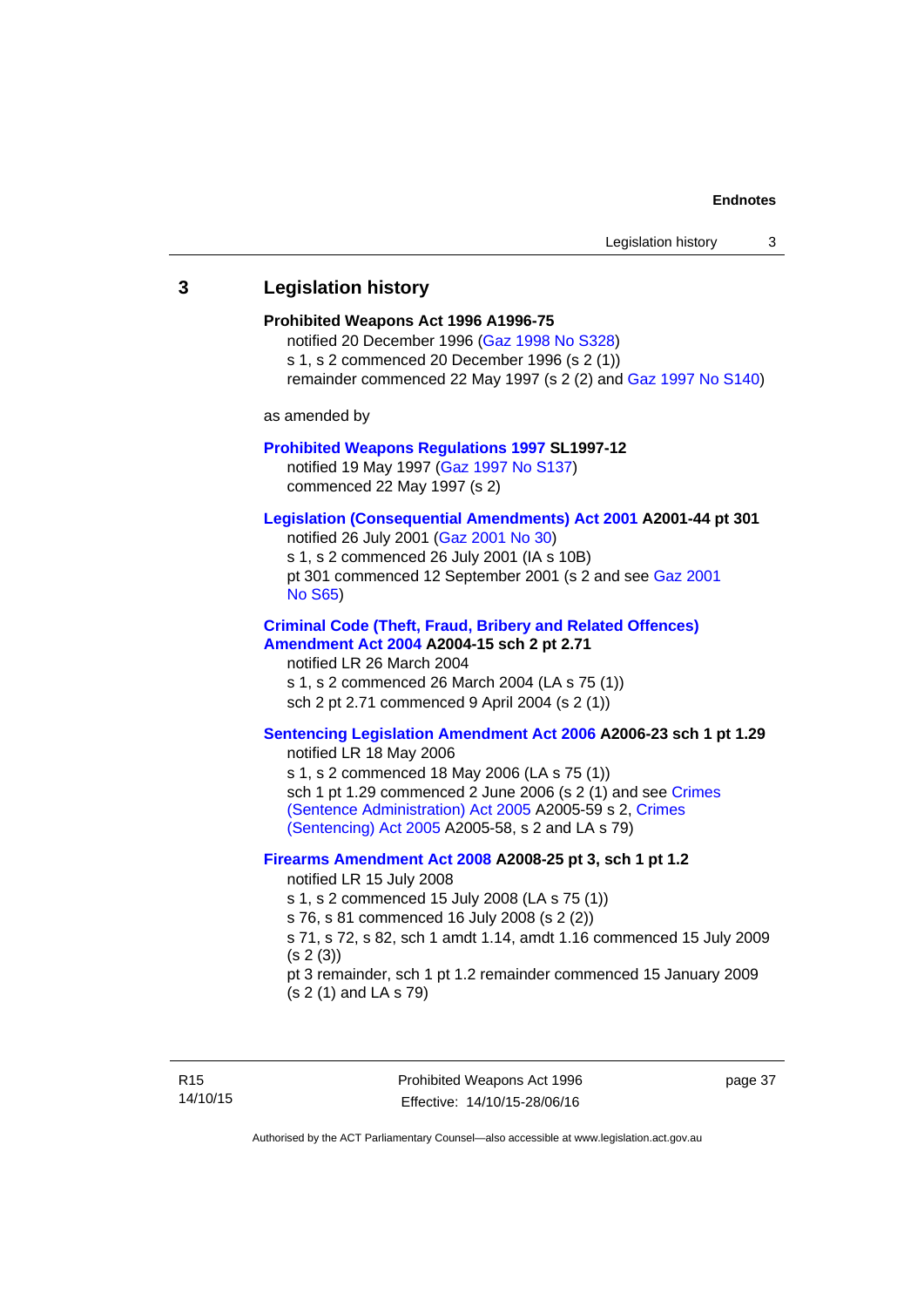| $\sqrt{2}$<br>- 3 | Legislation history |  |
|-------------------|---------------------|--|
|-------------------|---------------------|--|

### **[ACT Civil and Administrative Tribunal Legislation Amendment](http://www.legislation.act.gov.au/a/2008-36)  [Act 2008](http://www.legislation.act.gov.au/a/2008-36) A2008-36 sch 1 pt 1.41**

notified LR 4 September 2008

s 1, s 2 commenced 4 September 2008 (LA s 75 (1)) sch 1 pt 1.41 commenced 15 July 2009 (s 2 (4) and see [Firearms](http://www.legislation.act.gov.au/a/2008-25)  [Amendment Act 2008](http://www.legislation.act.gov.au/a/2008-25) A2008-25, s 2 (3))

#### **[Justice and Community Safety Legislation Amendment Act 2009](http://www.legislation.act.gov.au/a/2009-19)  [\(No 2\)](http://www.legislation.act.gov.au/a/2009-19) A2009-19 pt 12**

notified LR 1 September 2009 s 1, s 2 commenced 1 September 2009 (LA s 75 (1)) pt 12 commenced 29 September 2009 (s 2)

### **[Statute Law Amendment Act 2009](http://www.legislation.act.gov.au/a/2009-20) A2009-20 sch 3 pt 3.60**

notified LR 1 September 2009 s 1, s 2 commenced 1 September 2009 (LA s 75 (1)) sch 3 pt 3.60 commenced 22 September 2009 (s 2)

### **[Justice and Community Safety Legislation Amendment Act 2010](http://www.legislation.act.gov.au/a/2010-13)**

**A2010-13 sch 1 pt 1.5**  notified LR 31 March 2010 s 1, s 2 commenced 31 March 2010 (LA s 75 (1)) s 3 commenced 1 April 2010 (LA s 75AA) sch 1 pt 5 commenced 28 April 2010 (s 2 (4))

### **[Administrative \(One ACT Public Service Miscellaneous Amendments\)](http://www.legislation.act.gov.au/a/2011-22)  [Act 2011](http://www.legislation.act.gov.au/a/2011-22) A2011-22 sch 1 pt 1.123**

notified LR 30 June 2011 s 1, s 2 commenced 30 June 2011 (LA s 75 (1)) sch 1 pt 1.123 commenced 1 July 2011 (s 2 (1))

### **[Statute Law Amendment Act 2013 \(No 2\)](http://www.legislation.act.gov.au/a/2013-44) A2013-44 sch 3 pt 3.15**

notified LR 11 November 2013 s 1, s 2 commenced 11 November 2013 (LA s 75 (1)) sch 3 pt 3.15 commenced 25 November 2013 (s 2)

### **[Crimes Legislation Amendment Act 2015](http://www.legislation.act.gov.au/a/2015-3/default.asp) A2015-3 pt 10**

notified LR 2 March 2015

s 1, s 2 commenced 2 March 2015 (LA s 75 (1))

pt 10 commenced 3 March 2015 (s 2 (1))

R15 14/10/15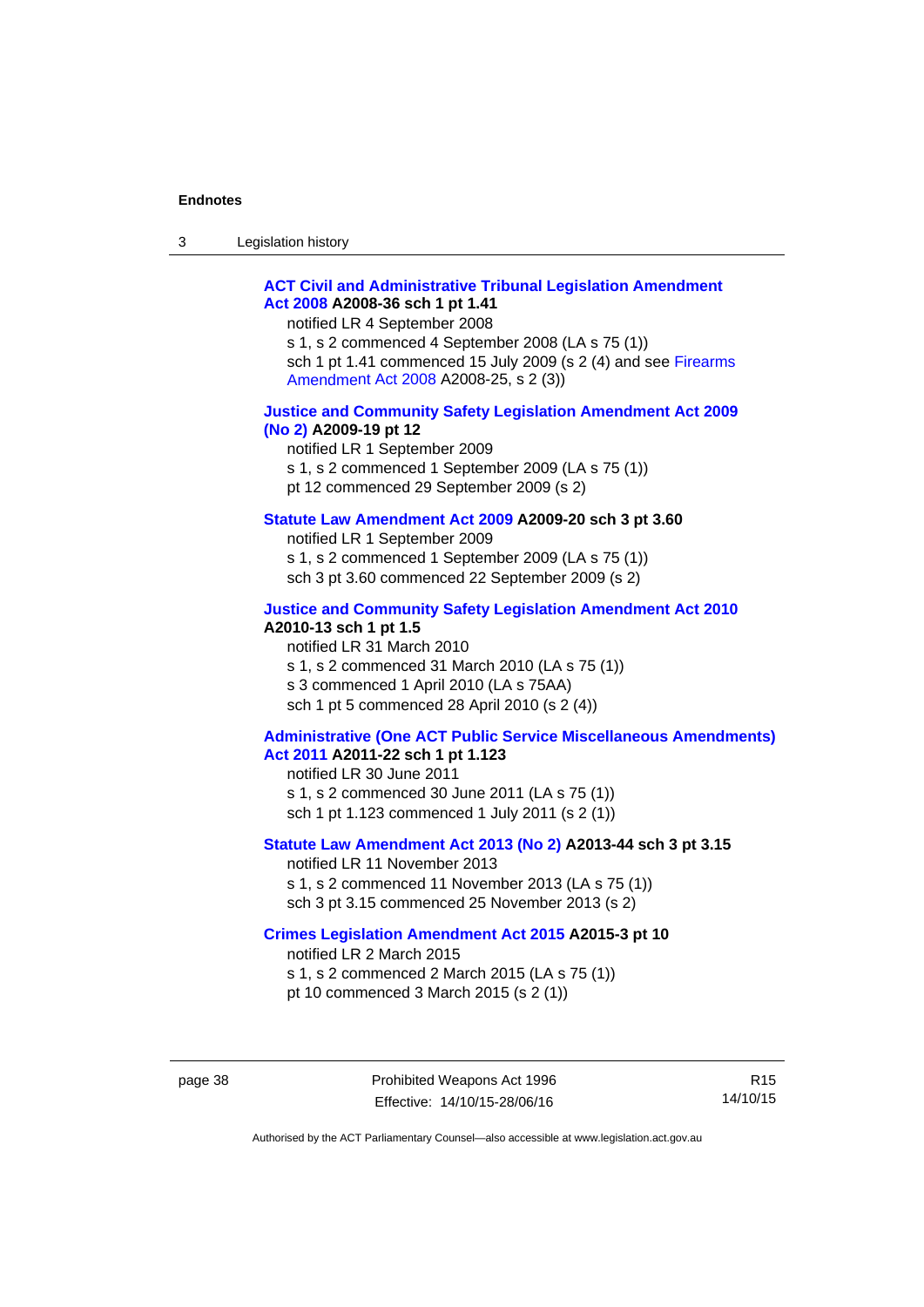Legislation history 3

# **[Red Tape Reduction Legislation Amendment Act 2015](http://www.legislation.act.gov.au/a/2015-33/default.asp) A2015-33 sch 1 pt 1.53**

notified LR 30 September 2015

s 1, s 2 commenced 30 September 2015 (LA s 75 (1))

sch 1 pt 1.53 commenced 14 October 2015 (s 2)

Prohibited Weapons Act 1996 Effective: 14/10/15-28/06/16

page 39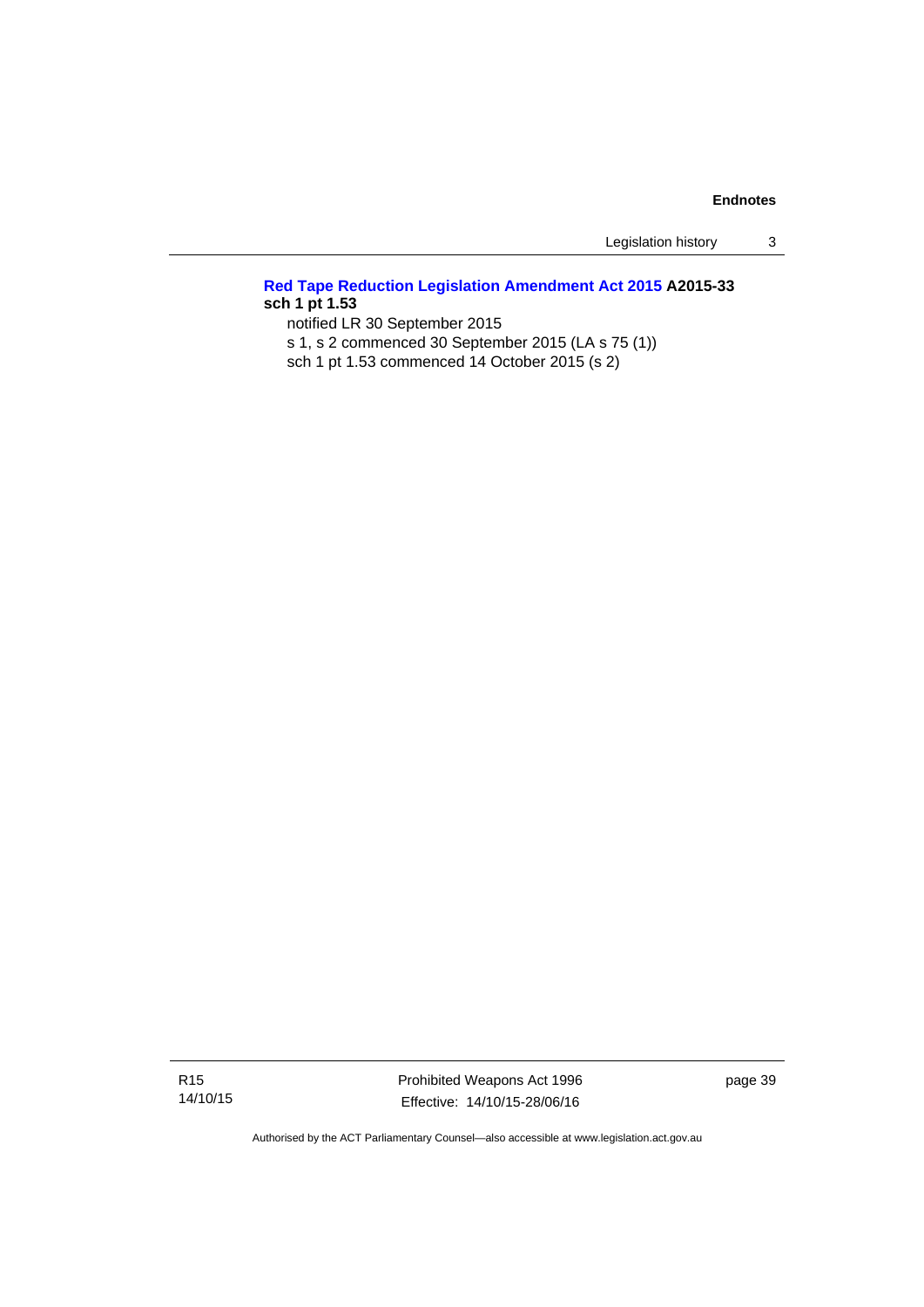4 Amendment history

### <span id="page-45-0"></span>**4 Amendment history**

```
Name of Act 
A2008-25 amdt 1.13
Dictionary 
s 2 om A2001-44 amdt 1.3294 
                ins A2008-25 amdt 1.14 
Notes 
s 2A ins A2008-25 amdt 1.15 
Offences against Act—application of Criminal Code etc 
s 2B ins A2008-25 amdt 1.15 
Meaning of possession—Act 
A2008-25 s 71
                am A2013-44 amdt 3.116
Evidence of possession—prohibited weapons or articles at premises 
s 3A ins A2008-25 s 71 
Evidence of possession—care, control or management of prohibited weapon 
or article 
                A2008-25 s 71
Application of Act 
s 4 am A2001-44 amdt 1.3295, amdt 1.3296; A2006-23
                amdts 1.272-1.275; A2009-19 s 60; pars renum R9 LA; 
                A2010-13 amdt 1.27 
Important concepts 
pt 1A hdg ins A2008-25 s 72 
Meaning of prohibited weapon—Act 
A2008-25 s 72
Meaning of prohibited article—Act 
A2008-25 s 72
Unregulated weapons 
pt 1B hdg ins A2008-25 s 73 
Meaning of unregulated weapon—Act 
 A2008-25 s 73
Meaning of connected—pt 1B 
s 4CA ins A2008-25 s 73 
Unregulated weapons—seizure by police 
s 4D ins A2008-25 s 73 
Unregulated weapons—receipt for seizure 
               A2008-25 s 73
```
page 40 **Prohibited Weapons Act 1996** Effective: 14/10/15-28/06/16

R15 14/10/15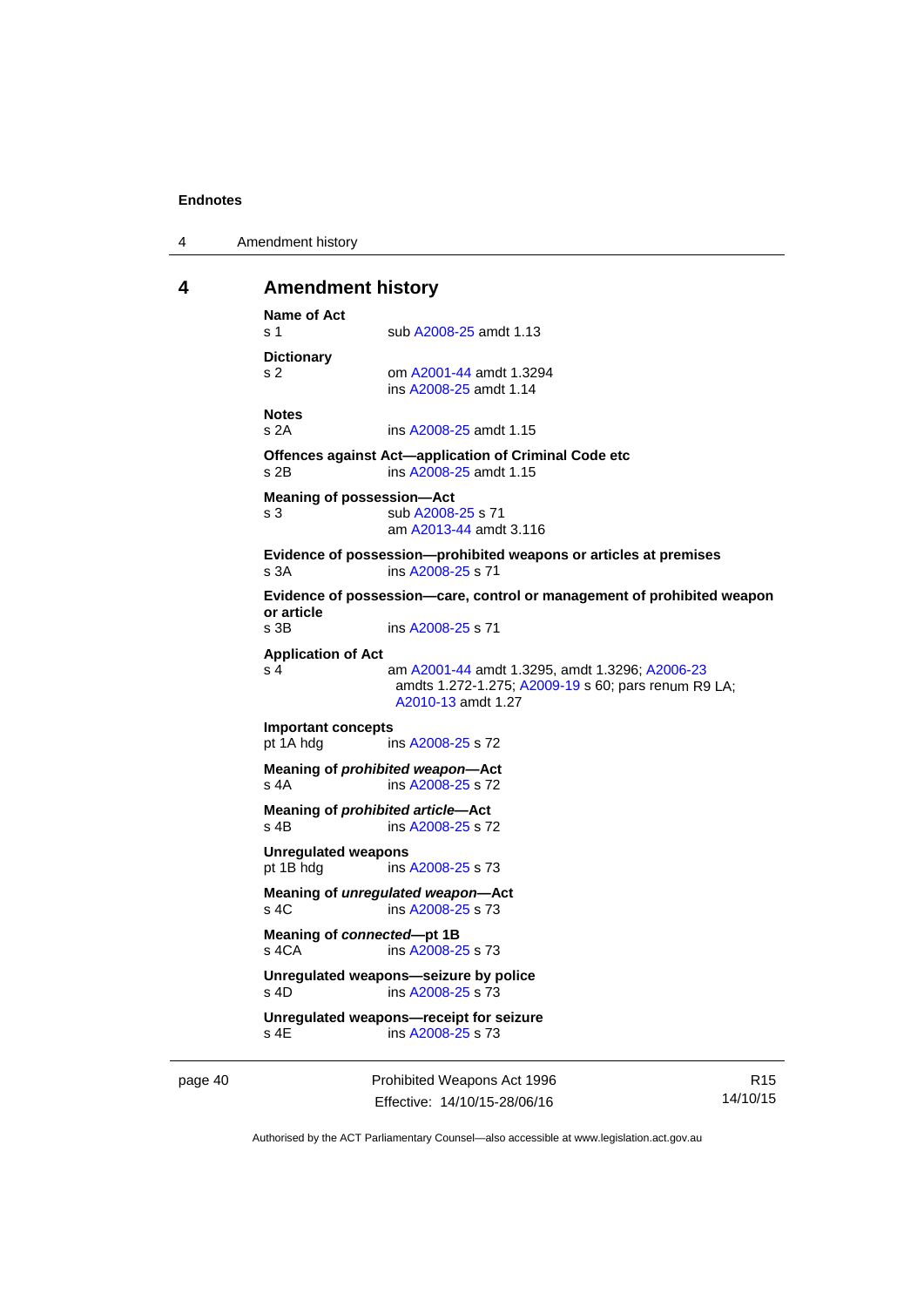Amendment history 4

```
Unregulated weapons—examination 
A2008-25 s 73
Unregulated weapons—access to things seized 
A2008-25 s 73
Unregulated weapons—review of decision to seize 
 A2008-25 s 73
Unregulated weapons—forfeiture 
A2008-25 s 73
                am A2011-22 amdt 1.356
Minister's guidelines 
pt 1C hdg ins A2008-25 s 73 
Minister's guidelines 
A2008-25 s 73
Declarations about prohibited articles and weapons 
pt 1D hdg ins A2008-25 s 73 
Prohibited articles and weapons declarations by registrar 
s 4L ins A2008-25 s 73 
                am A2009-20 amdt 3.165, amdt 3.166; A2015-33 amdt 1.190 
Effect of certain declarations 
s 4M ins A2008-25 s 73 
Offences<br>pt 2 hdg
               A2008-25 s 74
Offence—unauthorised possession or use of prohibited weapons 
s 5 am A2001-44 amdt 1.3297 
                sub A2008-25 s 75 
Offence—unauthorised possession or use of prohibited articles 
s 6 am A2001-44 amdt 1.3298 
                sub A2008-25 s 75 
Declarations about authorised possession and use of laser pointers 
s 6A ins A2008-25 s 76 
Guidelines for declarations under section 6A 
s 6B ins A2008-25 s 76 
Inspection of prohibited weapons or articles by police 
s 7 am A2013-44 amdt 3.117
Offence—disposal of prohibited weapons and articles by unauthorised 
holders 
A2008-25 s 77
```
R15 14/10/15 Prohibited Weapons Act 1996 Effective: 14/10/15-28/06/16

page 41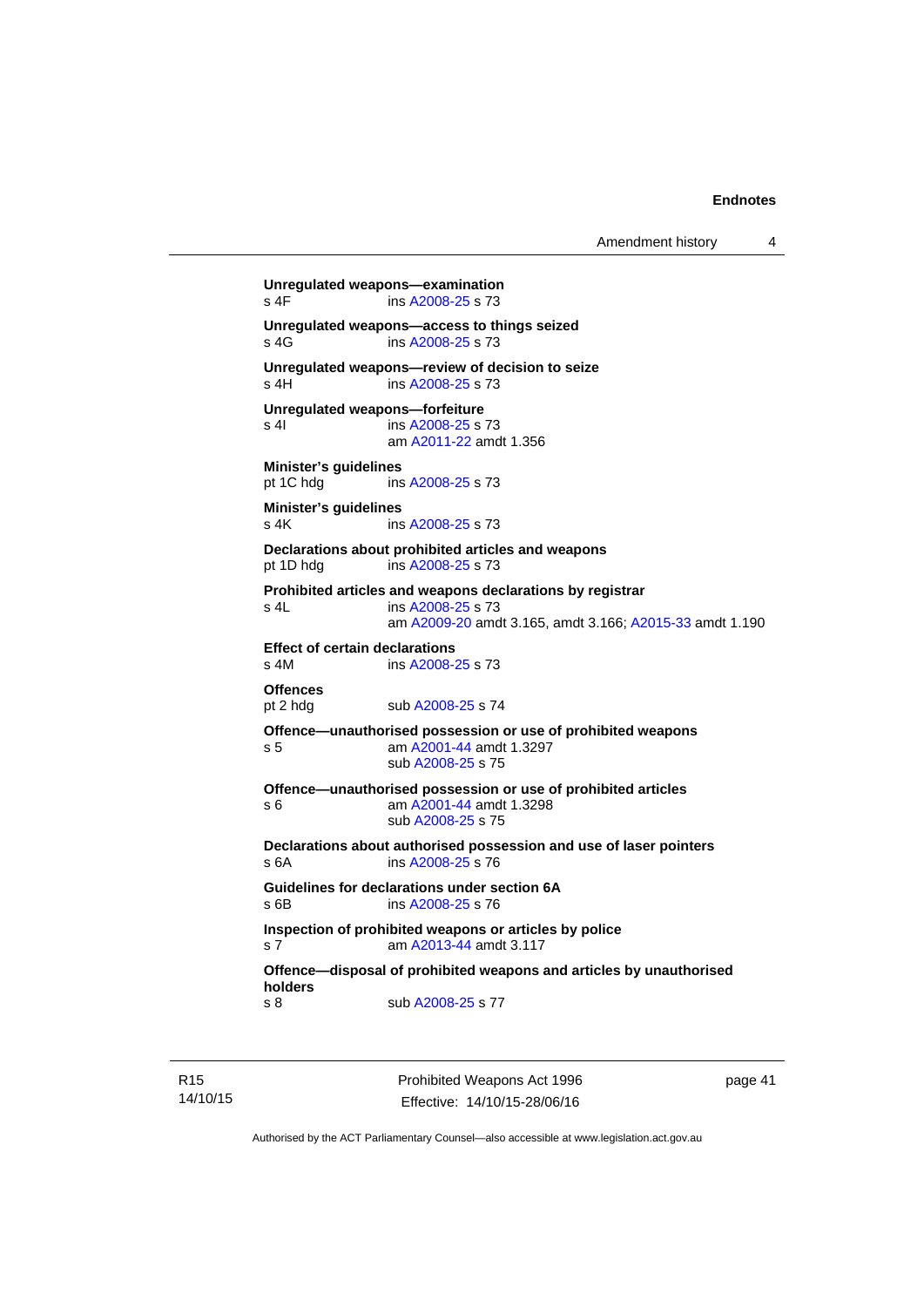4 Amendment history

```
Applications—false or misleading particulars 
s 10 om A2004-15 amdt 2.148
Contravention of conditions 
s 11 am A2013-44 amdt 3.118
Production of permit 
s 12 am A2013-44 amdt 3.118
Surrender of cancelled permit 
s 13 am A2013-44 amdt 3.118
Notification and review of decisions<br>pt 3A hdg ins A2008-36 amdt
                 A2008-36 amdt 1.571
Meaning of reviewable decision—pt 3A 
s 14 sub A2008-36 amdt 1.571 
Reviewable decision notices 
s 14A ins A2008-36 amdt 1.571 
Applications for review 
s 14B ins A2008-36 amdt 1.571 
Information to be supplied 
s 15 am A2013-44 amdt 3.118
Disposal of surrendered or seized prohibited weapons or prohibited articles 
s 16 am A2013-44 amdt 3.119
Evidentiary provisions 
A2008-25 s 78
                 am A2015-3 s 39 
Determination of fees<br>s 17A ins
                A2008-25 s 78
Approved forms 
s 18 sub A2001-44 amdt 1.3299 
                (4)-(7) exp 12 September 2002 (s 18 (7)) 
                 am A2008-25 s 79; A2013-44 amdt 3.120 
Regulation-making power 
s 19 ins A2001-44 amdt 1.3299 
Transitional 
                A2008-25 s 80
                exp 15 July 2010 (s 54)
```
page 42 Prohibited Weapons Act 1996 Effective: 14/10/15-28/06/16

R15 14/10/15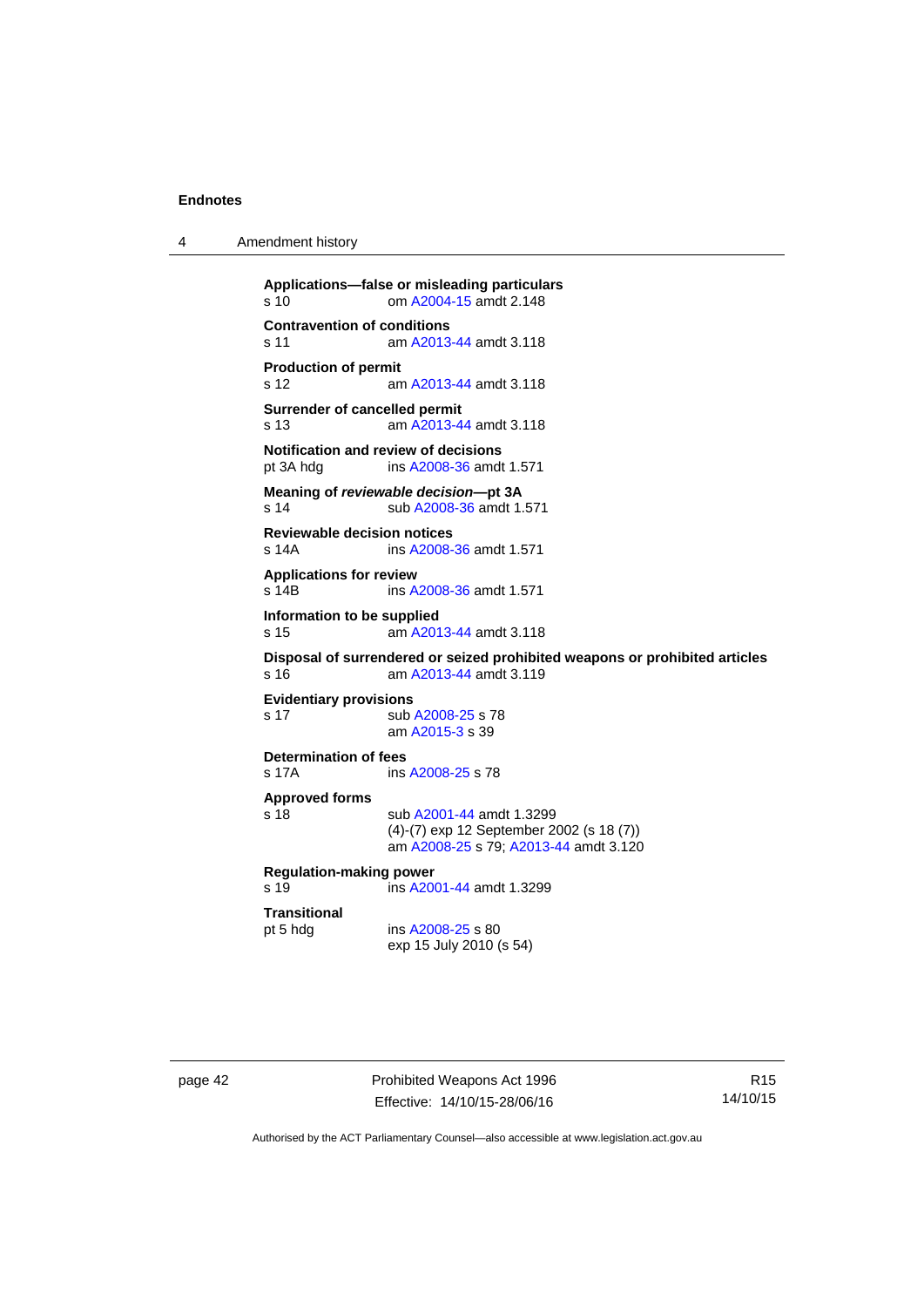| Amendment history |  |
|-------------------|--|
|                   |  |

|                 | Definitions-pt 5<br>s 50        | ins A2008-25 s 80<br>exp 15 July 2010 (s 54)<br>def commencement day ins A2008-25 s 80<br>exp 15 July 2010 (s 54)<br>def <i>dispose</i> ins A2008-25 s 80<br>exp 15 July 2010 (s 54)<br>def pre-commencement day ins A2008-25 s 80<br>exp 15 July 2010 (s 54) |         |
|-----------------|---------------------------------|---------------------------------------------------------------------------------------------------------------------------------------------------------------------------------------------------------------------------------------------------------------|---------|
|                 | s 51                            | Pre-commencement Act-permitted weapons and articles generally<br>ins A2008-25 s 80<br>exp 15 July 2010 (s 54)                                                                                                                                                 |         |
|                 |                                 | Pre-commencement Act—permitted weapons and articles—late application                                                                                                                                                                                          |         |
|                 | for permit                      |                                                                                                                                                                                                                                                               |         |
|                 | s 52                            | ins A2008-25 s 80<br>exp 15 July 2010 (s 54)                                                                                                                                                                                                                  |         |
|                 | <b>Transitional regulations</b> |                                                                                                                                                                                                                                                               |         |
|                 | s 53                            | ins A2008-25 s 80<br>exp 15 July 2010 (s 54)                                                                                                                                                                                                                  |         |
|                 | Expiry-pt 5                     |                                                                                                                                                                                                                                                               |         |
|                 | s 54                            | ins A2008-25 s 80<br>exp 15 July 2010 (s 54)                                                                                                                                                                                                                  |         |
|                 | <b>Prohibited weapons</b>       |                                                                                                                                                                                                                                                               |         |
|                 | sch 1 hdg                       | (prev sch hdg) am $SL1997-12$ reg 15<br>renum R1 LA                                                                                                                                                                                                           |         |
|                 | sch 1                           | am A2008-25 s 81<br>sub A2008-25 s 82                                                                                                                                                                                                                         |         |
|                 | <b>Prohibited articles</b>      |                                                                                                                                                                                                                                                               |         |
|                 | sch 2                           | ins A2008-25 s 82                                                                                                                                                                                                                                             |         |
|                 | Note for sch 2                  | sch 2 also ins A2008-36 amdt 1.572<br>renum as sch 3 R7 LA                                                                                                                                                                                                    |         |
|                 | <b>Reviewable decisions</b>     |                                                                                                                                                                                                                                                               |         |
|                 | sch 3                           | (prev sch 2) ins A2008-36 amdt 1.572<br>renum as sch 3 R7 LA                                                                                                                                                                                                  |         |
|                 | <b>Dictionary</b>               |                                                                                                                                                                                                                                                               |         |
|                 | dict                            | ins A2008-25 amdt 1.16<br>am A2008-36 amdt 1.573, amdt 1.574; A2011-22 amdt 1.357;<br>A2013-44 amdt 3.121                                                                                                                                                     |         |
|                 |                                 | def connected ins A2008-25 amdt 1.16<br>def <i>dispose</i> ins A2008-25 amdt 1.16<br>def <i>firearm</i> ins A2008-25 amdt 1.16<br>def <i>permit</i> ins A2008-25 amdt 1.16                                                                                    |         |
|                 |                                 |                                                                                                                                                                                                                                                               |         |
| R <sub>15</sub> |                                 | Prohibited Weapons Act 1996                                                                                                                                                                                                                                   | page 43 |
| 14/10/15        |                                 | Effective: 14/10/15-28/06/16                                                                                                                                                                                                                                  |         |

Authorised by the ACT Parliamentary Counsel—also accessible at www.legislation.act.gov.au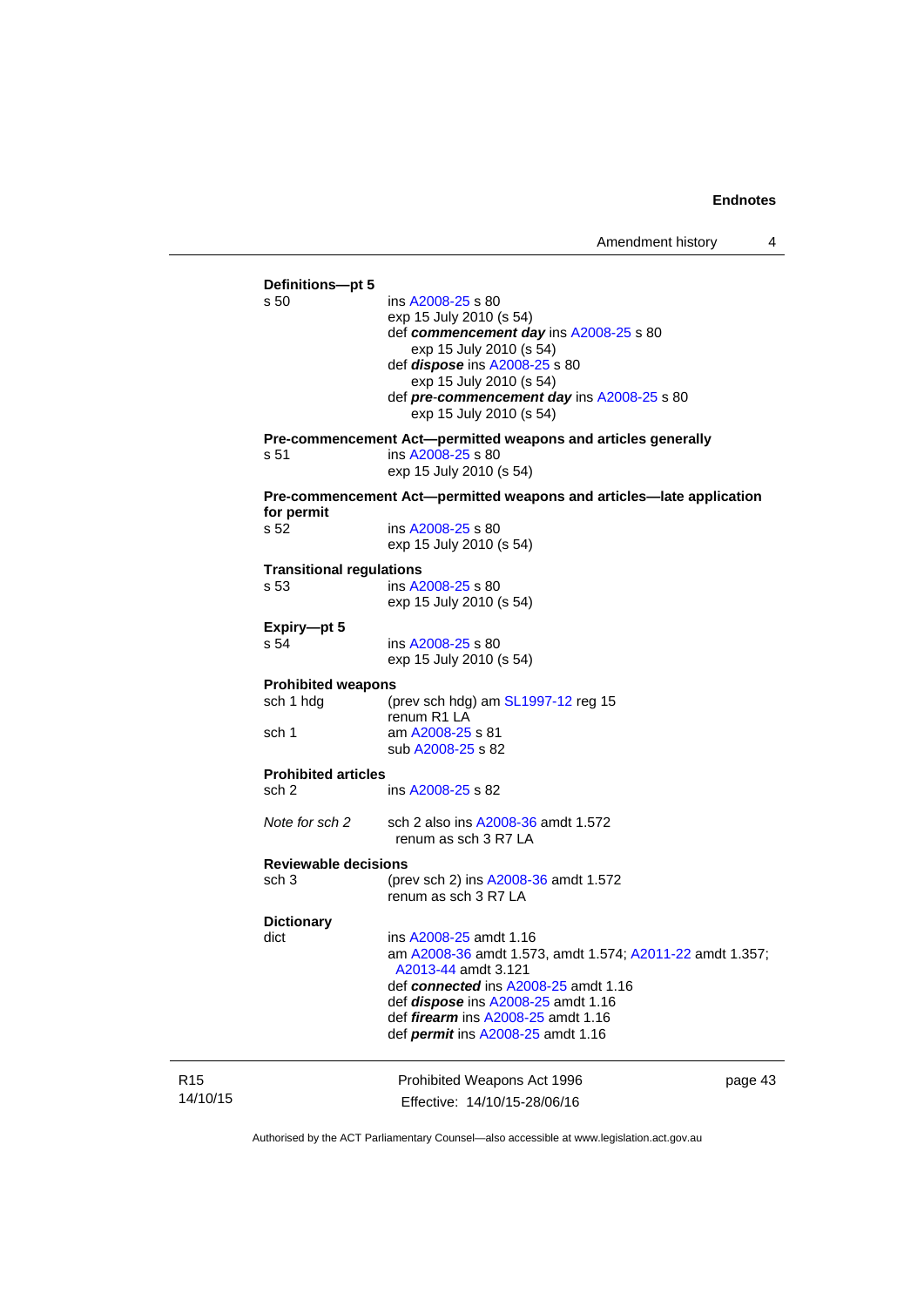4 Amendment history

- def *possession* ins [A2008-25](http://www.legislation.act.gov.au/a/2008-25) amdt 1.16
- def *premises* ins [A2008-25](http://www.legislation.act.gov.au/a/2008-25) amdt 1.16
- def *prohibited article* ins [A2008-25](http://www.legislation.act.gov.au/a/2008-25) amdt 1.16
- def *prohibited weapon* ins [A2008-25](http://www.legislation.act.gov.au/a/2008-25) amdt 1.16
- def *registrar* ins [A2008-25](http://www.legislation.act.gov.au/a/2008-25) amdt 1.16
	- def *reviewable decision* ins [A2008-36](http://www.legislation.act.gov.au/a/2008-36) amdt 1.575
	- def *unregulated weapon* ins [A2008-25](http://www.legislation.act.gov.au/a/2008-25) amdt 1.16

page 44 **Prohibited Weapons Act 1996** Effective: 14/10/15-28/06/16

R15 14/10/15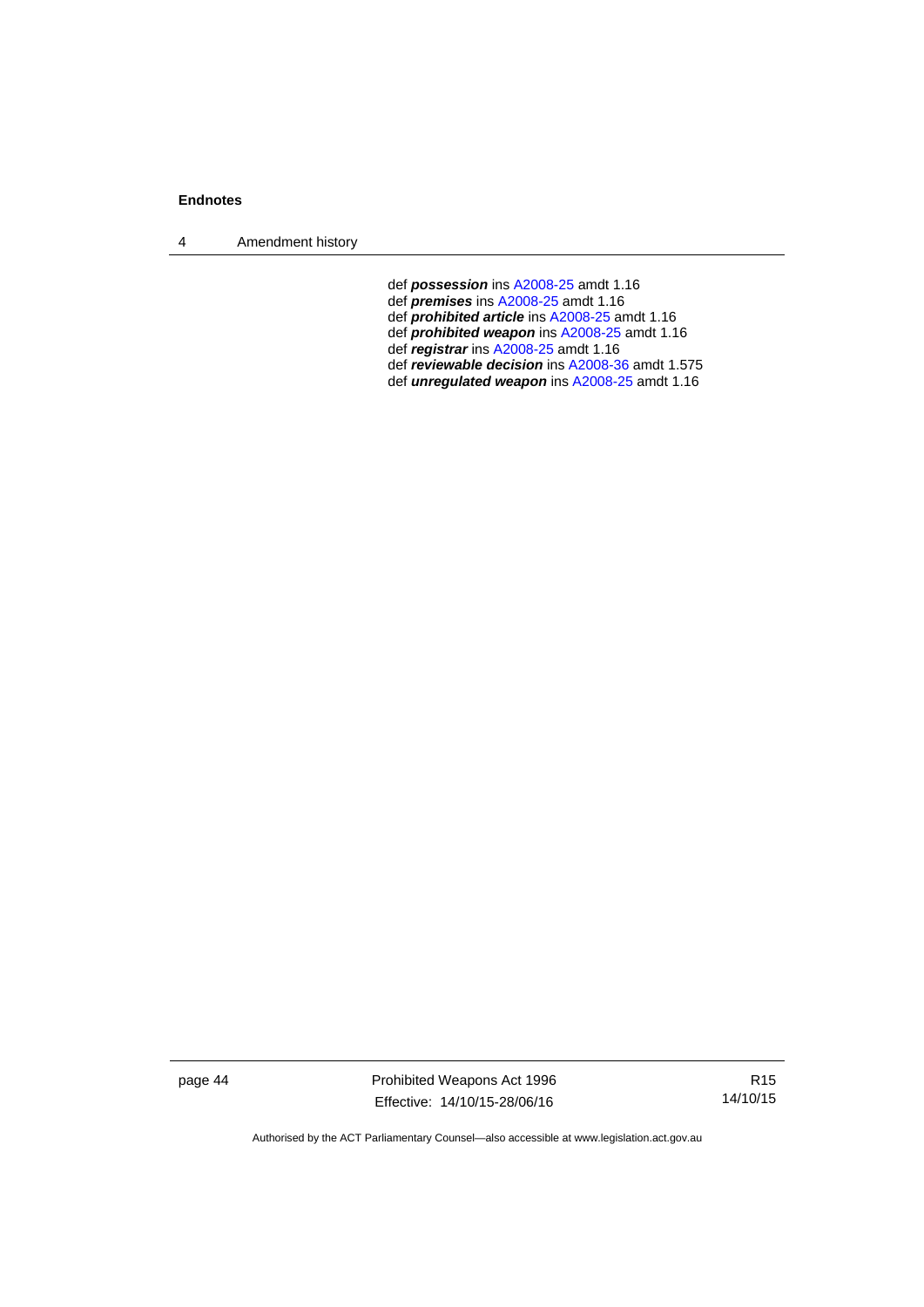# <span id="page-50-0"></span>**5 Earlier republications**

Some earlier republications were not numbered. The number in column 1 refers to the publication order.

Since 12 September 2001 every authorised republication has been published in electronic pdf format on the ACT legislation register. A selection of authorised republications have also been published in printed format. These republications are marked with an asterisk (\*) in column 1. Electronic and printed versions of an authorised republication are identical.

| <b>Effective</b>              | Last<br>amendment<br>made by | <b>Republication</b><br>for               |
|-------------------------------|------------------------------|-------------------------------------------|
| 22 May 1997-<br>11 Sept 2001  | SL1997-12                    | amendments by<br>SL1997-12                |
| 12 Sept 2001-<br>12 Sept 2002 | A2001-44                     | amendments by<br>A2001-44                 |
| 13 Sept 2002-<br>8 Apr 2004   | A2001-44                     | commenced expiry                          |
| 9 Apr 2004-<br>1 June 2006    | A2004-15                     | amendments by<br>A2004-15                 |
| 2 June 2006-<br>15 July 2008  | A2006-23                     | amendments by<br>A2006-23                 |
| 16 July 2008-<br>14 Jan 2009  | A2008-25                     | amendments by<br>A2008-25                 |
| 15 Jan 2009-<br>14 July 2009  | A2008-36                     | amendments by<br>A2008-25                 |
| 15 July 2009-<br>21 Sept 2009 | A2008-36                     | amendments by<br>A2008-25 and<br>A2008-36 |
| 22 Sept 2009-<br>28 Sept 2009 | A2009-20                     | amendments by<br>A2009-20                 |
| 29 Sept 2009-<br>27 Apr 2010  | A2009-20                     | amendments by<br>A2009-19                 |
| 28 Apr 2010-<br>15 July 2010  | A2010-13                     | amendments by<br>A2010-13                 |
| 16 July 2010-<br>30 June 2011 | A2010-13                     | commenced expiry                          |
|                               |                              |                                           |

### R15 14/10/15

Prohibited Weapons Act 1996 Effective: 14/10/15-28/06/16

page 45